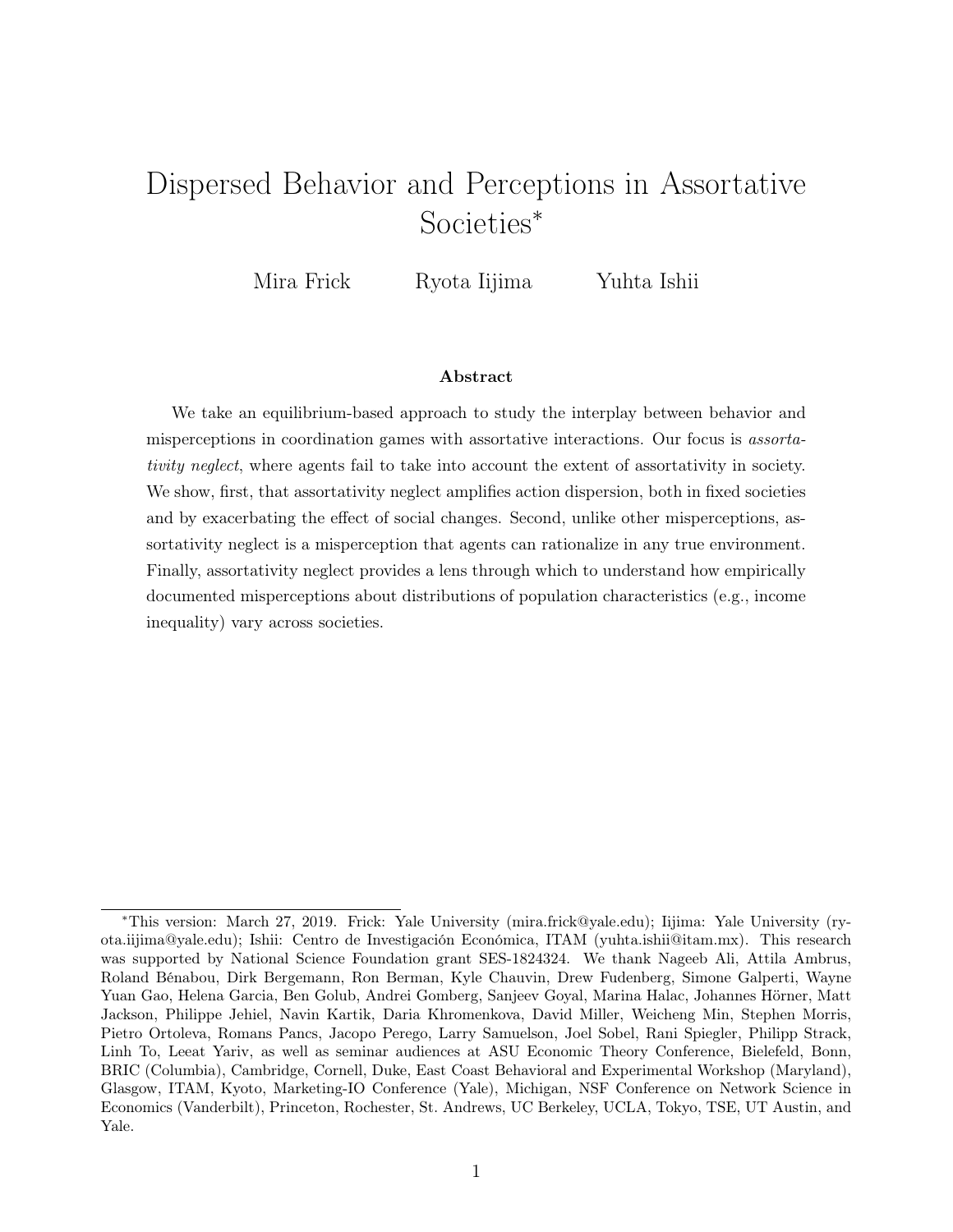## 1 Introduction

In many social and economic settings, from consumption choices to political activities, individual incentives depend on behavior in society, for example due to network externalities or adherence to social norms. An important channel through which people learn about behavior in society is by interacting with and observing the behavior of their peers, such as neighbors, coworkers, or online acquaintances. Many of these interactions are assortative, in the sense that people interact more with others with similar characteristics—e.g., richer people are typically more likely than poorer people to have rich friends and conservatives are more likely than liberals to know other conservatives; indeed, evidence suggests that societies may be growing increasingly assortative.<sup>[1](#page-1-0)</sup> Assortativity creates scope for *misperception*, because the behavior that individuals observe in their own interactions need not be representative of society as a whole. But if people misperceive behavior in society, this affects their own incentives and behavior, which in turn might influence others' observations, perceptions, and behavior.

In this paper, we take an equilibrium-based approach to study the interplay between behavior and misperceptions in assortative societies. Our main focus is on a natural form of misperception, assortativity neglect, where agents fail to take into account the extent of assortativity in society, mistakenly believing that everyone interacts with a representative (or more representative than actual) sample of the population.<sup>[2](#page-1-1)</sup> Our analysis allows us to address how assortativity neglect affects agents' behavior and their perceived distributions of population characteristics (e.g., income or political attitudes); how this depends on the structure of society; and why assortativity neglect might be an especially "persistent" misperception.

We consider a class of coordination games with assortative interactions. A society consists of a large population of agents with linearly ordered types, along with an interaction structure that randomly matches pairs of types. Capturing assortativity, higher types' match distributions first-order stochastically dominate those of lower types. Agents' coordination incentives are modeled by best response functions that are linearly increasing in their own type, as well as in expected behavior among their matches and in society as a whole. To investigate the interplay between behavior and (mis)perceptions, we consider an equilibrium notion in the spirit of self-confirming equilibrium [\(Battigalli,](#page-40-0) [1987;](#page-40-0) [Fudenberg and Levine,](#page-42-0) [1993\)](#page-42-0), where agents bestrespond to perceptions of behavior and society that need only be consistent with the behavior they observe among their matches. To capture which misperceptions might be especially persistent, we also formalize a *coherency* criterion that requires agents to be able to "rationalize" the behavior they observe based on their perceptions.

<span id="page-1-0"></span> ${}^{1}E.g.,$  [Jargowsky](#page-43-0) [\(1996\)](#page-43-0); [Reardon and Bischoff](#page-44-0) [\(2011\)](#page-44-0) document increased residential segregation by income in the US, and [Bishop](#page-41-0) [\(2009\)](#page-41-0); [Lawrence, Sides, and Farrell](#page-43-1) [\(2010\)](#page-43-1); [Huber and Malhotra](#page-43-2) [\(2017\)](#page-43-2) find growing offline and online segregation by political attitudes.

<span id="page-1-1"></span><sup>2</sup>Section [2.2](#page-7-0) discusses empirical findings related to this misperception.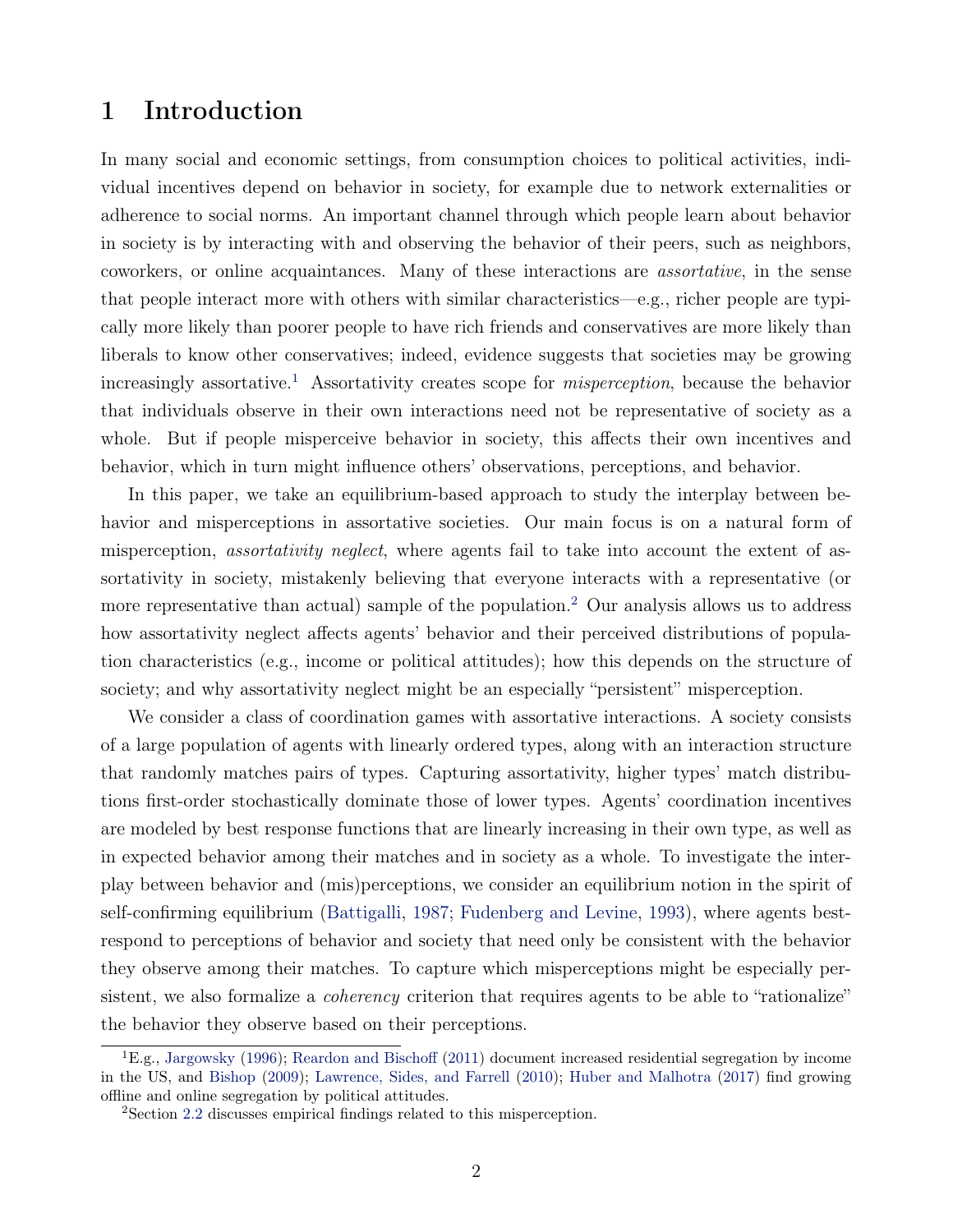Our main findings are threefold. First, relative to the correct perceptions benchmark, assortativity neglect amplifies action dispersion, both by increasing the gap between higher and lower types' behavior in any fixed society and by acting as a "multiplier" that exacerbates the effect of social changes (e.g., increased assortativity) on action dispersion. Second, assortativity neglect is always a coherent misperception, regardless of the true level of assortativity in society; by contrast, other misperceptions of the interaction structure are not always coherent. Finally, assortativity neglect provides a lens through which to understand empirically documented misperceptions about distributions of key population characteristics (e.g., income inequality) and how they are shaped by the nature of agents' social interactions.

To illustrate the setup and main findings, we present a simple example in the context of education investment and residential sorting by income:

### <span id="page-2-1"></span>1.1 Illustrative Example

Consider a continuum population of agents, each of whom is endowed with one of three equally likely types, representing socioeconomic status/income: "rich"  $(\theta_h)$ , "middle-class"  $(\theta_m)$ , or "poor"  $(\theta_l)$ , with  $\theta_h > \theta_m = 0 > \theta_l$ . For simplicity, focus on the symmetric case,  $\theta_h = -\theta_l$ . Each agent knows her own type, but does not directly observe other agents' types. Due to neighborhood sorting by income, the richer an agent the more likely she is to interact with other high income agents. Specifically, pairwise interaction probabilities are summarized by

| P          | $\theta_h$    | $\theta_m$    | $\theta_l$    |        |
|------------|---------------|---------------|---------------|--------|
| $\theta_h$ | $\rho$        | $\frac{1}{3}$ | $\frac{2}{3}$ | $\rho$ |
| $\theta_m$ | $\frac{1}{3}$ | $\frac{1}{3}$ | $\frac{1}{3}$ |        |
| $\theta_l$ | $\frac{2}{3}$ | $\rho$        | $\frac{1}{3}$ | $\rho$ |

where the parameter  $\rho \in (\frac{1}{3})$  $\frac{1}{3}, \frac{2}{3}$  $\frac{2}{3}$ ) measures the degree of assortativity.

Each agent  $\theta_i$  chooses a level  $s(\theta_i) \in \mathbb{R}$  of monetary/time investment in education.<sup>[3](#page-2-0)</sup> Assume that  $\theta_i$ 's best-response against strategy profile s takes the form

$$
BR_{\theta_i}(s) = \frac{1}{3}\theta_i + \frac{1}{3} \underbrace{\mathbb{E}[s(\theta)|\theta_i]}_{:=\sum_j P(\theta_i,\theta_j)s(\theta_j)} + \frac{1}{3} \underbrace{\mathbb{E}[s(\theta)]}_{:=\sum_j \frac{1}{3}s(\theta_j)}
$$

.

That is, agents of higher socioeconomic status have an intrinsic tendency to invest more in education; but additionally,  $\theta_i$ 's optimal education investment is increasing in local average investment among the agents she interacts with (e.g., due to peer effects) and in global average

<span id="page-2-0"></span><sup>3</sup>We consider education investment to include decisions such as expenditures on educational materials or tutors or the amount of effort exerted at school, but assume school choice (and other decisions that might endogenously affect sorting) to be exogenous (e.g., because everyone enrolls in their neighborhood school).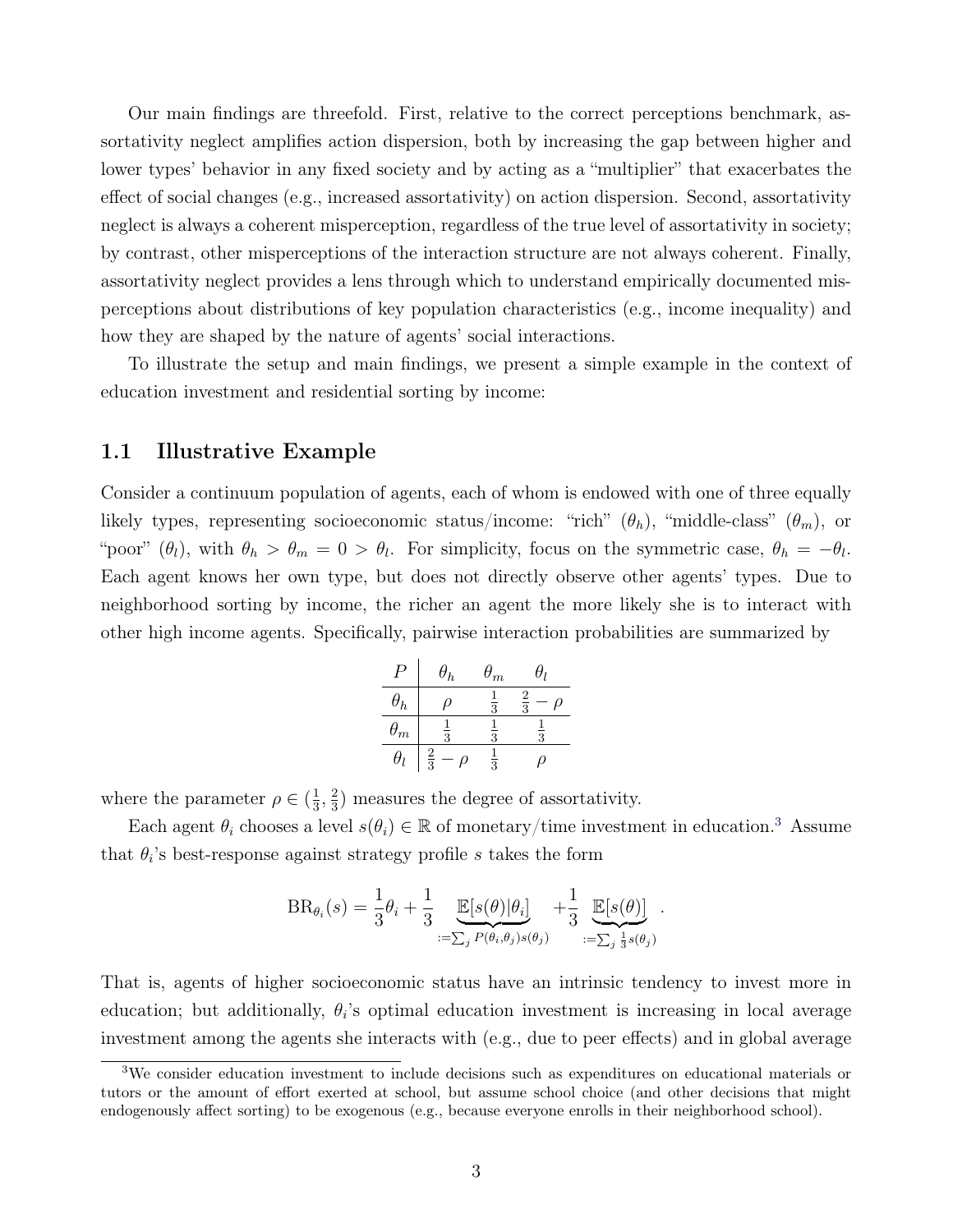investment in society as a whole (e.g., because future returns to education are boosted by economy-wide knowledge spillovers).<sup>[4](#page-3-0)</sup> For simplicity, we assume an equal weight  $\frac{1}{3}$  on each component. There is a unique (Bayes) Nash equilibrium:  $s^{NE}(\theta_h) = \frac{\theta_h}{3 - 2(\rho - \frac{1}{3})} = -s^{NE}(\theta_l)$  and  $s^{NE}(\theta_m) = 0.$ 

While Nash equilibrium assumes that agents best-respond to correct perceptions of behavior in society, we formalize a notion of assortativity neglect equilibrium: Here agents are only able to observe the local action distributions in their neighborhoods, and draw inferences from these based on the misperception that there is no sorting, i.e., they perceive the sorting parameter to be  $\hat{\rho} = \frac{1}{3}$  $\frac{1}{3}$ .<sup>[5](#page-3-1)</sup> We show that this leads to the following misspecified best response function:

$$
BR_{\theta_i}^{AN}(s) = \frac{1}{3}\theta_i + \frac{2}{3}\mathbb{E}[s(\theta)|\theta_i],
$$

where  $\theta_i$  best-responds to the correct local action average  $\mathbb{E}[s(\theta)|\theta_i]$  but mistakenly believes this to coincide with the global action average. Equilibrium actions are uniquely given by  $s^{AN}(\theta_h) = \frac{\theta_h}{3-4(\rho-\frac{1}{3})} = -s^{AN}(\theta_l)$  and  $s^{AN}(\theta_m) = 0$ .

Increased action dispersion. Our first main finding is that assortativity neglect increases action dispersion relative to Nash, through two channels. First, in any given society, assortativity neglect leads to more polarized education investment than Nash:

$$
s^{AN}(\theta_h) > s^{NE}(\theta_h) > s^{NE}(\theta_l) > s^{AN}(\theta_l).
$$

The intuition is simple and reflects a mutually reinforcing interplay between agents' misperceptions and behavior: Since the rich are more likely than the poor to interact with other rich agents, they tend to observe higher education investment among their peers. Under assortativity neglect, this gives rise to a "false consensus effect" [\(Ross, Greene, and House,](#page-44-1) [1977\)](#page-44-1), where perceptions of average education investment in society, and hence of returns to education, are increasing in agents' socioeconomic status (and thus in their own investment). Relative to correct perceptions, this increases the education investment gap between the rich and poor, which in turn, through observation of their peers' behavior, feeds into the false consensus effect.

<span id="page-3-0"></span>Second, assortativity neglect acts as a multiplier of social changes that increase action

<sup>4</sup>See, e.g., [Bénabou](#page-40-1) [\(1993,](#page-40-1) [1996a,](#page-40-2)[b\)](#page-41-1); [Fernández and Rogerson](#page-42-1) [\(1996,](#page-42-1) [2001\)](#page-42-2); [Durlauf](#page-41-2) [\(1996\)](#page-41-2) for related (correctly specified) models of education investment with sorting and local and/or global complementarities.

<span id="page-3-1"></span> $5$ This is an extreme notion of assortativity neglect, where agents fully neglect sorting. Section [5.1.2](#page-26-0) considers weaker forms of assortativity neglect that allow for any perceived sorting parameter  $\hat{\rho} \in [\frac{1}{3}, \rho]$ .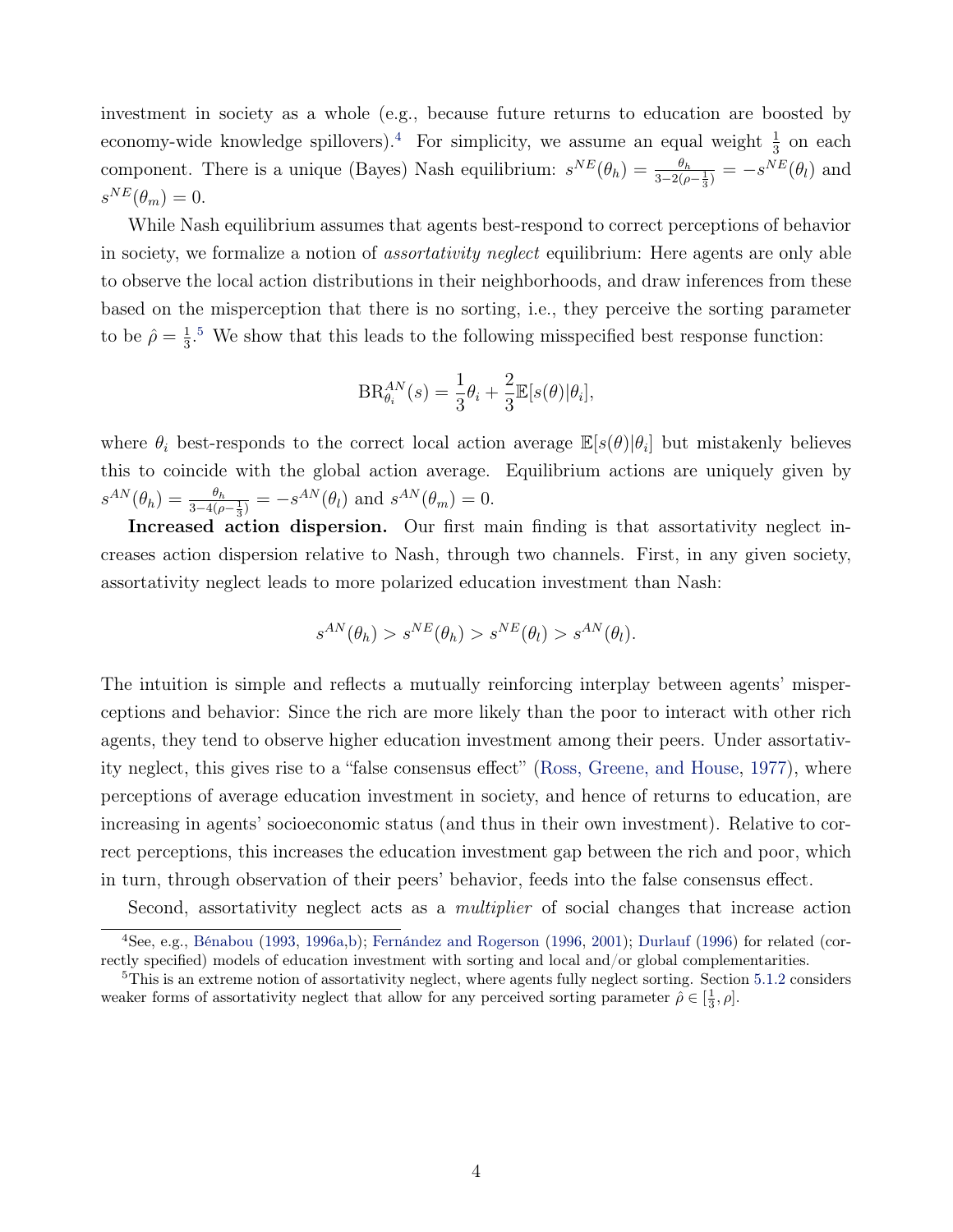dispersion. For instance, the effect of an increase in the degree  $\rho$  of neighborhood sorting is

$$
\underbrace{\frac{\partial}{\partial \rho} \left( s^{AN}(\theta_h) - s^{AN}(\theta_l) \right)}_{=\frac{8\theta_h}{\left(3^{-4(\rho - \frac{1}{3})}\right)^2}} > \underbrace{\frac{\partial}{\partial \rho} \left( s^{NE}(\theta_h) - s^{NE}(\theta_l) \right)}_{=\frac{4\theta_h}{\left(3^{-2(\rho - \frac{1}{3})}\right)^2}} > 0.
$$

That is, the rich–poor education gap rises under Nash, but even more so under assortativity neglect. Intuitively, greater sorting has a direct effect on the education gap under Nash, by increasing differences in local peer effects between the rich and poor. However, under assortativity neglect this additionally magnifies the false consensus effect, because the rich (poor) mistakenly attribute their increased (decreased) local education investment levels to a global trend in society, further polarizing their responses. An increase in income inequality  $d := \theta_h - \theta_l$ has an analogous effect.

Coherency of assortativity neglect. So far, we have assumed that agents neglect sorting but do not question whether the behavior they observe "makes sense" given this perception. Suppose next that each agent seeks to rationalize what she sees, in the sense that, given her perception of society, the behavior she observes must be consistent with everyone bestresponding to others' behavior, a requirement we refer to as *coherency*. Our second main finding is that assortativity neglect can always be coherently sustained, no matter how assortative the actual society.

Agents' rationalization procedure under assortativity neglect relates to the "fundamental attribution error" studied in social psychology [\(Ross,](#page-44-2) [1977\)](#page-44-2), i.e., a tendency to attribute others' behavior to intrinsic characteristics rather than external factors such as social influence. For instance, a middle-class agent  $\theta_m$  observes three different investment levels  $a_i := s^{AN}(\theta_i)$  (i =  $h, m, l$ , but believes everyone to face the same peer effects, as she perceives local average behavior in each neighborhood to equal the global action average  $\bar{a} := \frac{1}{3} \sum_i a_i$ . Nevertheless,  $\theta_m$  can rationalize observed differences in education investment by attributing them purely to differences in income: If she perceives rich and poor types to be  $\hat{\theta}_i = \frac{3\theta_i}{3-4(a)}$  $\frac{3\theta_i}{3-4(\rho-\frac{1}{3})}$   $(i = h, l)$ , then  $a_i = \frac{1}{3}$  $\frac{1}{3}\hat{\theta}_i + \frac{2}{3}$  $\frac{2}{3}\bar{a}$ ; i.e.,  $a_i$  is a best response for  $\hat{\theta}_i$  given  $\theta_m$ 's perceptions.

While assortativity neglect is always coherent, we will show that any misperception of interaction patterns other than assortativity neglect is not coherent in some environments. For instance, in an asymmetric version of the present example where  $\theta_h \neq -\theta_l$ , we will derive an upper bound  $\bar{\rho} \in [\rho, \frac{2}{3})$  on the degree  $\hat{\rho}$  of sorting that  $\theta_m$  can coherently perceive. Thus,  $\theta_m$  can arbitrarily underestimate assortativity, but there are limits to how much she can overestimate assortativity.

Misperceptions of type distributions. Note that despite the fact that middle-class agents interact with a representative sample of the population,  $\theta_m$  misperceives the income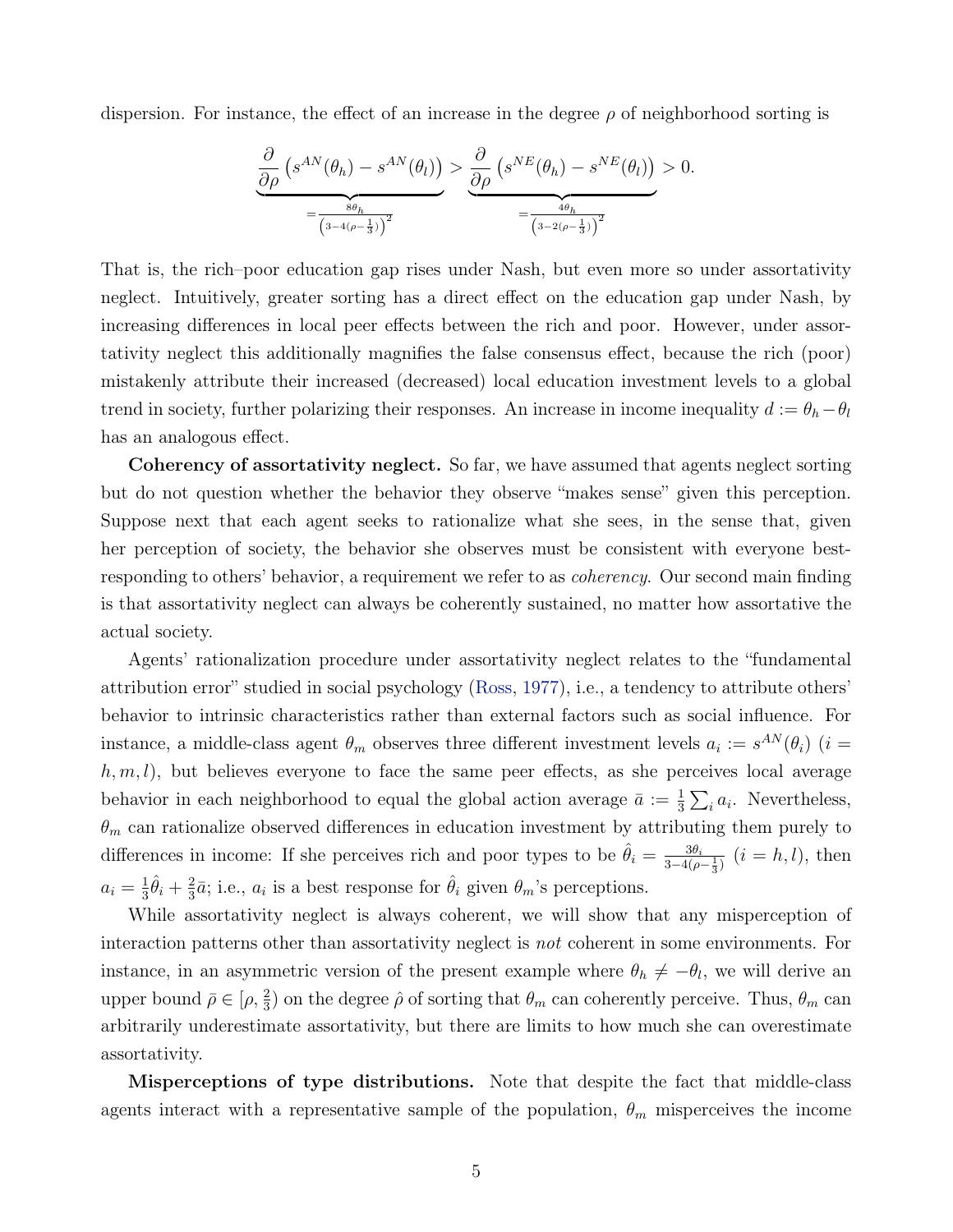distribution in society. This is because instead of being able to form perceptions of the income distribution by directly observing peers' income levels,  $\theta_m$  draws inferences by rationalizing the behavior she observes among her peers. In the present example, assortativity neglect leads  $\theta_m$ to overestimate income inequality, i.e.,  $\hat{\theta}_h > \theta_h > \theta_l > \hat{\theta}_l$ , as she compensates for neglecting socioeconomic differences in peer effects by attributing the rich–poor education gap entirely to income. In general societies, a countervailing force is that an agent's peers may be less heterogeneous than the overall population, so that assortativity neglect might lead her to underestimate type dispersion. Section [4.2](#page-19-0) shows that whether agents over- or underestimate type dispersion depends on the relative strength of strategic complementarities and assortativity, and we relate this to empirical findings on cross-country differences in perceptions of income inequality. We also analyze agents' misperceptions of their own position relative to the mean type and show that this has implications for a society's demand for redistribution.

## 1.2 Overview

The paper proceeds as follows. Section [2](#page-5-0) defines assortativity neglect equilibrium in general assortative societies. Moving beyond the simple illustrative example above, equilibrium behavior does not typically admit a closed-form solution. Instead, Section [3](#page-12-0) analyzes and contrasts behavior under Nash and assortativity neglect by recasting assortative societies as monotone Markov processes over their space of types. Moreover, by representing interaction patterns in terms of the copula associated with a society, we identify an appropriate non-parametric measure of assortativity under which more assortative societies are characterized precisely by greater action dispersion, but more so under assortativity neglect than Nash. Section [4](#page-18-0) analyzes the coherency of assortativity neglect and its implications for perceived type distributions in general environments. Section [5](#page-25-0) discusses several extensions and related literature, and Section [6](#page-30-0) offers concluding remarks.

## <span id="page-5-0"></span>2 Model

### 2.1 Society and Coordination Game

There is a continuum of agents with mass normalized to 1. Each agent is identified with a type  $\theta \in \mathbb{R}$ . An agent's type is her private information. Agents interact according to a random matching technology. A society P specifies the probability with which any pair of types  $\theta$  and  $\theta'$  are matched:<sup>[6](#page-5-1)</sup>

<span id="page-5-1"></span> $6$ As is also common in the network game literature, we view society  $P$  as exogenous and focus on analyzing equilibrium behavior (and perceptions). See [Pin and Rogers](#page-44-3) [\(2016\)](#page-44-3) for a survey of potential sources of assortativity, such as institutional constraints determining meeting opportunities or socio-psychological factors (e.g.,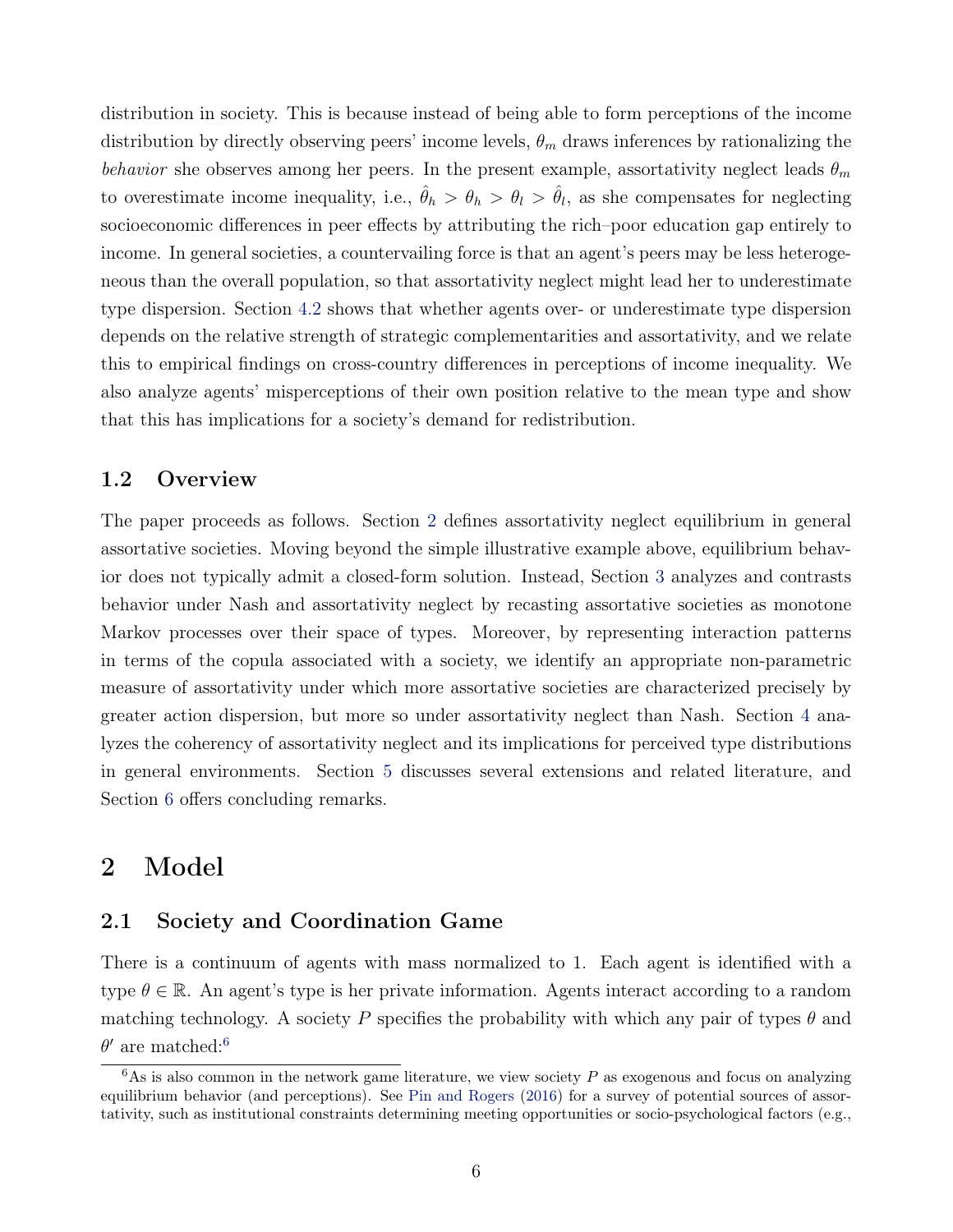**Definition 1.** A **society** is a joint cdf P over  $\mathbb{R} \times \mathbb{R}$  that is:

- 1. symmetric:  $P(\theta, \theta') = P(\theta', \theta)$  for all  $\theta, \theta'$
- 2. assortative:  $P(\cdot|\theta)$  first-order stochastically dominates  $P(\cdot|\theta')$  if  $\theta \geq \theta'.^7$  $\theta \geq \theta'.^7$

Symmetry is a consistency condition required to describe a random matching in a population. Assortativity captures the idea that higher types are more likely than lower types to interact with other high types. Note that a society  $P$  jointly summarizes an underlying type distribution, described by the marginal distribution  $F := \arg P$ , and a matching technology, which for every type  $\theta$  specifies the distribution  $P(\cdot|\theta)$  of  $\theta$ 's matches. We assume that the distribution F is absolutely continuous,  $L^1$  and has a connected support, denoted by  $\Theta$ . Let  $\mathcal F$  denote the set of all cdfs with these properties.

Society is engaged in an incomplete-information coordination game. Agents have symmetric action sets  $A = \mathbb{R}$ , and a strategy profile is a Borel-measurable function  $s : \Theta \to A$  that specifies an action  $s(\theta)$  for each type  $\theta$ . To model coordination motives, we focus on linear best response functions, which are widely used in the literature on network games and incomplete-information coordination games;<sup>[8](#page-6-1)</sup> Section [5.1.3](#page-27-0) discusses more general best response functions. Specifically, there exist coefficients  $\gamma, \beta \geq 0$  with  $\gamma + \beta < 1$  such that each type  $\theta$ 's best response against any strategy profile  $s$  in society  $P$  is given by

<span id="page-6-2"></span>
$$
BR_{\theta}(s, P) = (1 - \gamma - \beta)\theta + \gamma \mathbb{E}_P[s(\theta')|\theta] + \beta \mathbb{E}_F[s(\theta')]. \tag{1}
$$

The first term captures that higher types have an intrinsic tendency to take higher actions. The second term represents a local coordination motive, whereby each type θ's best response is increasing in her matches' expected behavior. Finally, reflecting a global coordination motive,  $\theta$ 's best response is also increasing in the average action in society as a whole.

While our analysis takes best response function [\(1\)](#page-6-2) as its primitive, a utility function that gives rise to [\(1\)](#page-6-2) is

<span id="page-6-3"></span>
$$
U_P(\theta, a, s) = -\int \int \left( a - (1 - \gamma - \beta)\theta - \gamma s(\theta') - \beta s(\theta'') \right)^2 dP(\theta'|\theta) dF(\theta''). \tag{2}
$$

That is,  $\theta$  faces a quadratic miscoordination cost that reflects the gap between her action and a weighted sum of her type and realized actions among her matches and in society.

homophily).

<span id="page-6-0"></span> ${}^{7}P(\cdot|\theta)$  denotes the conditional distribution given that one of the two types in the match is realized to be  $\theta$ . By the symmetry assumption, it is irrelevant which of the two types' realizations we condition on.

<span id="page-6-1"></span><sup>&</sup>lt;sup>8</sup>See, e.g., [Jackson and Zenou](#page-43-3) [\(2013\)](#page-43-3) for a survey of the former and [Morris and Shin](#page-43-4) [\(2002\)](#page-43-4); [Angeletos and](#page-40-3) [Pavan](#page-40-3) [\(2007\)](#page-40-3); [Bergemann and Morris](#page-41-3) [\(2013\)](#page-41-3) for the latter.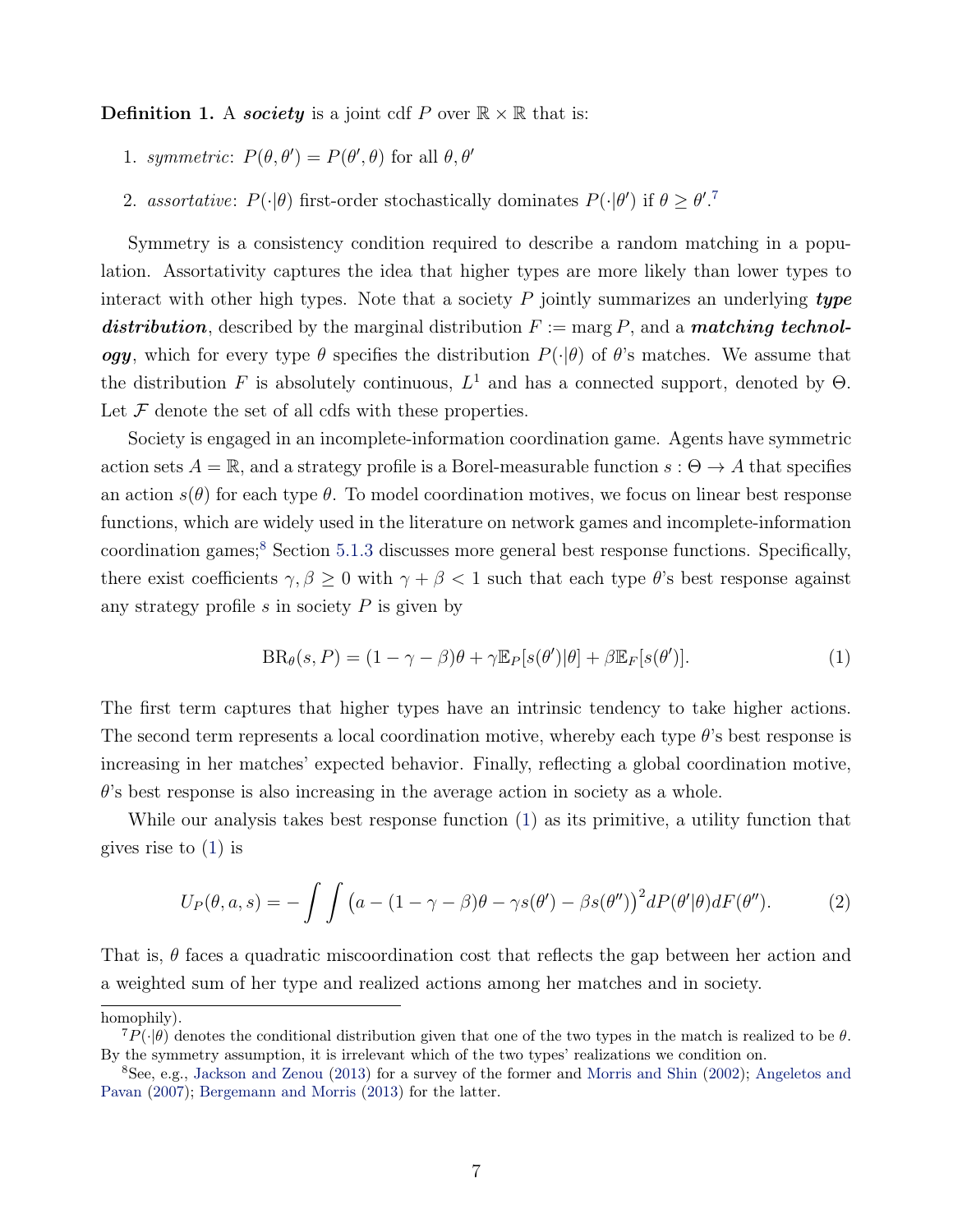In addition to education investment (Section [1.1\)](#page-2-1), other economic examples include many consumption decisions that depend on income either positively (e.g., luxury good consumption) or negatively (e.g., smoking), but may also exhibit both direct peer-to-peer consumption complementarities and material or socio-psychological global payoff complementarities (e.g., economy-wide technological complementarities or a desire to adhere to a social norm). Likewise, types might represent political attitudes on a left-right spectrum and actions the extent to which agents manifest support for particular positions (e.g., by posting political content on social media), where related local and global coordination/conformity motives may be at play.

## <span id="page-7-0"></span>2.2 Copula Representation and Assortativity Neglect

As noted, any society P jointly summarizes an underlying type distribution  $F = \text{marg}_{\Theta} P$ and a matching technology  $(P(\cdot|\theta))_{\theta \in \Theta}$ . In general, varying the matching technology of P also changes the type distribution, and vice versa. To be able to disentangle these two dimensions, we also make use of the following equivalent representation of societies, which expresses who interacts with whom not in terms of types  $\theta \in \Theta$  (e.g., a particular wealth level), but in terms of type quantiles  $x \in [0, 1]$  (e.g., the 5th wealth percentile).

Formally, for any society P with type distribution  $F \in \mathcal{F}$ , define  $C(x, x')$  to be the probability that two agents whose type quantiles are below  $x$  and  $x'$  are matched; that is,

<span id="page-7-3"></span>
$$
C(x, x') := P(F^{-1}(x), F^{-1}(x')) \text{ for all } x, x' \in (0, 1),
$$
\n(3)

and  $C(x, 0) = C(0, x) := 0$ ,  $C(x, 1) = C(1, x) := x$  for all  $x \in [0, 1]^9$  $x \in [0, 1]^9$ . Note that C is a (twodimensional) copula, i.e., a joint cdf over  $[0, 1]^2$  with uniform marginals. Moreover, copula C inherits symmetry and assortativity from  $P^{10}$  $P^{10}$  $P^{10}$ . We refer to symmetric and assortative copulas as interaction structures.

Any society induces an interaction structure via [\(3\)](#page-7-3). Conversely, given any interaction structure C and type distribution  $F \in \mathcal{F}$ , defining  $P(\theta, \theta') := C(F(\theta), F(\theta'))$  for all  $\theta, \theta'$  yields a society. Thus, pairs  $(F, C)$  of type distributions  $F \in \mathcal{F}$  and interaction structures C yield an equivalent representation of societies. From now on, we focus on societies whose interaction structure C admits a density function  $c(\cdot, \cdot)$  that is positive and absolutely continuous on  $(0, 1)^2$ ; let  $\mathcal C$  denote the class of all interaction structures with these properties.<sup>[11](#page-7-4)</sup>

<span id="page-7-5"></span>**Example 1** (Gaussian societies). As a simple parametric example, let  $P$  be given by a sym-

<span id="page-7-1"></span><sup>&</sup>lt;sup>9</sup>For any cdf G, its inverse is defined by  $G^{-1}(x) := \inf\{v \in \mathbb{R} : G(v) \geq x\}$  for each  $x \in (0, 1)$ .

<span id="page-7-4"></span><span id="page-7-2"></span><sup>&</sup>lt;sup>10</sup>That is,  $C(x, x') = C(x', x)$  for all  $x, x'$ ; and  $C(\cdot|x)$  first-order stochastically dominates  $C(\cdot|x')$  if  $x \geq x'$ .

<sup>11</sup>Assuming a positive and absolutely continuous density is not essential for most results, but it simplifies the exposition.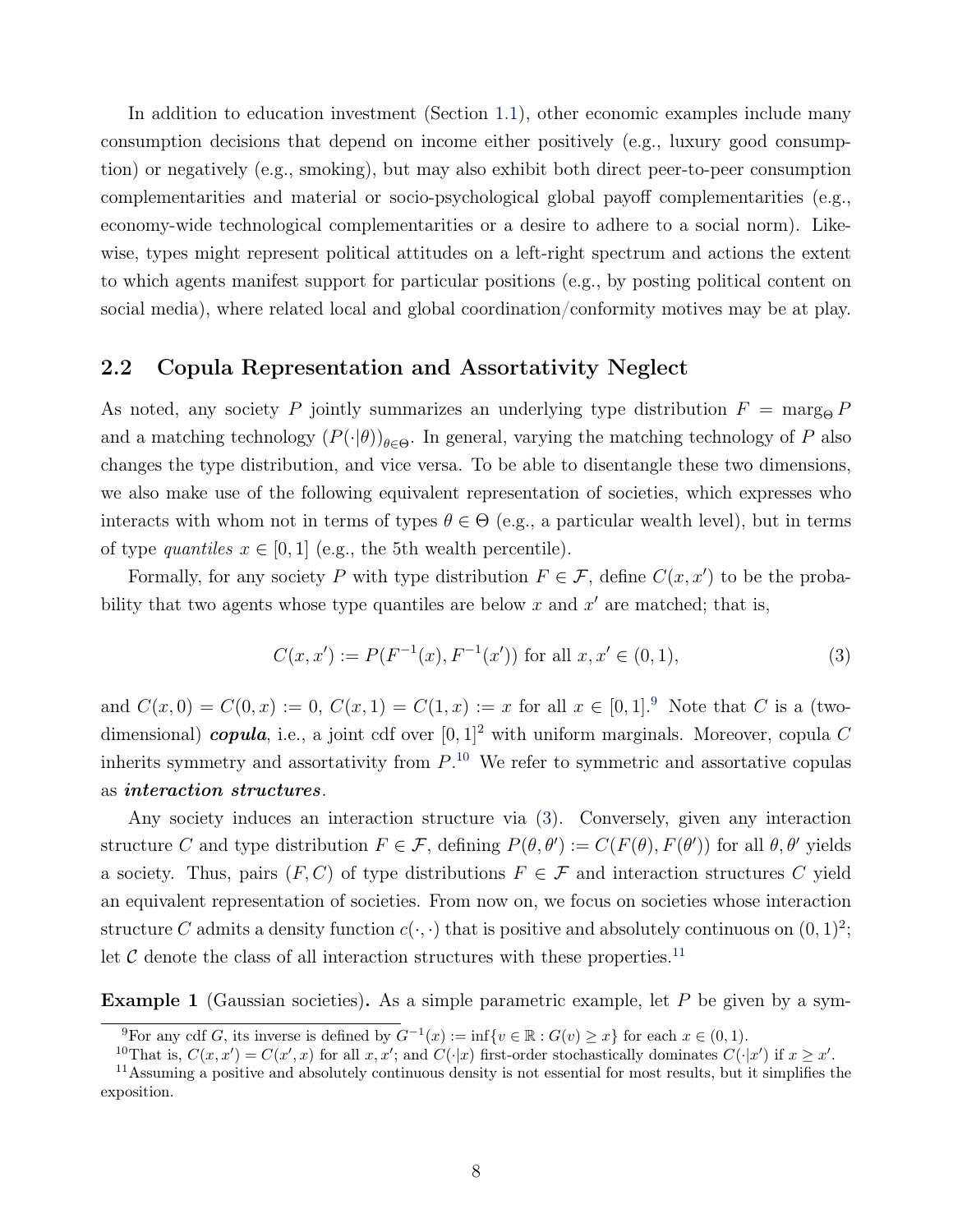metric bivariate Gaussian distribution, where

$$
(\theta_1, \theta_2) \sim \mathcal{N}\left(\left(\begin{array}{c} \mu \\ \mu \end{array}\right), \left(\begin{array}{cc} \sigma^2 & \sigma_{1,2} \\ \sigma_{1,2} & \sigma^2 \end{array}\right)\right)
$$

and the correlation coefficient  $\rho := \frac{\sigma_{1,2}}{\sigma^2} \in [0,1)$  is nonnegative to ensure assortativity. The corresponding type distribution  $F$  is normally distributed and fully parametrized by its mean μ and variance  $σ^2$ . Interaction structure C is fully parametrized by the correlation coefficient  $\rho: C(x, x') := \Phi_{\rho}(\Phi^{-1}(x), \Phi^{-1}(x'))$ , where  $\Phi$  is the standard normal cdf and  $\Phi_{\rho}$  is the cdf of the joint normal distribution with mean vector  $\begin{pmatrix} 0 \\ 0 \end{pmatrix}$ 0 and covariance matrix  $\begin{pmatrix} 1 & \rho \\ & 1 & \rho \end{pmatrix}$  $\rho$  1  $\setminus$ .  $\blacksquare$ 

The next subsection will introduce the idea that instead of knowing the actual society  $P = (F, C)$ , each type  $\theta$  has in mind a perceived society  $\hat{P}_{\theta}$  that may differ from P. We will be especially interested in a natural form of misperception, where agents fail to take into account the fact that society is assortative. By decomposing  $\theta$ 's perceived society  $\hat{P}_{\theta}$  into a perceived type distribution  $\hat{F}_{\theta}$  and perceived interaction structure  $\hat{C}_{\theta}$ ,<sup>[12](#page-8-0)</sup> we can formalize this misperception as follows. Let the *independent interaction structure*  $C_I \in \mathcal{C}$  be given by  $C_I(x, x') = xx'$  for all  $x, x'$ ; that is, regardless of an agent's own quantile x, the distribution  $C_I(\cdot|x)$  of her matches' quantiles is uniform on [0, 1].

We say that  $\theta$  suffers from **assortativity neglect** if  $\hat{C}_{\theta} = C_I$ . Thus, under assortativity neglect,  $\theta$  fails to take into account that agents' match distributions depend on their position in the type distribution and instead perceives everyone to interact with a representative sample of society as a whole. Note that  $\hat{C}_{\theta} = C_I$  is equivalent to the requirement that  $\hat{P}_{\theta}(\cdot|\theta') = \hat{F}_{\theta}$ for all  $\theta'$ ; that is, assortativity neglect imposes no restrictions on  $\theta$ 's perception  $\hat{F}_{\theta}$  of the type distribution in society, as long as she perceives all agents' match distributions to coincide with  $\hat{F}_{\theta}$ . However, Section [4](#page-18-0) will show that assortativity neglect uniquely pins down  $\hat{F}_{\theta}$  in (coherent) equilibrium.

Assortativity neglect can be seen as a form of "projection bias," whereby  $\theta$  projects her own (perceived) match distribution onto all other agents' match distributions (i.e.,  $\hat{P}_{\theta}(\cdot|\theta)$ )  $\hat{P}_{\theta}(\cdot|\theta')$ ; this is broadly in line with findings in the empirical literature on "network cognition."[13](#page-8-1) Assortativity neglect also relates to empirically documented information-processing biases, notably "selection neglect" [\(Enke,](#page-41-4) [2017;](#page-41-4) [Esponda and Vespa,](#page-42-3) [2014,](#page-42-3) [2018;](#page-42-4) [Barron, Huck,](#page-40-4) [and Jehiel,](#page-40-4) [2019\)](#page-40-4), where agents fail to take into account that the information they see may be

<span id="page-8-1"></span><span id="page-8-0"></span><sup>&</sup>lt;sup>12</sup>That is,  $\hat{F}_{\theta} = \arg_{\Theta} \hat{P}_{\theta}$  and  $\hat{C}_{\theta}(x, x') = \hat{P}_{\theta} \left( \hat{F}_{\theta}^{-1}(x), \hat{F}_{\theta}^{-1}(x') \right)$  for all  $x, x' \in (0, 1)$ .

<sup>&</sup>lt;sup>13</sup>E.g., [Dessi, Gallo, and Goyal](#page-41-5) [\(2016\)](#page-41-5) elicit subjects' assessments of degree distributions on a network and document a projection bias, where subjects project their own number of neighbors (i.e., their degree) onto other agents in the network. More broadly, a literature in social psychology documents related "location effects" in individuals' perceptions of their interaction structures (for a survey, see [Brands,](#page-41-6) [2013\)](#page-41-6).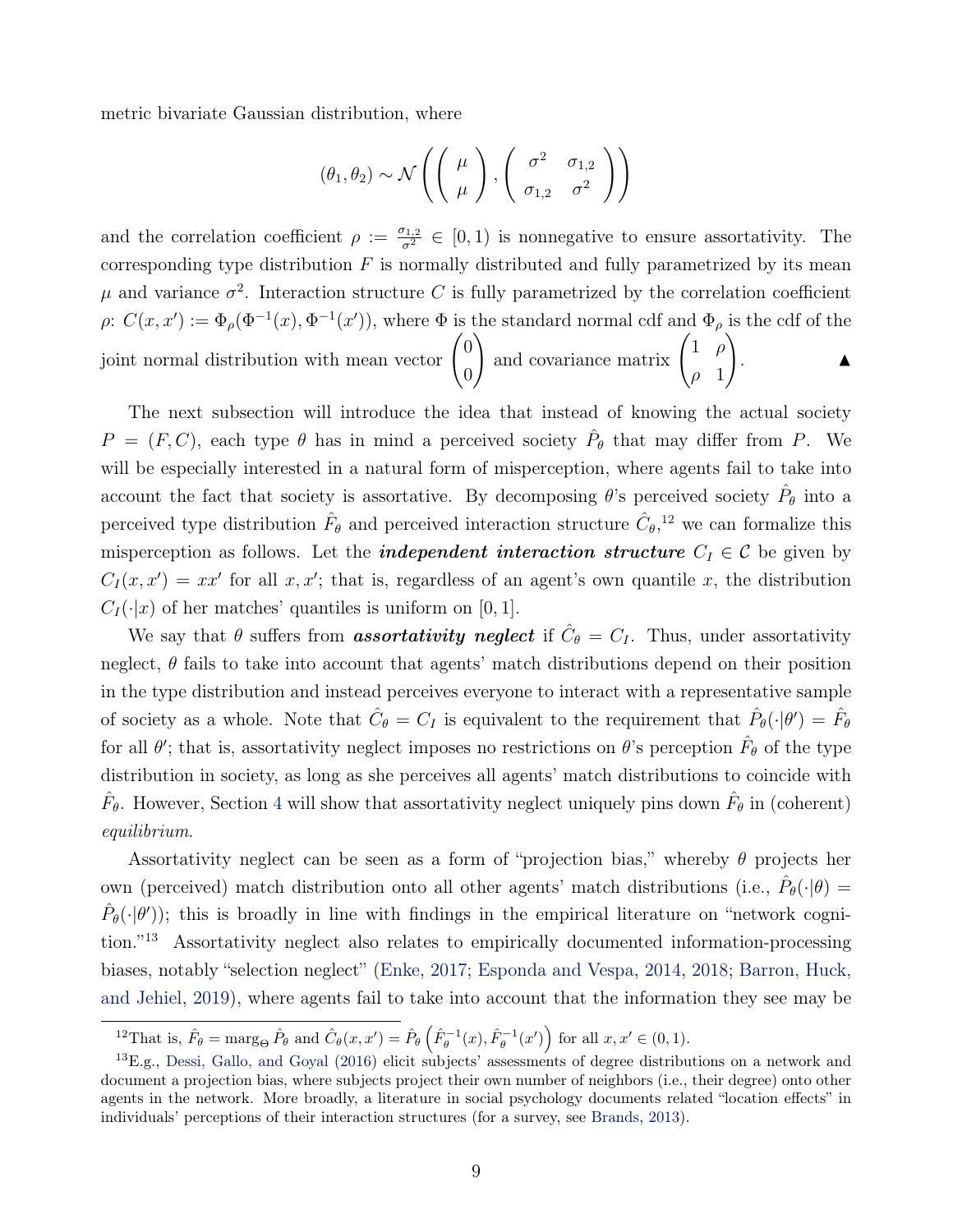subject to selection effects. Section [5.2](#page-28-0) discusses the relationship with theoretical work that incorporates these and related biases.

Finally, we note that the above notion of assortativity neglect is quite extreme, as  $\theta$  perceives everyone to interact with a perfectly representative sample of society. Section [5.1.2](#page-26-0) will discuss weaker forms of assortativity neglect.

## 2.3 Assortativity Neglect Equilibrium

To study the equilibrium implications of assortativity neglect, we move beyond the standard equilibrium notion of (Bayes) Nash which assumes that agents best-respond to correct perceptions about the underlying strategy profile s and society P.

Instead, we employ an equilibrium notion in the spirit of self-confirming equilibrium [\(Bat](#page-40-0)[tigalli,](#page-40-0) [1987;](#page-40-0) [Fudenberg and Levine,](#page-42-0) [1993\)](#page-42-0) that formalizes the following idea. We think of our coordination game as the steady state of a setting where successive generations of agents choose actions based only on observing the behavior in their *local* neighborhoods. That is, before a new generation of types take actions, each new type  $\theta$  first observes the current action distribution among types from her match distribution  $P(\cdot|\theta)$  (e.g., the current education investment distribution in her neighborhood). In the steady state of such a setting, we might expect agents to possess a good understanding of the action distributions among their matches. However, as this is only a very partial snapshot of society, this information need not be enough for them to correctly identify s and P.

Capturing this, in any given society  $P$ , our equilibrium notion summarizes which true behavior s and (mis)perceptions of s and P can jointly arise, subject to two requirements:  $(1)$ Each agent best-responds to her perceptions of  $s$  and  $P$ ; (2) these perceptions need not be correct, but are consistent with the true action distribution among her matches.

Formally, we first define each type  $\theta$ 's **local action distribution**, i.e., the distribution of actions among  $\theta$ 's matches. When the true strategy profile and society are s and P, this is given by the distribution  $H^{s,F}_{\theta}$  $\theta_{\theta}^{s,P}$  over actions that arises when  $\theta$ 's matches are drawn from  $P(\cdot|\theta)$ and behave according to strategy profile  $s$ ; that is,<sup>[14](#page-9-0)</sup>

$$
H_{\theta}^{s,P}(a) = \int_{\Theta} \mathbb{1}_{\{s(\theta') \le a\}} dP(\theta'|\theta) \text{ for all } a \in A.
$$
 (4)

<span id="page-9-2"></span>**Definition 2.** Given any  $(P, \gamma, \beta)$ , an *equilibrium* is an  $L^1$  strategy profile  $s^{15}$  $s^{15}$  $s^{15}$  together with a perceived society  $\hat{P}_{\theta}$  and perceived strategy profile  $\hat{s}_{\theta}$  for each type  $\theta$  satisfying:

1. Best response:  $s(\theta) = BR_{\theta}(\hat{s}_{\theta}, \hat{P}_{\theta})$ .

<span id="page-9-0"></span><sup>&</sup>lt;sup>14</sup>Here  $\mathbb{1}_{\{s(\theta')\leq a\}}$  denotes the indicator random variable on the event  $\{\theta' : s(\theta') \leq a\}.$ 

<span id="page-9-1"></span><sup>&</sup>lt;sup>15</sup>That is,  $\int |s(\theta)|dF(\theta) < \infty$ .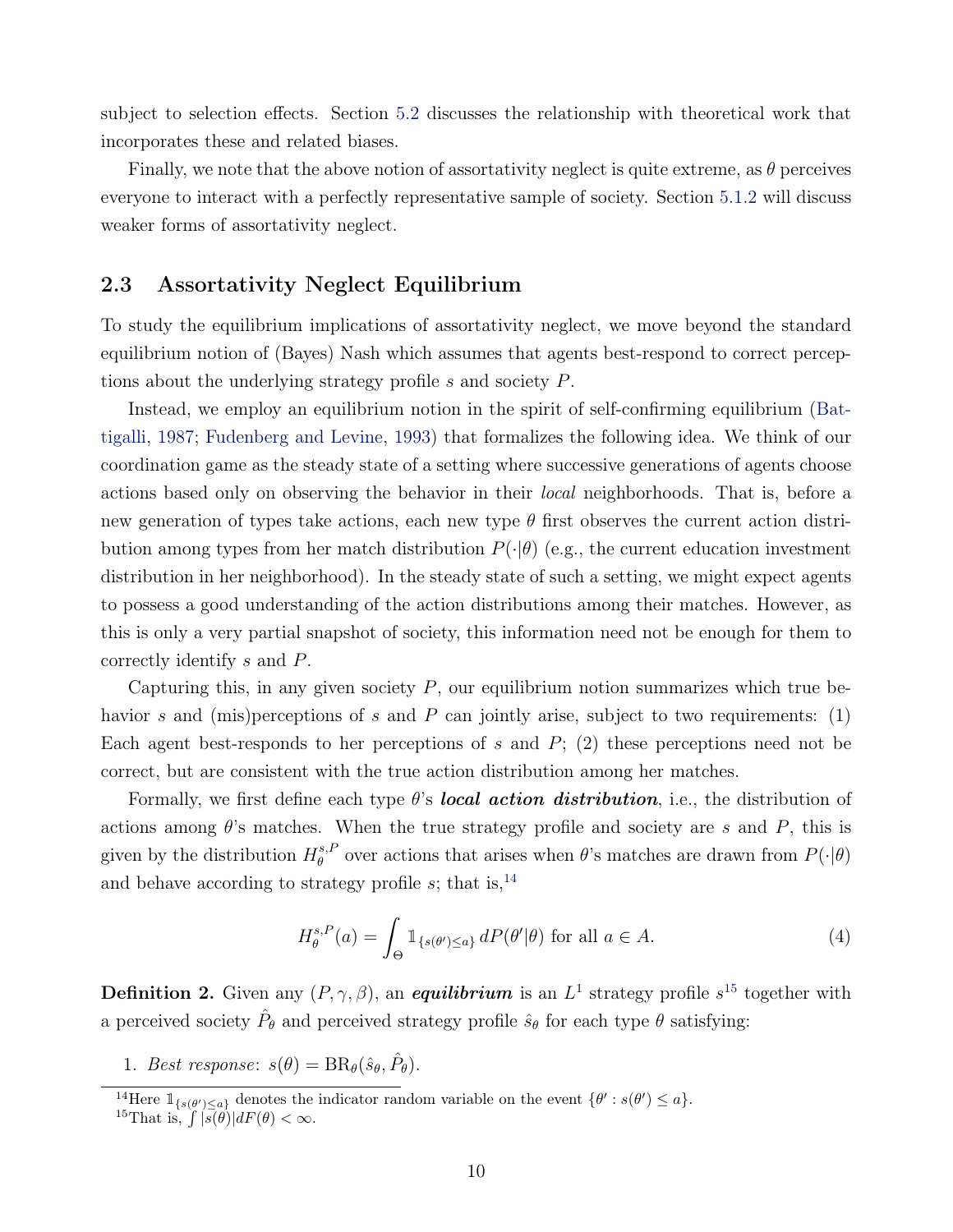2. Observational consistency:  $H_{\theta}^{s,P} = H_{\theta}^{\hat{s}_{\theta},\hat{P}_{\theta}}$ .

An assortativity neglect equilibrium (ANE) is an equilibrium  $(s,(\hat{s}_{\theta}, \hat{P}_{\theta})_{\theta})$  such that  $\hat{C}_{\theta} =$  $C_I$  for all  $\theta$ .

Underlying any equilibrium is a true society  $P$  and strategy profile s. While Nash equilibrium assumes that players best-respond to correct perceptions about both, Definition [2](#page-9-2) allows more generally that each type  $\theta$  best-responds to some possibly incorrect perceived society  $\hat{P}_{\theta}$ and strategy profile  $\hat{s}_{\theta}$ . However, by observational consistency, these perceptions are disciplined by the requirement that  $\theta$ 's perceived local action distribution  $H_{\theta}^{\hat{s}_{\theta},\hat{P}_{\theta}}$  coincide with the true local action distribution  $H^{s,F}_{\theta}$  $_{\theta}^{s,P}$  .

Our main focus is on the case of assortativity neglect equilibrium, where all types  $\theta$  suffer from assortativity neglect. In Section [3,](#page-12-0) we will show that ANE always exists and behavior under ANE is uniquely pinned down, so that Definition [2](#page-9-2) is suitable for understanding and contrasting the behavioral implications of assortativity neglect and Nash.

At the same time, Definition [2](#page-9-2) is quite weak in that it captures a "mechanical" view of other agents' behavior: As long as  $\theta$ 's perceptions predict the correct local action distribution, she can hold arbitrary perceptions  $\hat{s}_{\theta}$  of behavior in society, without asking whether this behavior  $\hat{s}_{\theta}$ "makes sense" under her perceived society  $\hat{P}_{\theta}$ . This renders Definition [2](#page-9-2) very permissive: Indeed, we will see that essentially any perceived strategy profiles (including  $\hat{s}_{\theta}$  that are decreasing in types) and any perceived type distributions can arise under ANE; more generally, any perceived society  $\hat{P}_{\theta}$  can be sustained as part of some equilibrium (Appendix [E.1\)](#page--1-0).

Given this, we introduce a refinement that imposes the following coherency requirement on each agent's perceptions of behavior and society: We require that the behavior  $\hat{s}_{\theta}(\theta')$  that  $\theta$ attributes to any other type  $\theta'$  should be a best response given  $\hat{s}_{\theta}$  and  $\hat{P}_{\theta}$ .

<span id="page-10-0"></span>**Definition 3.** An equilibrium  $(s, (\hat{s}_{\theta}, \hat{P}_{\theta})_{\theta})$  is *coherent* if each type  $\theta$ 's perceptions satisfy  $\hat{s}_{\theta}(\theta') = BR_{\theta'}(\hat{s}_{\theta}, \hat{P}_{\theta})$  for each  $\theta'$ .

Coherent equilibria capture misperceptions that might be thought of as especially "persistent:" Indeed, each agent's perceptions  $\hat{s}_{\theta}$  and  $\hat{P}_{\theta}$  not only correctly predict her observations (by observational consistency), but additionally can rationalize these observations (by coherency). Thus, based on introspection alone and absent additional external information, there is a sense in which agents might never realize that they hold misperceptions. Section [4](#page-18-0) will show that assortativity neglect is persistent in this sense, as in any society there exists a coherent ANE; moreover, the coherent ANE is unique, yielding sharp predictions for agents' perceived type distributions under assortativity neglect. We will also see that other misperceptions of society need not be coherent.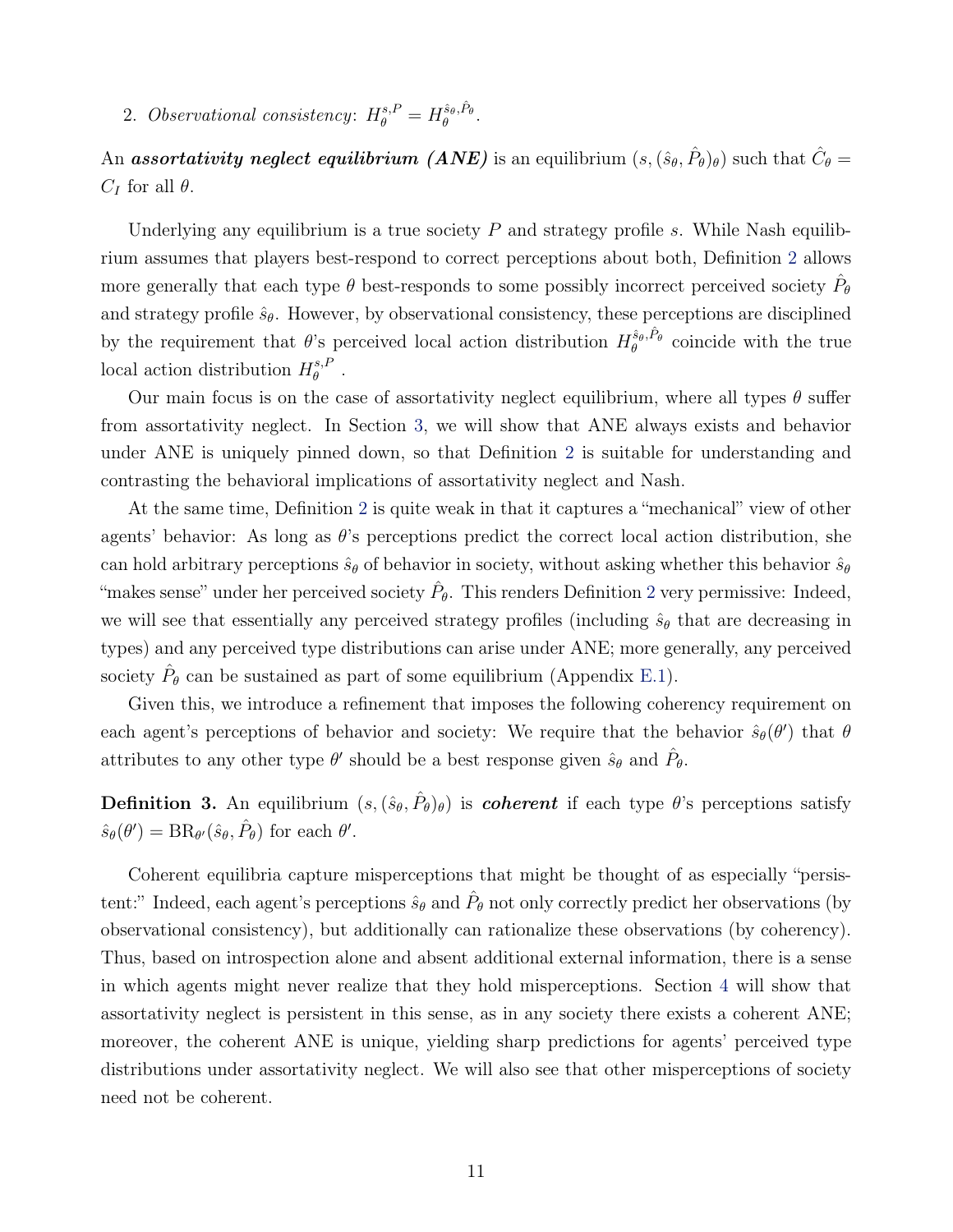Remark 1. We briefly comment on some features of our equilibrium notion:

Connection with SCE. In general games, self-confirming equilibrium (SCE) captures players who best-respond to beliefs about others' strategies that need not be correct, but need only be consistent with some limited feedback about opponents' behavior.<sup>[16](#page-11-0)</sup> Definition [2](#page-9-2) applies this idea to a setting where agents' feedback is limited to observing the action distribution among their matches, which are determined by an underlying assortative society P. In addition to beliefs about strategies, we also treat beliefs about  $P$  as endogenous equilibrium objects. Moving beyond SCE, Definition [3](#page-10-0) imposes a rationalization requirement that relates to rationalizable conjectural equilibrium (see the third paragraph below).

No feedback from payoffs. As in other important special cases of SCE (e.g., [Eyster](#page-42-5) [and Rabin,](#page-42-5) [2005;](#page-42-5) [Jehiel,](#page-43-5) [2005;](#page-43-5) [Jehiel and Koessler,](#page-43-6) [2008\)](#page-43-6), we implicitly assume that agents do not receive additional feedback from their payoffs. In the above interpretation in terms of successive generations of short-lived agents, this captures that each new agent can base her action choice only on current behavior but not payoffs in her neighborhood, as fits settings (e.g., education investment) where payoffs are realized only in the more distant future.<sup>[17](#page-11-1)</sup> An alternative interpretation is that global payoffs (e.g., to smoking) represent "psychological" utilities without direct material feedback (e.g., a desire to conform to a perceived social norm). Finally, note that even if agents observe their payoffs, this information need not be enough to identify s and  $P;^{18}$  $P;^{18}$  $P;^{18}$  thus, non-Nash behavior can continue to arise.

**Nash rationalization.** Coherency requires each agent  $\theta$  to be able to use her *own* perceptions  $\hat{s}_{\theta}$ ,  $\hat{P}_{\theta}$  to rationalize the behavior  $\hat{s}_{\theta}(\theta')$  she attributes to any other agent  $\theta'$ . We refer to this requirement as Nash rationalization, as it implies that  $\theta$ 's perceived strategy profile  $\hat{s}_{\theta}$ is a Nash equilibrium given her perceived society  $\hat{P}_{\theta}$ . Section [5.1.4](#page-28-1) discusses a more permissive coherency notion in the spirit of rationalizable conjectural equilibrium [\(Rubinstein and Wolin](#page-44-4)[sky,](#page-44-4) [1994;](#page-44-4) [Esponda,](#page-42-6) [2013\)](#page-42-6), where  $\theta$  (despite being confident in her own perceptions  $\hat{s}_{\theta}$  and  $\hat{P}_{\theta}$ ) entertains the possibility that  $\theta'$  best-responds to different perceptions.

Homogeneous misperceptions. Under ANE, all agents perceive the same interaction structure  $C_I$ . Section [5.1.1](#page-25-1) presents an extension to a hybrid model where only some fraction of agents of each type suffer from assortativity neglect and the remaining fraction have correct perceptions. Additionally, our weaker notions of assortativity neglect (Section [5.1.2\)](#page-26-0) allow perceived interaction structures  $\hat{C}_{\theta}$  to vary across types  $\theta$ .

<span id="page-11-1"></span><span id="page-11-0"></span><sup>&</sup>lt;sup>16</sup>Section [5.2](#page-28-0) discusses the SCE literature in more detail.

<sup>&</sup>lt;sup>17</sup>Concretely, global payoffs might represent an adolescent's future employment prospects (which depend on current education investment in society as a whole, due to the global complementarities highlighted in Section [1.1\)](#page-2-1), but at the time of investing in her education she might only have access to information about current education investment (and not the long-run employment outcomes) among adolescents in her neighborhood.

<span id="page-11-2"></span><sup>&</sup>lt;sup>18</sup>E.g., under quadratic-loss utilities [\(2\)](#page-6-3), realized payoffs  $U_P(\theta, a, s)$  do not uniquely identify local and global average behavior.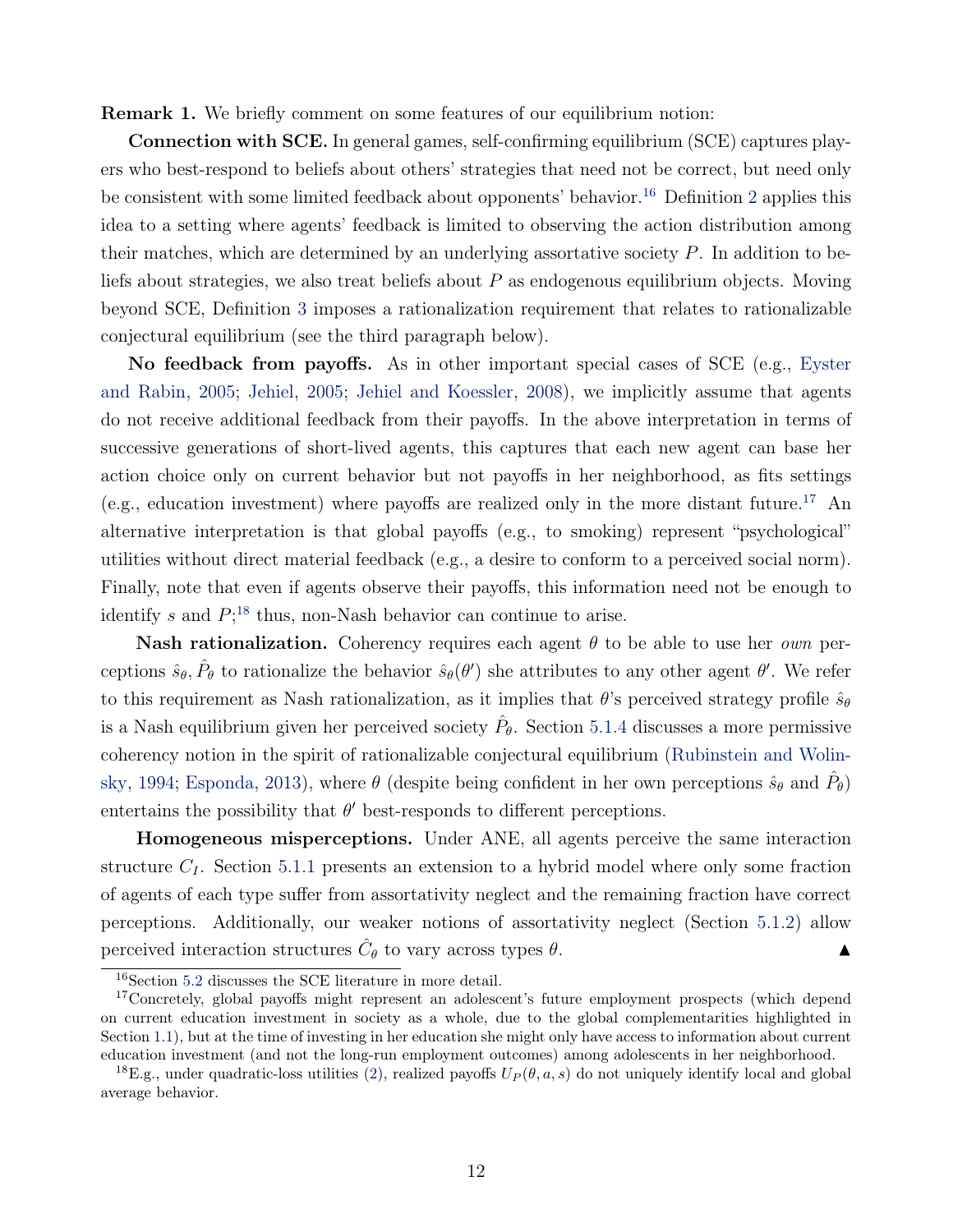## <span id="page-12-0"></span>3 Behavior under Assortativity Neglect

### 3.1 Increased Action Dispersion under Assortativity Neglect

We now proceed to analyze and contrast behavior under Nash and assortativity neglect. A first key observation is the following: Even though our model is static, any society  $P$  induces a discrete-time Markov process over its space of types Θ, with initial distribution given by the type distribution  $F = \text{marg}_{\Theta} P$  and transition kernel represented by the matching technology  $(P(\cdot|\theta))_{\theta \in \Theta}$ . That is, this process first draws an initial type  $\theta_0 \in \Theta$  according to F, then draws type  $\theta_0$ 's match  $\theta_1$  according to  $P(\cdot|\theta_0)$ , type  $\theta_1$ 's match  $\theta_2$  according to  $P(\cdot|\theta_1)$ , and so on. We refer to this Markov process as the process of  $t\text{-}step$  ahead matches in society and also denote it by P. Note that F is a stationary distribution of the process. Moreover, assortativity of P corresponds precisely to this process being monotone [\(Daley,](#page-41-7) [1968\)](#page-41-7); this feature plays an important role throughout our analysis.[19](#page-12-1)

The process of t-step ahead matches yields a simple description of the Nash strategy profile  $s^{NE}$  of our game. Indeed, iterating the best response condition [\(1\)](#page-6-2), we have

$$
s^{NE}(\theta) = (1 - \gamma - \beta)\theta + \gamma \mathbb{E}_P[s(\theta_1) | \theta_0 = \theta] + \beta \mathbb{E}_F[s(\theta')] = \dots
$$
  
=  $(1 - \gamma - \beta) \sum_{t=0}^{\tau} \gamma^t (\mathbb{E}_P[\theta_t | \theta_0 = \theta] + \beta \mathbb{E}_F[s(\theta')]) + \gamma^{\tau+1} \mathbb{E}_P[s(\theta_{\tau+1}) | \theta_0 = \theta]$ 

for all  $\theta$  and  $\tau \in \mathbb{N}$ . In Appendix [B.1,](#page-33-0) we verify that the higher-order term  $\gamma^{\tau+1} \mathbb{E}_P[s(\theta_{\tau+1}) | \theta_0 =$  $\theta$ ] vanishes as  $\tau \to \infty$ , yielding the following result:

<span id="page-12-3"></span>**Lemma 1** (Nash equilibrium). For any  $(P, \gamma, \beta)$ , there exists a unique Nash equilibrium. Nash strategies are strictly increasing in types with average action  $\mathbb{E}_F[s^{NE}(\theta)] = \mathbb{E}_F[\theta]$  and

<span id="page-12-2"></span>
$$
s^{NE}(\theta) = (1 - \gamma - \beta) \sum_{t=0}^{\infty} \gamma^t \mathbb{E}_P[\theta_t | \theta_0 = \theta] + \frac{\beta \mathbb{E}_F[\theta']}{1 - \gamma} \text{ for all } \theta.
$$
 (5)

Thus,  $\theta$ 's Nash action is a weighted average of a  $\gamma$ -discounted sum of her expected t-step ahead matches and a constant that depends only on  $\gamma$ ,  $\beta$ , and the type mean  $\mathbb{E}_F[\theta']$  in society. Her behavior is increasing in her type for two reasons: First, because of the direct effect that higher types prefer higher actions. Second, because higher types are more likely to meet other high types; this is reflected by the fact that, due to the monotonicity of the Markov process  $P$ , all t-step ahead expectations  $\mathbb{E}_P[\theta_t|\theta_0 = \theta]$  are (weakly) increasing in  $\theta$ .

By contrast, consider any assortativity neglect equilibrium  $(s, (\hat{P}_{\theta}, \hat{s}_{\theta})_{\theta})$ . For each  $\theta$ , the best-

<span id="page-12-1"></span><sup>&</sup>lt;sup>19</sup>Higher-order expectations of others' types [\(Samet,](#page-44-5) [1998\)](#page-44-5) without monotonicity play an important role in other papers on coordination games (e.g., [Morris and Shin,](#page-43-4) [2002;](#page-43-4) [Golub and Morris,](#page-42-7) [2017\)](#page-42-7).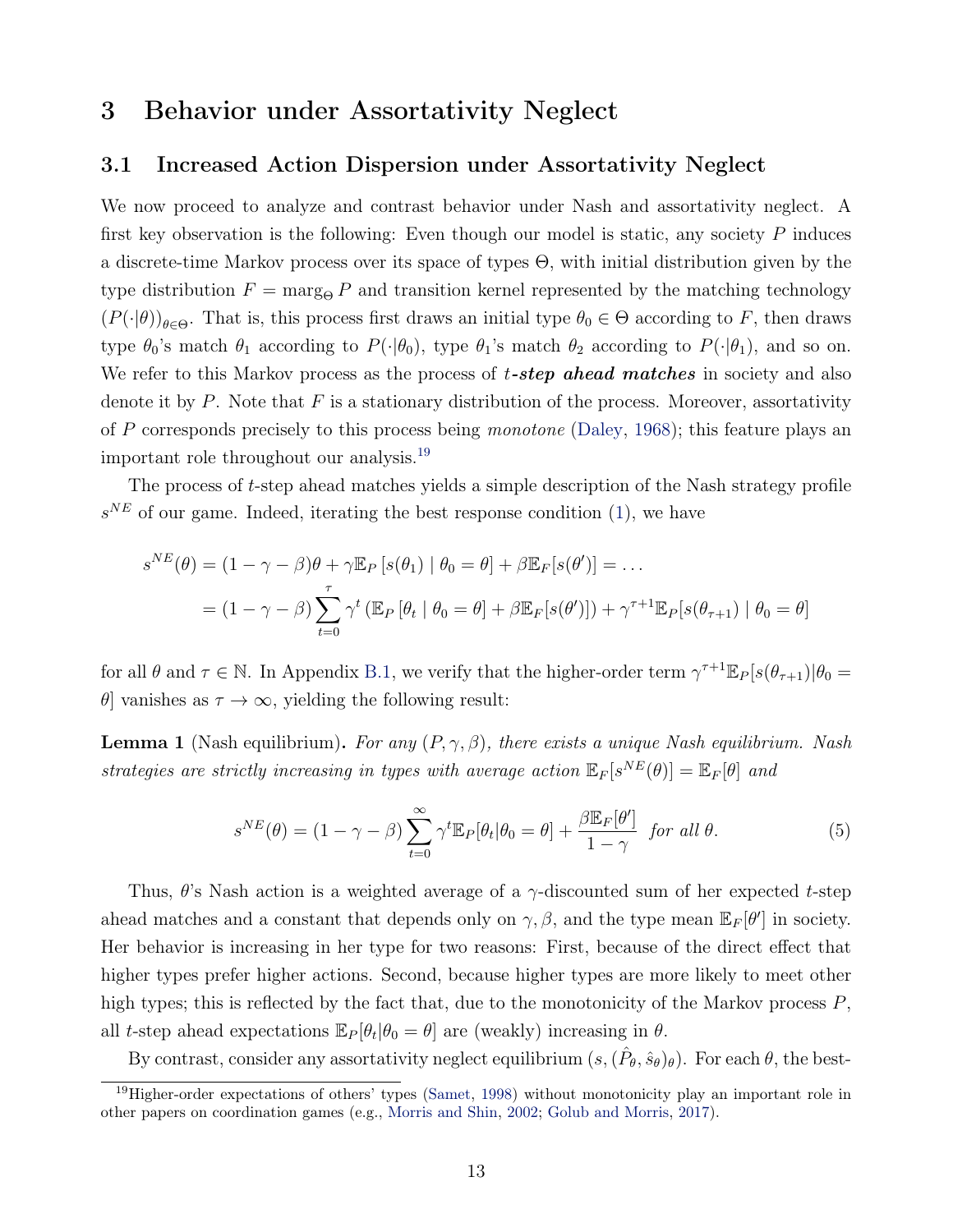response requirement means that  $s(\theta) = (1 - \gamma - \beta)\theta + \gamma \mathbb{E}_{\hat{P}_{\theta}}[\hat{s}_{\theta}(\theta')|\theta] + \beta \mathbb{E}_{\hat{F}_{\theta}}[\hat{s}_{\theta}(\theta')]$ . Moreover, since  $\theta$  suffers from assortativity neglect (i.e.,  $\hat{C}_{\theta} = C_I$ ), she perceives her local action mean and global action mean to coincide, i.e.,  $\mathbb{E}_{\hat{P}_{\theta}}[\hat{s}_{\theta}(\theta')|\theta] = \mathbb{E}_{\hat{F}_{\theta}}[\hat{s}_{\theta}(\theta')]$ . Finally, observational consistency implies that  $\theta$  is correct about her local action action mean, i.e.,  $E_{\hat{P}_{\theta}}[\hat{s}_{\theta}(\theta')|\theta] =$  $E_P[s(\theta')|\theta]$ . Combining these observations yields the misspecified best response

<span id="page-13-0"></span>
$$
s(\theta) = (1 - \gamma - \beta)\theta + (\gamma + \beta)\mathbb{E}_P[s(\theta')|\theta] =: BR_{\theta}^{AN}(s, P). \tag{6}
$$

As under Nash, iterating [\(6\)](#page-13-0) implies that in any ANE, behavior is uniquely given by

<span id="page-13-2"></span>
$$
s^{AN}(\theta) = (1 - \gamma - \beta) \sum_{t=0}^{\infty} (\gamma + \beta)^t \mathbb{E}_P[\theta_t | \theta_0 = \theta] \text{ for all } \theta,
$$
 (7)

i.e.,  $\theta$ 's action is a  $(\gamma + \beta)$ -discounted sum of her expected t-step ahead matches under P.<sup>[20](#page-13-1)</sup>

Generalizing the illustrative example in Section [1.1,](#page-2-1) a first key implication is that assortativity neglect increases action dispersion relative to Nash. Formally, comparing [\(5\)](#page-12-2) and [\(7\)](#page-13-2), the fact that t-step ahead expectations  $\mathbb{E}_P[\theta_t|\theta_0 = \theta]$  are increasing in  $\theta$  implies

$$
s^{AN}(\theta) - s^{AN}(\theta') \ge s^{NE}(\theta) - s^{NE}(\theta')
$$
 for all  $\theta > \theta'$ ,

with strict inequality if  $\beta > 0$  and  $C \neq C_I$ . Equivalently, in terms of the induced cdfs over actions, the ANE action distribution  $H^{AN} = F \circ s^{AN-1}$  is **more dispersive** than the Nash action distribution  $H^{NE} = F \circ s^{NE^{-1}}$ ; that is,  $H^{AN^{-1}}(x) - H^{AN^{-1}}(y) \ge H^{NE^{-1}}(x) - H^{NE^{-1}}(y)$ for all  $0 < y \leq x < 1$ . Since the average actions under [\(5\)](#page-12-2) and [\(7\)](#page-13-2) coincide, this implies that  $H^{AN}$  is a mean-preserving spread of  $H^{NE}$ .<sup>[21](#page-13-3)</sup>

<span id="page-13-4"></span>**Proposition 1** (Assortativity neglect equilibrium). For any  $(P, \beta, \gamma)$ , there exists an assortativity neglect equilibrium. In any assortativity neglect equilibrium, behavior  $s^{AN}$  is given by [\(7\)](#page-13-2). The action distribution  $H^{AN}$  is more dispersive than the Nash action distribution  $H^{NE}$ .

While Proposition [1](#page-13-4) uniquely pins down behavior  $s^{AN}$ , ANE are far from unique: As the proof shows (Appendix [B.2\)](#page-34-0), ANE allows for essentially arbitrary perceived type distributions  $\hat{F}_{\theta}$  and strategy profiles  $\hat{s}_{\theta}$ . However, Section [4](#page-18-0) will show that there is a unique *coherent* ANE.

Proposition [1](#page-13-4) reflects a "false consensus effect:" Under any monotonic strategy profile, assortativity neglect leads higher types to perceive first-order stochastically higher global action

<span id="page-13-1"></span> $^{20}$ Both [\(5\)](#page-12-2) and [\(7\)](#page-13-2) can be interpreted as steady states of the following adjustment/learning process: Starting with any monotone strategy profile  $s^0$ , if agents repeatedly best-respond to previous period behavior according to  $(1)$  and  $(6)$ , play converges to  $(5)$  and  $(7)$ , respectively.

<span id="page-13-3"></span><sup>&</sup>lt;sup>21</sup>Recall that cdf  $H_1$  is a mean-preserving spread of  $H_2$  if  $\int \phi(a) dH_1(a) \geq \int \phi(a) dH_2(a)$  for any convex function  $\phi : \mathbb{R} \to \mathbb{R}$  for which the integrals are well-defined. For cdfs that share the same mean, the dispersive order is stronger than the mean-preserving spread order (e.g., [Shaked and Shanthikumar,](#page-44-6) [2007\)](#page-44-6).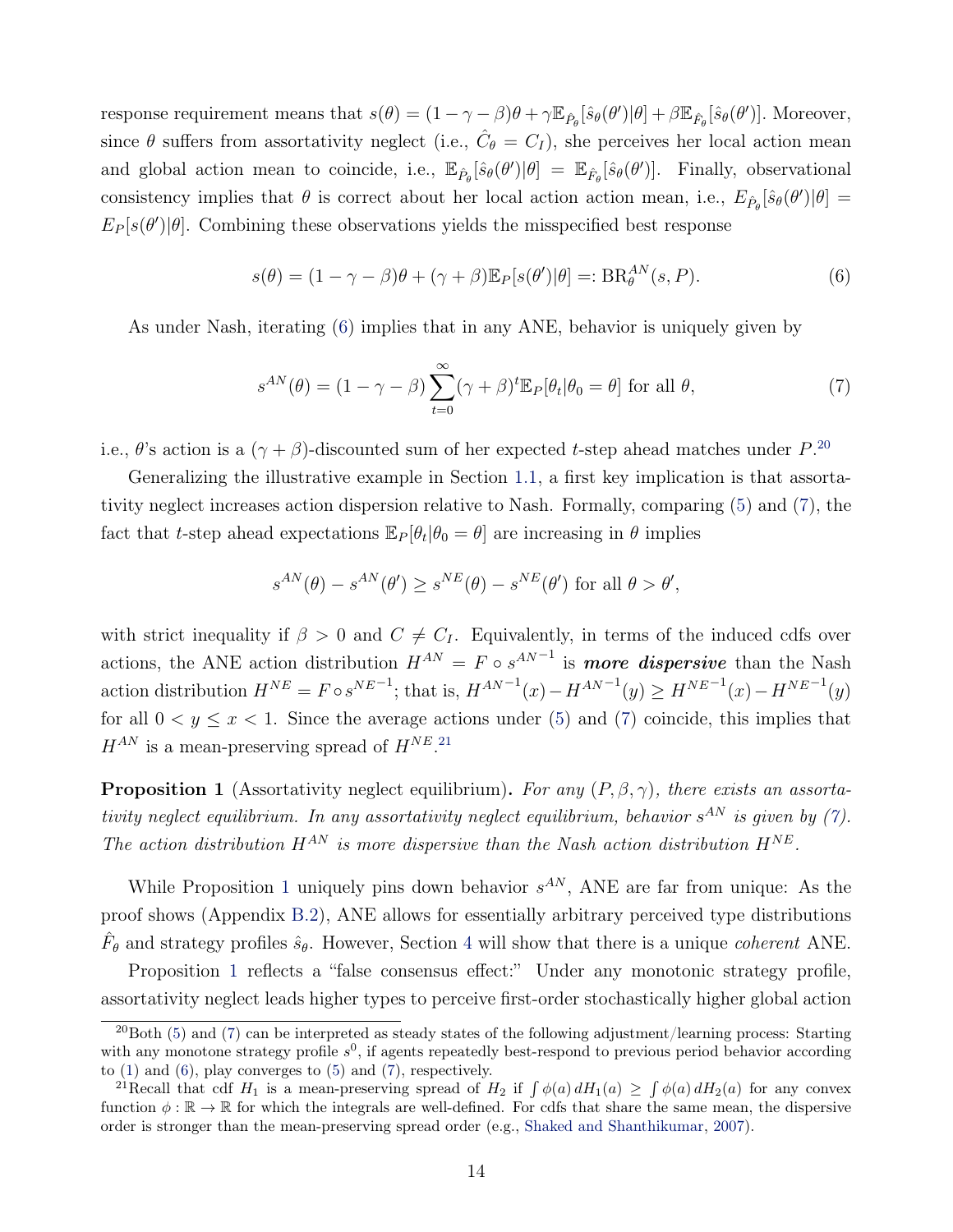distributions. Relative to correct perceptions, this drives up the gap between higher and lower types' best responses and in turn, through observation of matches' behavior, reinforces the gap in their perceptions of global behavior. Under coherent ANE, we will see that the same effect applies to agents' perceived type distributions. These predictions are in line with the eponymous finding in social psychology [\(Ross, Greene, and House,](#page-44-1) [1977;](#page-44-1) [Marks and Miller,](#page-43-7) [1987\)](#page-43-7) that people's perceptions of others' attributes and behaviors tend to be positively correlated with their own attributes and behaviors. This has been documented in a wide variety of settings, from perceptions of income levels or political attitudes to the perceived prevalence of smoking in society.[22](#page-14-0)

### <span id="page-14-3"></span>3.2 Multiplier Effect of Assortativity Neglect

Proposition [1](#page-13-4) shows that assortativity neglect increases action dispersion relative to Nash in any fixed society. We now highlight a second channel through which assortativity neglect can lead to more dispersed behavior: By amplifying the effect of two key social changes—increased assortativity and increased type heterogeneity. Remark [2](#page-16-0) briefly points to some implications of these findings in specific economic examples.

While the illustrative example in Section [1.1](#page-2-1) suggests an intuitive connection between increased assortativity and action dispersion, formalizing this requires an appropriate nonparametric notion of when one society is more assortative than another. We capture this by means of the following partial order over interaction structures: Call  $C_1$  more assortative than  $C_2$  (denoted  $C_1 \succsim_{MA} C_2$ ) if  $C_1(x^*, y^*) \geq C_2(x^*, y^*)$  for any  $x^*, y^* \in (0, 1)$ . That is, as illus-trated in Figure [1,](#page-15-0)  $C_1$  assigns higher probability than  $C_2$  to low-low matches (between agents below quantiles  $x^*$  and  $y^*$ ), or equivalently, assigns higher probability to high-high matches (above quantiles  $x^*$  and  $y^*$ ).<sup>[23](#page-14-1)</sup> Note that the independent interaction structure  $C_I$  is the least assortative interaction structure, while the most assortative one is the perfectly assortative interaction structure where each quantile is matched only with types of the same quantile.<sup>[24](#page-14-2)</sup> Moreover, for Gaussian societies (Example [1\)](#page-7-5) it can be shown that  $C_{\rho_1} \succsim_{MA} C_{\rho_2}$  if and only if  $\rho_1 \geq \rho_2$ ; that is, assortativity is parametrized precisely by the correlation coefficient.

To consider the effect of increased assortativity, we compare Nash and ANE action distributions and strategies  $H_i^{NE}$ ,  $s_i^{NE}$ ,  $H_i^{AN}$ ,  $s_i^{AN}$  across environments  $(F, C_i, \gamma, \beta)$  that differ only

<span id="page-14-0"></span> $22E.g.,$  [Dawtry, Sutton, and Sibley](#page-41-8) [\(2015\)](#page-41-8) find that individuals' perceptions of mean income are increasing in own income and [Bauman and Geher](#page-40-5) [\(2002\)](#page-40-5) that perceived support for particular policies (e.g., abortion) is higher among supporters than opponents. [Botvin, Botvin, Baker, Dusenbury, and Goldberg](#page-41-9) [\(1992\)](#page-41-9) document that perceived smoking prevalence is higher for smokers than non-smokers and positively related to the number of friends who smoke (in line with misinference from local observations).

<span id="page-14-1"></span> $^{23}$ In the statistics literature (e.g., [Joe,](#page-43-8) [1997\)](#page-43-8), this ordering is referred to as PQD (positive quadrant dependence) or concordance order and is used more generally to compare any two-dimensional cdfs. For other uses in economics, see e.g., [Meyer and Strulovici](#page-43-9) [\(2012\)](#page-43-9).

<span id="page-14-2"></span><sup>&</sup>lt;sup>24</sup>Formally,  $C_{Per}(x^*, y^*) = \min\{x^*, y^*\}.$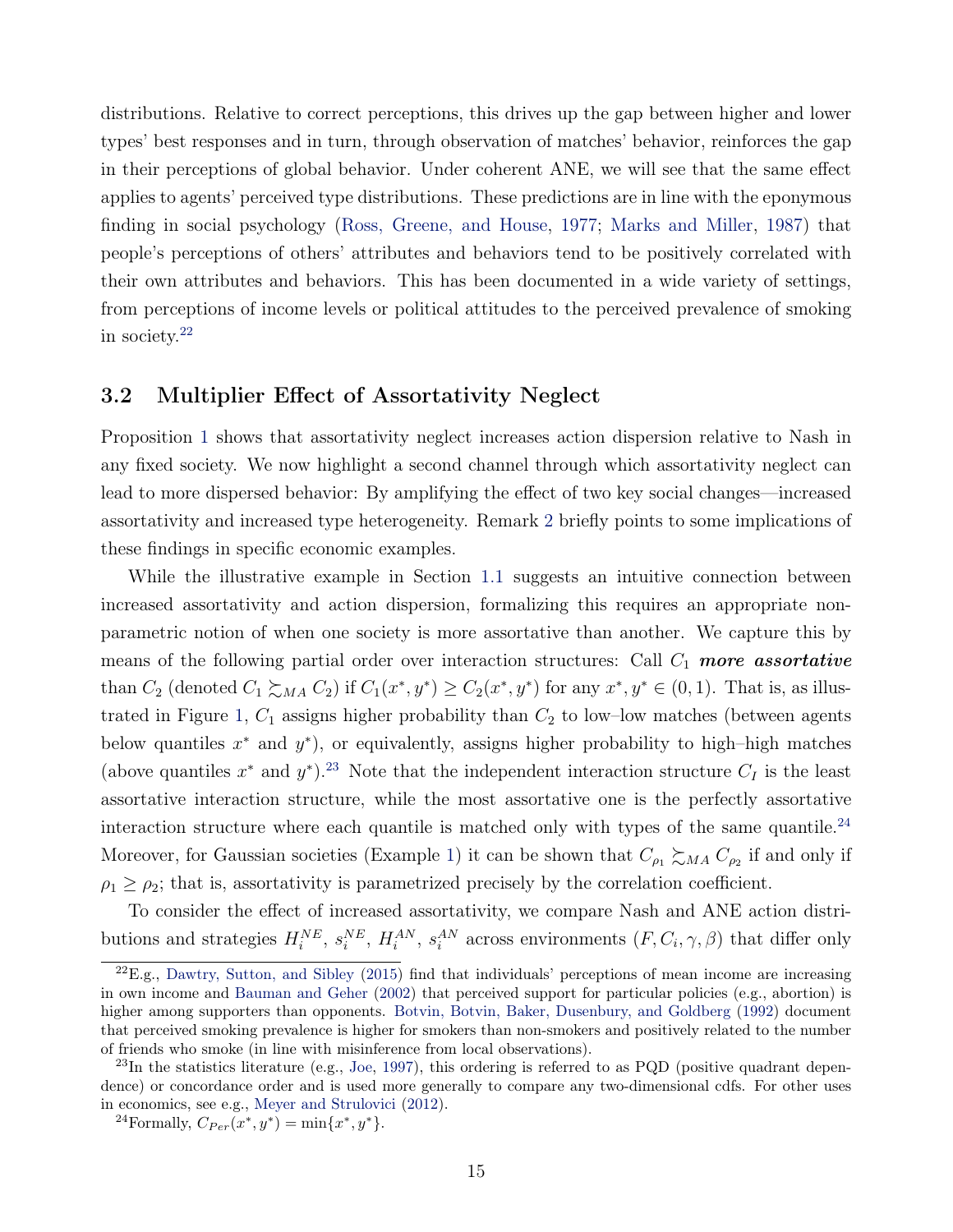<span id="page-15-0"></span>

Figure 1:  $C_1 \succeq_{MA} C_2$  if and only if  $C_1$  assigns higher probability than  $C_2$  to the high–high region and low–low region and lower probability to the low–high and high–low region.

in their interaction structures  $C_i$ :<sup>[25](#page-15-1)</sup>

<span id="page-15-3"></span>**Proposition 2** (Effect of Assortativity). For any  $C_1, C_2 \in \mathcal{C}$ , the following are equivalent:

- 1.  $C_1$  is more assortative than  $C_2$ .
- 2.  $H_1^{NE}$  is a mean-preserving spread of  $H_2^{NE}$  for all  $(F, \gamma, \beta)$ .
- 3.  $H_1^{AN}$  is a mean-preserving spread of  $H_2^{AN}$  for all  $(F, \gamma, \beta)$ .
- 4. For all  $\theta^* \in \Theta$  and  $(F, \gamma, \beta)$ ,

$$
\mathbb{E}_F[s_1^{AN}(\theta) - s_2^{AN}(\theta) \mid \theta \ge \theta^*] \ge \mathbb{E}_F[s_1^{NE}(\theta) - s_2^{NE}(\theta) \mid \theta \ge \theta^*] \ge 0.
$$

The equivalence of parts 1–3 shows that  $\succsim_{MA}$  is an appropriate measure of assortativity to formalize the tight connection between increased assortativity and action dispersion: Not only does more assortativity lead to greater action dispersion (by " $1 \Rightarrow 2, 3$ "), but greater action dispersion is indeed a defining feature of more assortative societies (by "2, 3  $\Rightarrow$  1"). However, while this is true under both Nash and ANE, part 4 highlights that any given rise in assortativity has a *stronger* effect on action dispersion under assortativity neglect: High types' actions increase more on average (and equivalently, low types' actions decrease more) than under Nash.<sup>[26](#page-15-2)</sup>

<span id="page-15-1"></span><sup>&</sup>lt;sup>[2](#page-15-3)5</sup>An analog of Proposition 2 can be provided by replacing mean-preserving spread with the dispersive order and  $\sum_{MA}$  with a stronger more-assortative order (see Appendix [D.2.2\)](#page--1-1). Likewise, an analog of Proposition [3](#page-16-1) holds by replacing dispersive order with mean-preserving spread.

<span id="page-15-2"></span><sup>&</sup>lt;sup>26</sup>Note that for  $i \in \{NE, AN\}$ ,  $H_1^i$  is a mean-preserving spread of  $H_2^i$  iff  $\mathbb{E}_F[s_1^i(\theta) - s_2^i(\theta) | \theta \ge \theta^*] \ge 0$  for all  $\theta^*$ . Thus, part 4 captures that the mean-preserving spread increase from  $H_2^i$  to  $H_1^i$  is greater under ANE than Nash.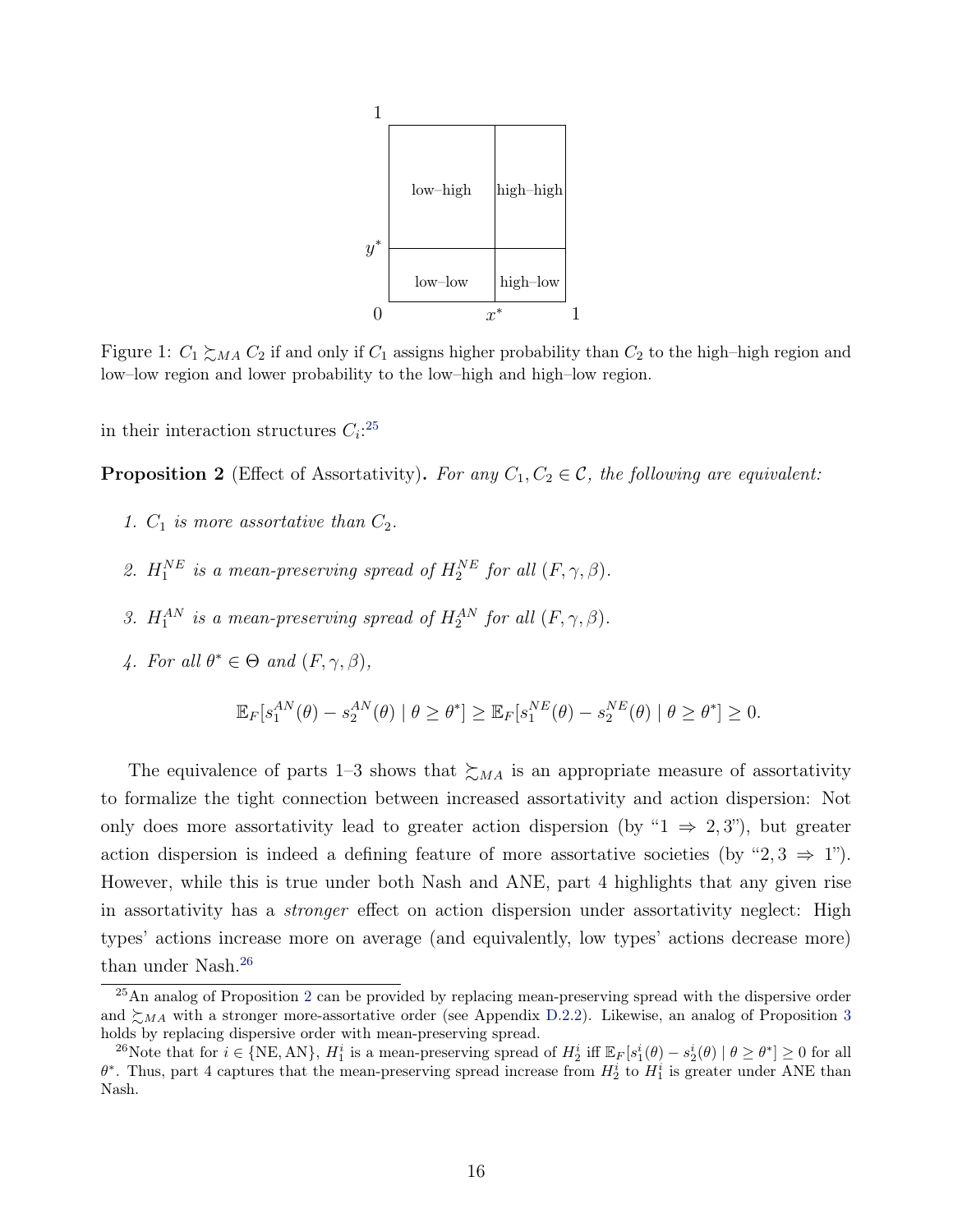Section [1.1](#page-2-1) discussed the basic intuition for the forward direction: A rise in assortativity increases differences in local coordination incentives across types (under Nash and ANE), but under ANE it additionally increases differences in perceived *global* coordination incentives by magnifying the false consensus effect. To establish the formal equivalence result, Appendix [B.3](#page-34-1) exploits the Markov process representation of Nash and ANE in [\(5\)](#page-12-2) and [\(7\)](#page-13-2), reducing the problem to a comparison of t-step ahead expectations across different societies.

Specifically, for any society  $P = (F, C)$  and  $t \ge 1$ , let  $D_P^t$  denote the distribution of  $\mathbb{E}_P[\theta_t|\theta_0]$ where  $\theta_0$  is distributed according to F; that is,  $D_P^t$  is the distribution of expected t-step ahead matches in society. Monotonicity of the Markov process P allows us to establish a "duality" between the more assortative order over interaction structures and the mean-preserving spread order over expected t-step ahead match distributions  $D_{F,C_i}^t$ ; that is,  $C_1$  is more assortative than  $C_2$  if and only if  $D_{F,C_1}^t$  is a mean-preserving spread of  $D_{F,C_2}^t$  for all F and  $t^{27}$  $t^{27}$  $t^{27}$ . We then complete the proof by combining the representations of Nash and ANE as discounted sums of expected t-step ahead matches with the fact that the mean-preserving spread order is linear and continuous.

Finally, comparing environments  $(F_i, C, \gamma, \beta)$  that differ only in their type distributions, we obtain an analogous result: Increased type dispersion corresponds to increased action dispersion under both Nash and ANE, but the effect is stronger under ANE.

<span id="page-16-1"></span>**Proposition 3** (Effect of Type Dispersion). For any  $F_1, F_2 \in \mathcal{F}$ , the following are equivalent:

- 1.  $F_1$  is more dispersive than  $F_2$ .
- 2.  $H_1^{NE}$  is more dispersive than  $H_2^{NE}$  for any  $(C, \gamma, \beta)$ .
- 3.  $H_1^{AN}$  is more dispersive than  $H_2^{AN}$  for any  $(C, \gamma, \beta)$ .
- 4. For all  $(C, \gamma, \beta)$  and  $x, y \in (0, 1)$  with  $x > y$ ,

$$
\Delta_{x,y}H_1^{AN} - \Delta_{x,y}H_2^{AN} \ge \Delta_{x,y}H_1^{NE} - \Delta_{x,y}H_2^{NE} \ge 0,
$$

where  $\Delta_{x,y}H := H^{-1}(x) - H^{-1}(y)$  for any cdf H.

<span id="page-16-0"></span>Remark 2. We briefly discuss some economic implications of the multiplier effect:

Education inequality. A growing literature studies the possibility of decreasing the socioeconomic education gap by reducing income-based residential segregation, e.g., through programs such as "Moving to Opportunity."<sup>[28](#page-16-3)</sup> In line with the Nash prediction of Proposition [2,](#page-15-3) much

<span id="page-16-2"></span><sup>&</sup>lt;sup>27</sup>This result follows from Lemma [B.1,](#page-34-2) which shows that  $C_1 \succsim_{MA} C_2$  if and only if  $D^1_{F,C_1}$  is a mean-preserving spread of  $D_{F,C_2}^1$  for all F, combined with Lemma [A.3,](#page-32-0) which establishes that the mean-preserving spread order is "isotone."

<span id="page-16-3"></span><sup>28</sup>E.g., [Chetty, Hendren, and Katz](#page-41-10) [\(2016\)](#page-41-10). Surveys of the literature on neighborhood/peer effects in education include [Durlauf](#page-41-11) [\(2004\)](#page-41-11); [Sacerdote](#page-44-7) [\(2011\)](#page-44-7).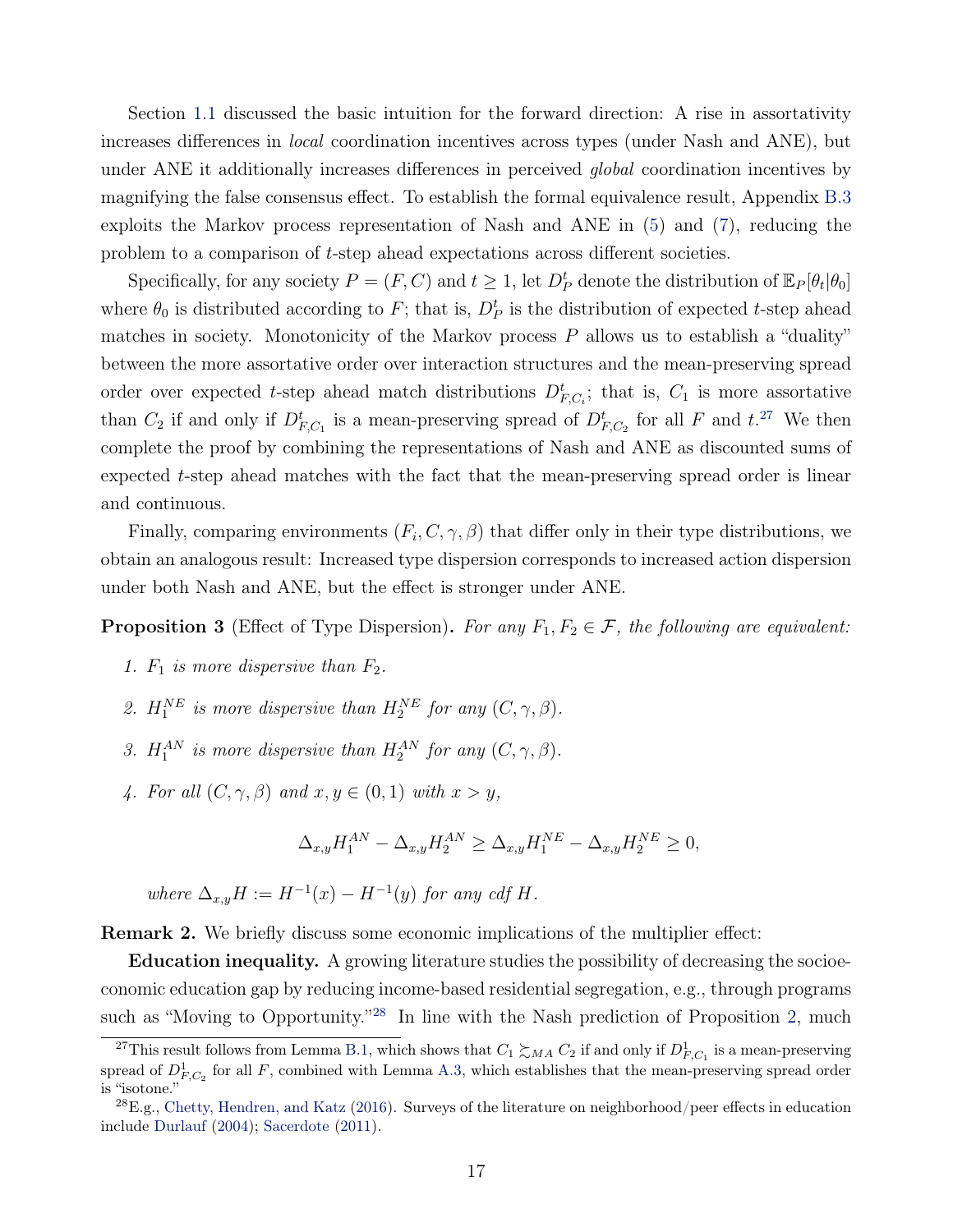theoretical and empirical work emphasizes the role of direct local complementarities, either socio-psychological (e.g., peer effects) or material (e.g., local provision of educational facilities). Under ANE, we additionally highlight an inferential channel: Decreasing the segregation of disadvantaged individuals might reduce their misinferences from local observations about the returns to education (which are subject to global complementarities).<sup>[29](#page-17-0)</sup> Moreover, this inferential channel suggests that further reduction in the education gap might be achieved through informational interventions that correct misperceptions.

Smoking. Many developed countries have seen rising socioeconomic disparities in cigarette consumption.[30](#page-17-1) One explanation is that growing information about the risks of smoking may have been absorbed more readily by individuals of higher socioeconomic status, but there is a discussion in the empirical literature about whether socioeconomic variations in knowledge of smoking risks are indeed significant enough to account for large behavior differences.<sup>[31](#page-17-2)</sup> Proposition [3](#page-16-1) suggests that the behavioral impact of even a moderate rise in the socioeconomic knowl-edge gap might be exacerbated under assortativity neglect:<sup>[32](#page-17-3)</sup> The direct effect on behavior could be amplified by the indirect effect of an increased gap in the perceived societal prevalence of smoking. See the discussion following Proposition [1](#page-13-4) for evidence of a false consensus effect in the context of smoking.  $\blacksquare$ 

<span id="page-17-4"></span>**Example 2** (Example [1](#page-7-5) continued). In a Gaussian society P parametrized by  $(\mu, \sigma^2, \rho)$ , each type  $\theta_0$ 's distribution  $P(\cdot|\theta_0)$  of matches is also normal with mean  $\mathbb{E}_P[\theta_1|\theta_0] = (1 - \rho)\mu + \rho\theta_0;$ inductively,  $\mathbb{E}_P[\theta_t|\theta_0] = (1 - \rho^t)\mu + \rho^t\theta_0$  for all t. Applying [\(5\)](#page-12-2) and [\(7\)](#page-13-2) yields strategy profiles

$$
s^{NE}(\theta) = \frac{1 - \beta - \gamma}{1 - \gamma \rho} \theta + \frac{\beta + \gamma(1 - \rho)}{1 - \gamma \rho} \mu, \quad s^{AN}(\theta) = \frac{1 - \beta - \gamma}{1 - (\beta + \gamma) \rho} \theta + \frac{(\beta + \gamma)(1 - \rho)}{1 - (\beta + \gamma) \rho} \mu,
$$

with corresponding action variances  $\left(\frac{1-\beta-\gamma}{1-\gamma\rho}\right)^2 \sigma^2$  and  $\left(\frac{1-\beta-\gamma}{1-(\beta+\gamma)}\right)^2$  $\frac{1-\beta-\gamma}{1-(\beta+\gamma)\rho}$ <sup>2</sup>  $\sigma^2$ , respectively. In line with Proposition [1,](#page-13-4) ANE features a higher action variance than Nash. Moreover, both variances are increasing in  $\rho$  and  $\sigma^2$ , but the derivative is higher under ANE than Nash, reflecting the multiplier effect in Propositions  $2-3$  $2-3$ .

<span id="page-17-0"></span> $29$ [Streufert](#page-44-8) [\(2000\)](#page-44-8) proposes a non-equilibrium model where poor individuals assess the returns to schooling by exogenously sampling outcomes in their neighborhood, neglecting the fact that successful individuals do not appear in their observations as they have left the neighborhood.

<span id="page-17-1"></span><sup>30</sup>E.g., US smoking rates from the mid-1960s to 2000 declined by 62% among the top income quintile but by only 9% among the lowest income quintile [\(Wan,](#page-44-9) [2017\)](#page-44-9).

<span id="page-17-2"></span><sup>31</sup>See, e.g., [Siahpush, McNeill, Hammond, and Fong](#page-44-10) [\(2006\)](#page-44-10) for evidence of significant knowledge differences and [Pampel, Krueger, and Denney](#page-44-11) [\(2010\)](#page-44-11); [Cutler and Lleras-Muney](#page-41-12) [\(2010\)](#page-41-12) (p. 357 & p. 9) for a counterpoint.

<span id="page-17-3"></span> $32$ To apply Proposition [3,](#page-16-1) we interpret types as capturing ignorance about smoking risks, which are decreasing in income, and we assume that sorting is based on income. An increase in the socioeconomic knowledge gap can then be captured by increased dispersion of  $F$ , while holding fixed interaction structure  $C$ .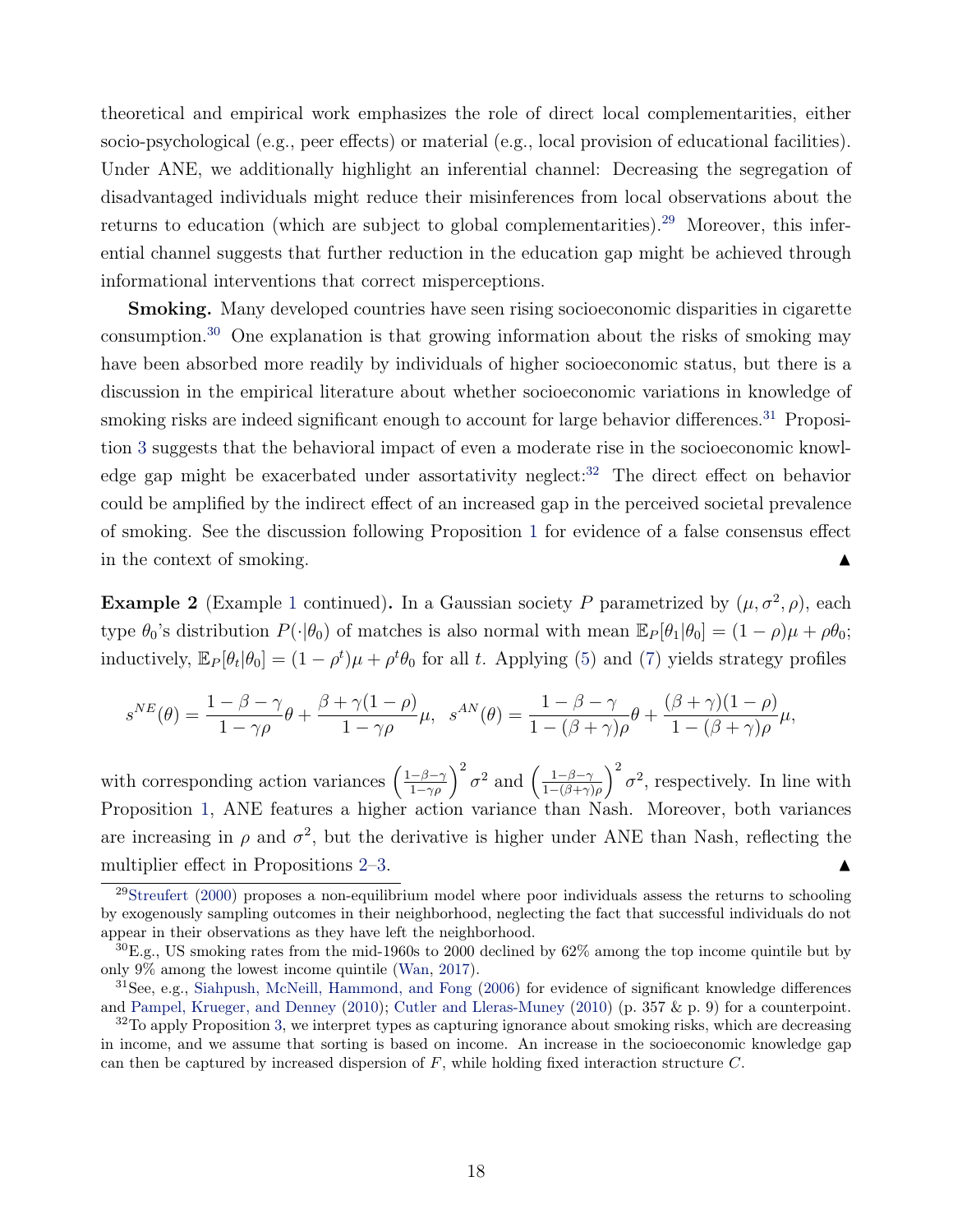## <span id="page-18-0"></span>4 Coherency of Assortativity Neglect

## 4.1 Rationalizing Assortativity Neglect

We now show that in any environment, there is a coherent ANE. Thus, even when agents seek to rationalize observed behavior, assortativity neglect is a misperception that can persist regardless of how assortative the actual society is. Moreover, whereas Proposition [1](#page-13-4) only pinned down ANE behavior, we show that the coherent ANE is unique. In particular, for any  $(P, \gamma, \beta)$ , it fully determines agents' misperceptions  $\hat{F}_{\theta}$  about the type distribution, paving the way for comparative statics analysis of how these are shaped by the nature of social interactions.

<span id="page-18-1"></span>**Proposition 4** (Coherency of Assortativity Neglect). For any  $(P, \gamma, \beta)$ , there exists a unique coherent assortativity neglect equilibrium.

The existence of coherent ANE is due to the following defining feature of assortativity neglect: If an agent's perceived interaction structure is  $C_I$ , she can rationalize any behavior. Formally, Lemma [B.2](#page-37-0) in the appendix shows that for any action distribution  $\hat{H}$  and any  $\gamma, \beta$ , there is an appropriate type distribution  $\hat{F}$  such that  $\hat{H}$  is the Nash action distribution in society  $(\hat{F}, C_I)$ ; moreover,  $C_I$  is the *only* interaction structure with this feature.

To see the idea, note that in order for  $\hat{H}$  to be the Nash action distribution in society  $(\hat{F}, \hat{C})$ , it must be possible to decompose the action difference between any two quantiles  $x > y$  into two terms—the corresponding type difference and the difference in local coordination incentives, where the latter results from differences in x and  $y$ 's matches' behavior and is greater under more assortative  $\hat{C}$  (as highlighted by Proposition [2\)](#page-15-3):

<span id="page-18-2"></span>
$$
\underbrace{\hat{H}^{-1}(x) - \hat{H}^{-1}(y)}_{\Delta(\text{actions})} = (1 - \gamma - \beta) \underbrace{(\hat{F}^{-1}(x) - \hat{F}^{-1}(y))}_{\Delta(\text{types})} + \underbrace{\gamma \int \hat{H}^{-1}(z) d\left(\hat{C}(z|x) - \hat{C}(z|y)\right)}_{\Delta(\text{local coordination incentives})}.
$$
 (8)

The key feature of the independent interaction structure  $\hat{C}=C_I$  is that there is no difference between x and  $y$ 's coordination incentives, as all agents face the *same* distribution of matches. This makes it possible to rationalize  $\hat{H}$  by simply attributing all action dispersion to type dispersion. Moreover, for any  $\hat{H}$  there is a unique type distribution  $\hat{F}$  that achieves this while also yielding the correct action mean  $\mathbb{E}_{\hat{H}}[a] = \mathbb{E}_{\hat{F}}[\theta]$ . To prove Proposition [4,](#page-18-1) Appendix [B.4](#page-37-1) applies this idea to each type's local action distribution  $H_{\theta}^{s^{AN},P}$  $\theta_{\theta}^{s\text{max},P}$  under ANE, which uniquely determines  $\theta$ 's perceived type distribution  $\hat{F}_{\theta}$  and strategy profile  $\hat{s}_{\theta}$ .

As discussed in the illustrative example, this rationalization procedure is reminiscent of the "fundamental attribution error" [\(Ross,](#page-44-2) [1977\)](#page-44-2), as it attributes variation in others' behavior entirely to intrinsic characteristics (types) and neglects that external factors (differences in peer effects) might also be at play. While this procedure is always succesful under assortativity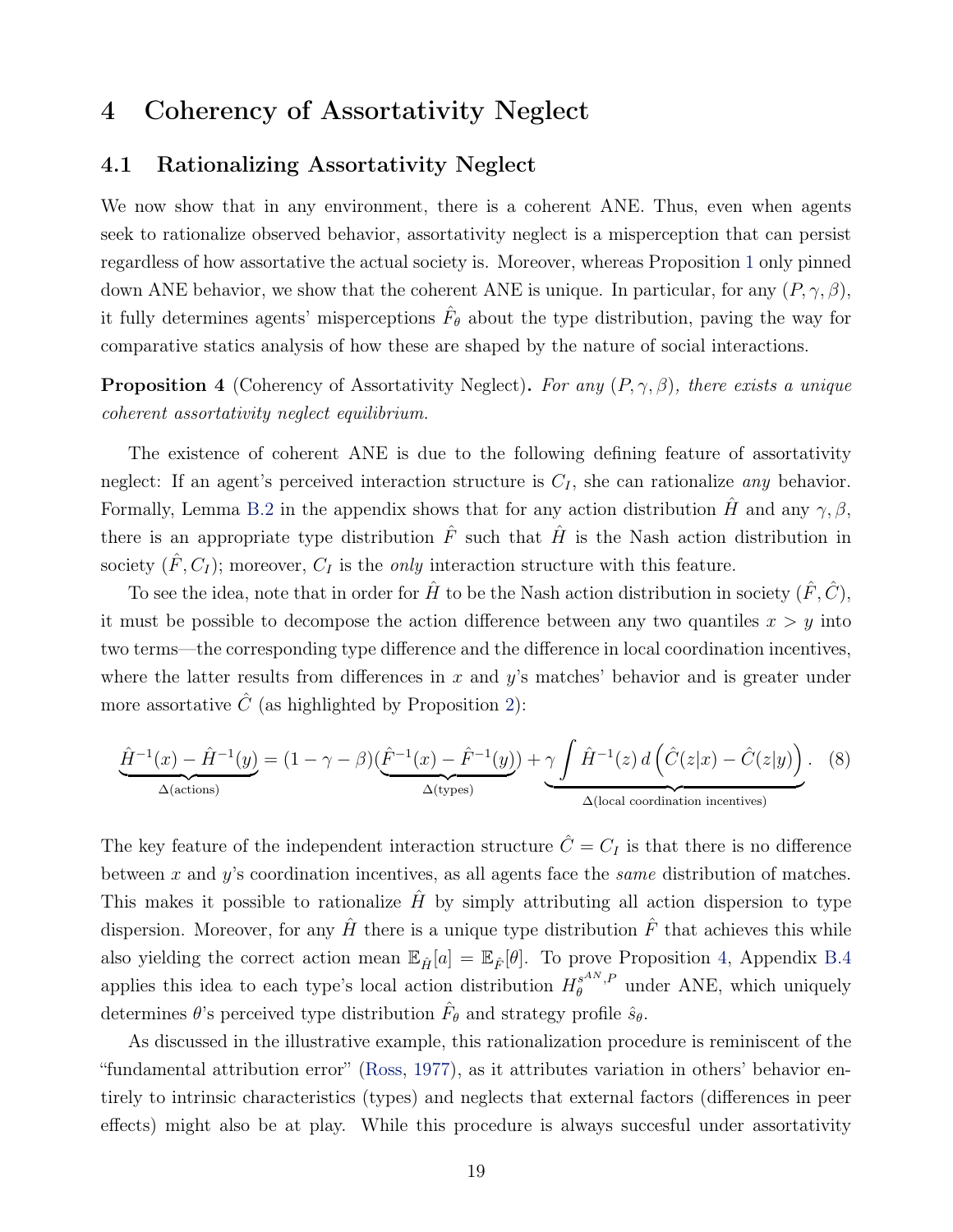neglect, Section [4.3](#page-23-0) will show that it does not apply under other perceived interaction structures, as ignoring differences in local coordination incentives is not feasible when  $\hat{C} \neq C_I$ . We will use this to establish a converse of Proposition [4](#page-18-1) and to derive limits on agents' coherent misperceptions in any given environment.

## <span id="page-19-0"></span>4.2 Perceived Type Distributions

Since coherent ANE uniquely pins down  $\hat{F}_{\theta}$ , it provides a lens through which to study how agents' misperceptions of population characteristics are shaped by the nature of their social interactions. As we discuss below, this may be helpful in understanding empirical findings on misperceptions of income distributions and has implications for models of demand for redistribution.

Throughout this section, given any environment  $(P, \gamma, \beta)$ , let  $\hat{F}_{\theta}$  denote  $\theta$ 's perceived type distribution in the coherent ANE at  $(P, \gamma, \beta)$ . We begin by noting that under coherent ANE, the "false consensus effect" we observed for perceived behavior following Proposition [1](#page-13-4) extends to  $\hat{F}_{\theta}$ : The only way for higher types to rationalize their higher perceived action distributions is by perceiving higher type distributions.

**Corollary 1** (False Consensus Effect). For any  $(P, \gamma, \beta)$ ,  $\hat{F}_{\theta}$  is increasing in  $\theta$  with respect to first-order stochastic dominance.

The false consensus effect would also emerge if agents were able to directly observe their local match distributions  $P(\cdot|\theta)$  and formed perceptions of the global type distribution by projecting  $P(\cdot|\theta)$  onto society as a whole.<sup>[33](#page-19-1)</sup> Indeed, this setting corresponds to coherent ANE when coordination motives  $\gamma + \beta$  are zero, as in this case  $s^{AN}(\theta) = \theta$  for all types. However, we now exhibit two ways in which the fact that under coherent ANE, agents form perceptions by rationalizing observed local *behavior* leads to more nuanced predictions, where the strength of coordination motives  $\gamma + \beta$  relative to other societal features such as assortativity plays a key role.

First, we show that coordination motives drive up agents' perceptions of type dispersion (e.g., income inequality) in society. Moreover, coordination motives matter not only quantitatively, but affect the direction of agents' misperceptions: Depending on the strength of  $\gamma + \beta$ , agents may over- or underestimate global type dispersion. Notably, overestimation is possible even when agents' local match distributions are less dispersed than the global type distribution, which is a natural feature that holds on average in any society.<sup>[34](#page-19-2)</sup>

<span id="page-19-1"></span><sup>&</sup>lt;sup>33</sup>In the context of income distributions, the idea that agents directly observe peers' types and project them onto society underlies [Cruces, Perez-Truglia, and Tetaz](#page-41-13) [\(2013\)](#page-41-13) and [Windsteiger](#page-44-12) [\(2018\)](#page-44-12), who emphasize that this may lead to underestimation of income inequality.

<span id="page-19-2"></span><sup>&</sup>lt;sup>34</sup>Formally, by the law of iterated variance, any society P satisfies  $\mathbb{E}_F[\text{Var}_P[\theta'|\theta]] \leq \text{Var}_F[\theta]$ .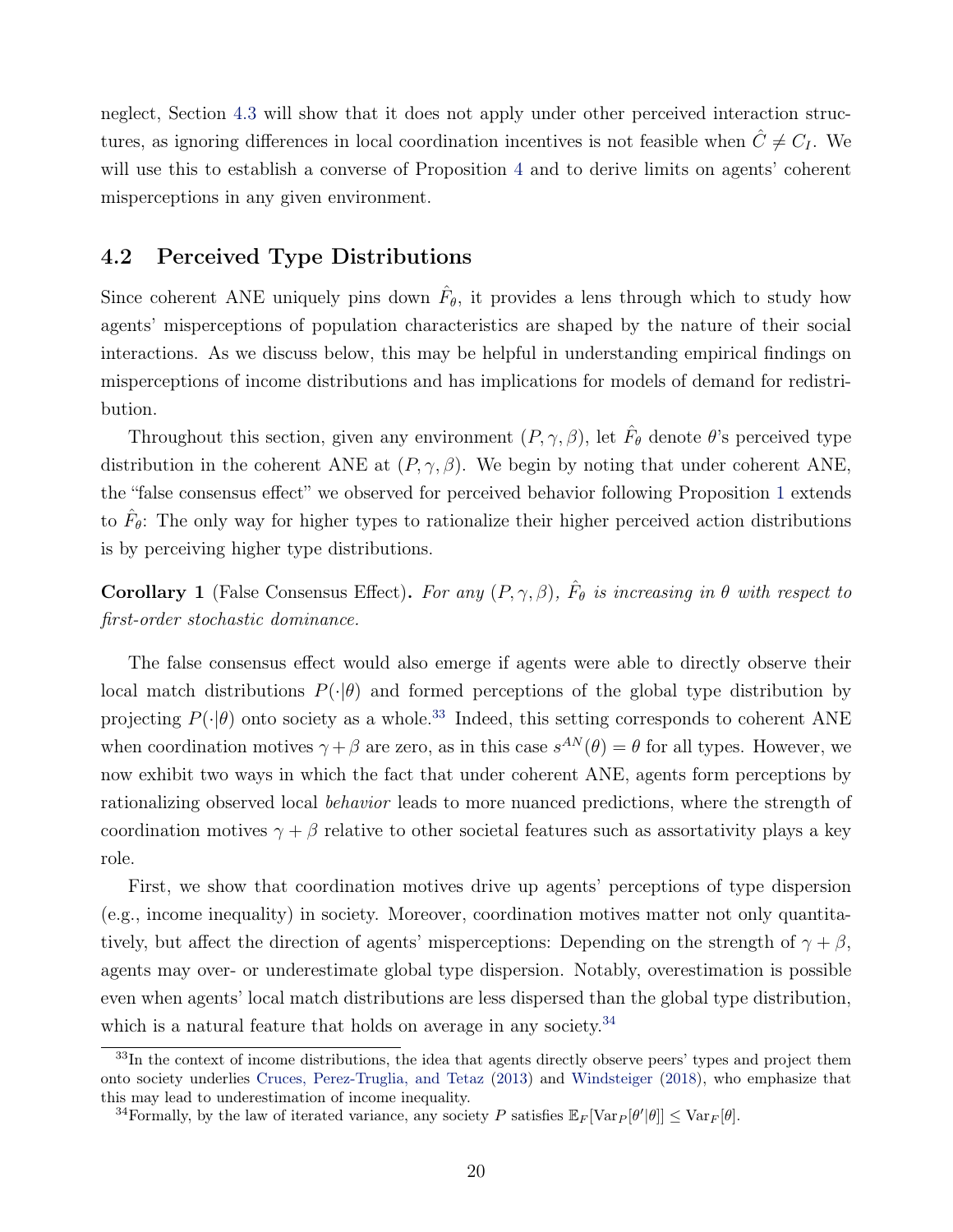<span id="page-20-1"></span>

Figure 2: Over-/underestimation of type variance in Example [3.](#page-20-0)



Figure 3: Dispersion of perceived type means in Example [4.](#page-22-0)

<span id="page-20-2"></span>**Proposition 5** (Perceived type dispersion). Fix any P and  $\beta_1 + \gamma_1 \leq \beta_2 + \gamma_2$ . Let  $\hat{F}^i_{\theta}$  denote type  $\theta$ 's perceived type distribution under the coherent ANE at  $(P, \beta_i, \gamma_i)$ . Then  $\hat{F}^2_{\theta}$  is more dispersive than  $\hat{F}^1_{\theta}$  for all  $\theta$ .

<span id="page-20-0"></span>**Example 3** (Over-/underestimation of type dispersion). Consider a Gaussian society  $P =$  $(\mu, \sigma^2, \rho)$  $(\mu, \sigma^2, \rho)$  $(\mu, \sigma^2, \rho)$  with  $\rho > 0$ . By Example 2, ANE behavior satisfies  $s^{AN}(\theta') = \frac{1-\beta-\gamma}{1-(\beta+\gamma)\rho} \theta' + \frac{(\beta+\gamma)(1-\rho)}{1-(\beta+\gamma)\rho}$  $\frac{\beta+\gamma(1-\rho)}{1-(\beta+\gamma)\rho}\mu.$ Hence,  $\theta$ 's local action distribution is normally distributed with mean  $\mu + (\theta - \mu)\rho \frac{1-\beta-\gamma}{1-(\beta+\gamma)}$  $1-(\beta+\gamma)\rho$ and variance  $\sigma^2 \frac{(1-\gamma-\beta)^2(1-\rho^2)}{(1-(\beta+\gamma)\rho)^2}$  $\frac{(-\gamma-\beta)^2(1-\rho^2)}{(1-(\beta+\gamma)\rho)^2}$ . Thus, coherency implies that  $\hat{F}_{\theta}$  is normal with mean  $\hat{\mu}_{\theta}$  =  $\mu + (\theta - \mu)\rho \frac{1-\beta-\gamma}{1-(\beta+\gamma)}$  $\frac{1-\beta-\gamma}{1-(\beta+\gamma)\rho}$  and variance  $\hat{\sigma}_{\theta}^2 = \sigma^2 \frac{1-\rho^2}{(1-(\beta+\gamma)\rho)}$  $\frac{1-\rho^2}{(1-(\beta+\gamma)\rho)^2}$ . Note that  $\theta$ 's match distribution has variance  $\sigma^2(1-\rho^2)$ , which is less than the global type variance  $\sigma^2$ . If  $\gamma + \beta = 0$ , then  $\theta$ 's perceived type distribution is equal to her match distribution, so that  $\hat{\sigma}_{\theta}^2 < \sigma^2$ . However,  $\hat{\sigma}_{\theta}^2$  is increasing in  $\gamma + \beta$ , and  $\hat{\sigma}_{\theta}^2 > \sigma^2$  whenever  $\frac{2(\gamma+\beta)}{1+(\gamma+\beta)^2} > \rho$ . Thus,  $\theta$  overestimates (resp. underestimates) type dispersion when  $\gamma + \beta$  is large (resp. small) relative to the assortativity parameter  $\rho$ . Figure [2](#page-20-1) illustrates.

To understand Proposition [5,](#page-20-2) it is important to note that stronger coordination motives in fact lead to less dispersed ANE behavior (Appendix [C.5\)](#page--1-2): This is because as  $\gamma + \beta$  increases,  $\theta$ 's behavior  $s^{AN}(\theta) = (1 - \gamma - \beta) \sum_{t=0}^{\infty} (\gamma + \beta)^t \mathbb{E}_P[\theta_t | \theta_0 = \theta]$  is influenced less by her own type and more by her matches' and higher-order matches' characteristics, and the latter exhibit less variation across agents than their own types. However, under assortativity neglect, agents mistakenly believe that matches' characteristics do not feature any variation across agents, which other things equal, would lead them to expect even less local action dispersion than actual. To maintain coherency and observational consistency, they compensate by perceiving higher type dispersion.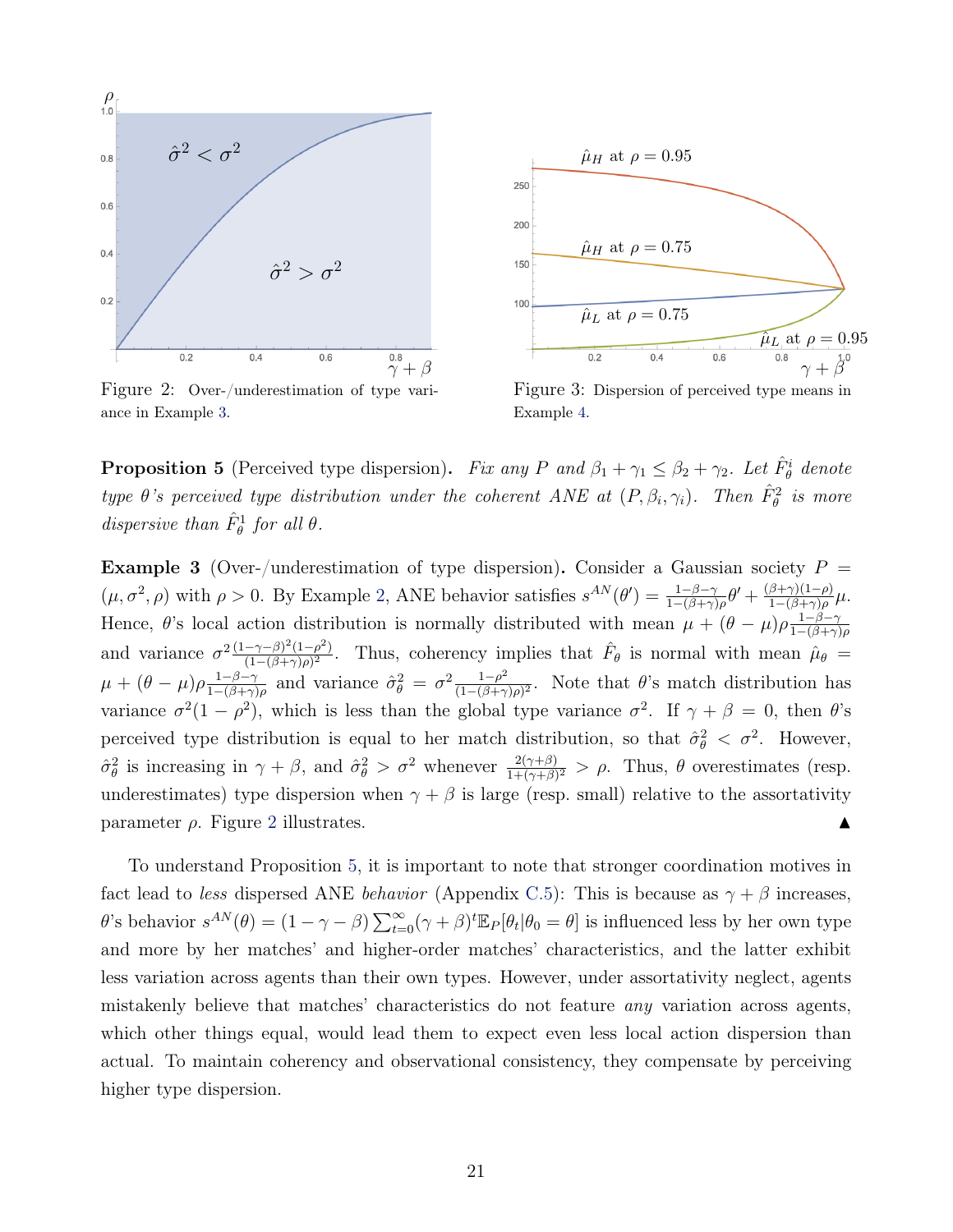Remark 3 (Perceptions of income inequality). As [Hauser and Norton](#page-42-8) [\(2017\)](#page-42-8) summarize in a recent survey, a growing empirical literature documents that "people around the world hold incorrect perceptions of [income] inequality in their country—but with variation. In the US and United Kingdom, for example, underestimation of inequality is relatively common, while overestimation occurs in other countries, such as France and Germany." Cross-country differences in perceived inequality are often at odds with actual levels of inequality; e.g., [Niehues](#page-43-10) [\(2014\)](#page-43-10) finds higher perceived levels of inequality in France and Germany than in the US and UK, despite the fact that actual inequality is greater in the latter two countries.

Based on the premise that people draw inferences about inequality by observing their peers' consumption patterns and neglecting assortativity, our analysis provides a theoretical lens for understanding how cross-country variations in perceived inequality might be influenced by societal features other than actual inequality. For instance, our above findings suggest that ceteris paribus, perceived inequality might be higher in countries with stronger social conformity tendencies and/or less socioeconomic segregation; that both under- and overestimation of inequality is possible depending on the relative strength of these two features; $35$  and that cross-country differences in these features can lead perceived inequality to be higher in more equal countries than less equal ones.<sup>[36](#page-21-1)</sup>  $\blacksquare$ 

Next, we show that while the false consensus effect implies that perceived type means  $\hat{\mu}_{\theta}$  :=  $\mathbb{E}_{\hat{F}_{\theta}}[\theta']$  are increasing in own type  $\theta$ , coordination motives weaken this effect: The distribution of  $\hat{\mu}_{\theta}$  in the population (i.e., when  $\theta$  is distributed according to F) is less dispersed the higher  $\gamma + \beta$ , and under a regularity condition, perceived type means converge to the true mean as  $\gamma + \beta \rightarrow 1$ . Again, this result matters not only quantitatively, but has qualitative implications for how agents perceive their own position relative to the mean, which we show might affect society's demand for redistribution.

<span id="page-21-2"></span>**Proposition 6** (Dispersion of perceived type means). Fix any P and  $\beta_1 + \gamma_1 \leq \beta_2 + \gamma_2$ . Let  $\hat{M}^i$  denote the population distribution of perceived type means  $\hat{\mu}_{\theta}$  under the coherent ANE at

<span id="page-21-0"></span><sup>35</sup>This finding might also help understand empirically documented misperceptions in other contexts, e.g., why it might be possible for people to overestimate political attitude polarization in society (as documented by [Ahler,](#page-40-6) [2014;](#page-40-6) [Westfall, Van Boven, Chambers, and Judd,](#page-44-13) [2015\)](#page-44-13) even if political attitudes among their peers are more homogenous than in society as a whole.

<span id="page-21-1"></span><sup>36</sup>Careful empirical analysis of these predictions is beyond the scope of this paper, but we note that in the case of the US/UK vs. France/Germany they may enjoy some empirical support: First, several studies document higher socioeconomic segregation in the US (and to a lesser extent the UK) than in continental Europe (e.g., [Musterd,](#page-43-11) [2005;](#page-43-11) [Quillian and Lagrange,](#page-44-14) [2016\)](#page-44-14). Second, an anti-conformism measure that has been employed in cross-country comparisons in economics (e.g., [Gorodnichenko and Roland,](#page-42-9) [2011\)](#page-42-9) and is known to correlate highly with anti-conformist behavior in lab experiments [\(Bond and Smith,](#page-41-14) [1996\)](#page-41-14) is Hofstede's "individualism index" [\(Hofstede,](#page-42-10) [2001\)](#page-42-10); this ranks the US (91 out of 100) and UK (89) among the least conformist countries and France (71) and Germany (67) as somewhat more conformist (cf. [https://www.hofstede-insights.com/](https://www.hofstede-insights.com/product/compare-countries) [product/compare-countries](https://www.hofstede-insights.com/product/compare-countries)).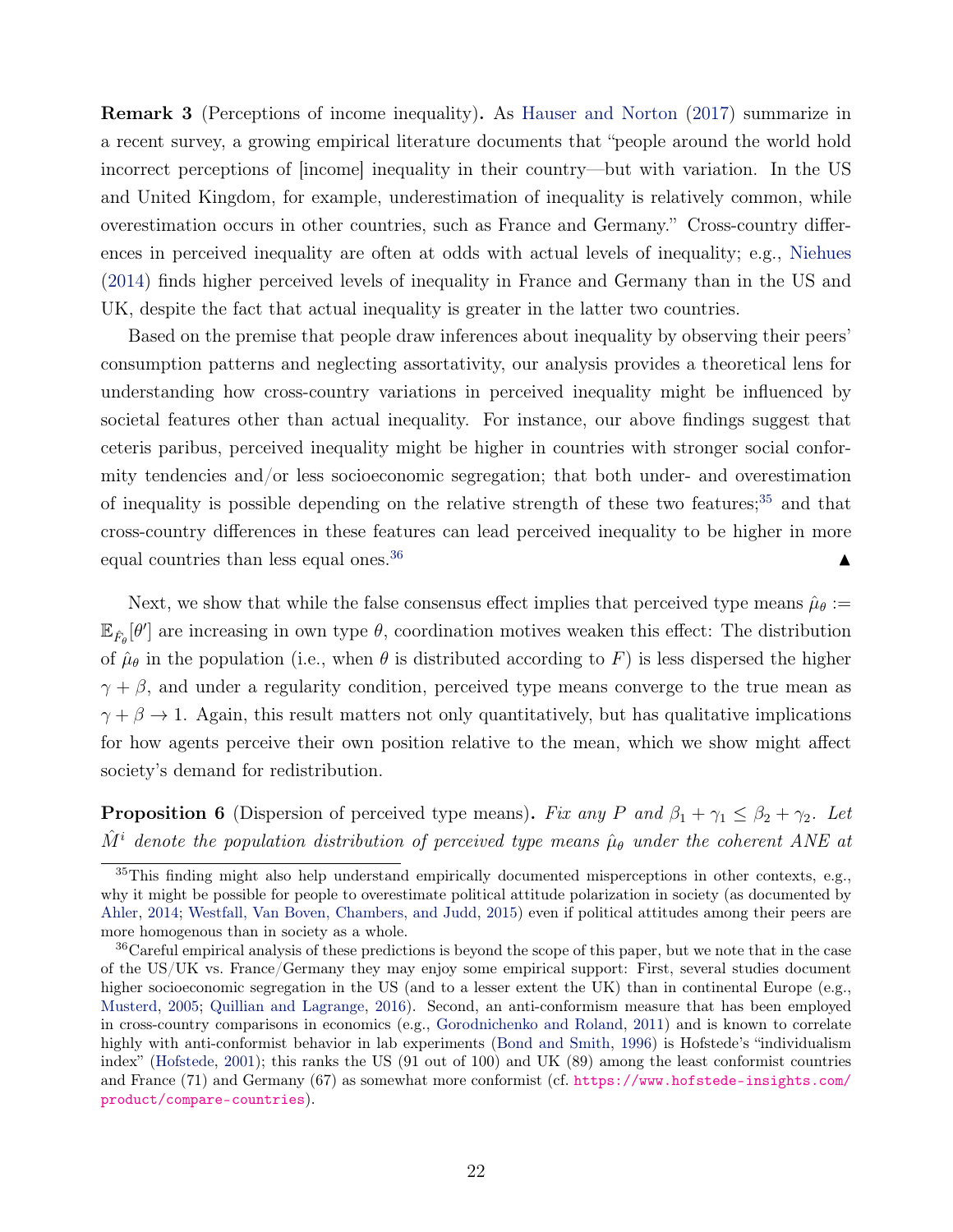$(P, \beta_i, \gamma_i)$ . Then  $\hat{M}^1$  is a mean-preserving spread of  $\hat{M}^2$ . Moreover, if  $\lim_{t\to\infty} \mathbb{E}_P[\theta_t | \theta_0 = \theta] =$  $\mathbb{E}_F[\theta'], \text{ then } \lim_{\gamma+\beta \to 1} \hat{\mu}_\theta = \mathbb{E}_F[\theta'].$ 

Under coherent ANE,  $\theta$ 's perceived type mean is equal to her local action average,  $\hat{\mu}_{\theta} =$  $\mathbb{E}_P[s^{AN}(\theta')|\theta]$ . Hence, Proposition [6](#page-21-2) follows from the preceding observation that stronger coordination motives lead to less dispersed ANE behavior. As noted, the higher  $\gamma + \beta$ , the more is each agent's behavior influenced by her more distant  $t$ -step ahead matches. Thus, if expected t-step ahead matches approximate the population mean as  $t \to \infty$ , then  $\theta$ 's perceived mean converges to the truth as  $\gamma + \beta \to 1$ . The requirement that  $\lim_{t\to\infty} \mathbb{E}_P[\theta_t | \theta_0 = \theta] \to \mathbb{E}_F[\theta']$  holds in all examples in this paper; Appendix [C.6.1](#page--1-3) provides a simple sufficient condition, capturing that the matching technology is not too local and society is well connected.

In Example [3,](#page-20-0) symmetry of the Gaussian environment yields perceived means that are a convex combination of the true mean and agents' own types, so that (i) all agents correctly perceive which side of the mean they are on; (ii) perceived positions  $\theta - \hat{\mu}_{\theta}$  relative to the mean are increasing in  $\theta$ . Example [4](#page-22-0) shows that in asymmetrically segregated societies both (i) and (ii) can be violated. However, by Proposition [6,](#page-21-2) the stronger coordination motives are relative to other fundamentals such as assortativity, the less severe are these violations.

<span id="page-22-0"></span>Example 4 (Perceived position relative to the mean). Consider the following partitional society: With probability  $\frac{2}{3}$ ,  $\theta$  is drawn from a "lower class" of types distributed uniformly on  $\Theta_L = [0, 60]$ , and with probability  $\frac{1}{3}$ ,  $\theta$  belongs to the "upper class" distributed uniformly on  $\Theta_H = [60, 540]$ . For each  $\theta \in \Theta_i$ ,  $\theta$ 's match is drawn uniformly from her own class  $\Theta_i$  with probability  $\rho_i$ , and is drawn uniformly from the other class with probability  $1 - \rho_i$ , where  $\rho_L =: \rho \in [\frac{2}{3}]$  $\frac{2}{3}$ , 1] and  $\rho_H = 2\rho - 1$  to ensure assortativity and symmetry.

The true type mean is 120. In the coherent  $ANE$ ,  $37$  all lower class types perceive the mean to be  $\hat{\mu}_L \in [30, 120]$  and upper class types perceive  $\hat{\mu}_H \in [120, 300]$ , where Proposition [6](#page-21-2) implies that  $\hat{\mu}_L$  is increasing and  $\hat{\mu}_H$  is decreasing in  $\gamma + \beta$ ; see Figure [3.](#page-20-1)<sup>[38](#page-22-2)</sup> Whenever  $\gamma + \beta$  is sufficiently small and the sorting parameter  $\rho$  is sufficiently large, then  $\hat{\mu}_L < 60$ . Thus, for all  $\theta_L \in (\hat{\mu}_L, 60)$ and  $\theta_H \in (60, \hat{\mu}_H)$ , we have  $\theta_L - \hat{\mu}_L > 0 > \theta_H - \hat{\mu}_H$ ; that is, the upper range of lower class types misperceive themselves to be above average, while the lower range of upper class types perceive themselves to be below average (incorrectly for  $\theta_H \in (120, \hat{\mu}_H)$ ). By contrast, as  $\gamma + \beta \to 1$ , both  $\hat{\mu}_L$  and  $\hat{\mu}_H$  tend to the true mean 120, so that agents have more and more accurate perceptions of their position relative to mean.

<span id="page-22-1"></span><sup>&</sup>lt;sup>37</sup>ANE actions can be calculated as  $s^{AN}(\theta) = \frac{30((\gamma+\beta)(12\rho-11)-1)}{(\gamma+\beta)(3\rho-2)-1} + (1-\gamma-\beta)(\theta-30)$  for each  $\theta \in \Theta_L$  and  $s^{AN}(\theta) = \frac{60((\gamma+\beta)(6\rho-1)-5)}{(\gamma+\beta)(3\rho-2)-1} + (1-\gamma-\beta)(\theta-300)$  for each  $\theta \in \Theta_H$ . The corresponding perceptions are given by  $\hat{\mu}_L = \frac{30((\gamma+\beta)(3\rho-2)+9\rho-10)}{(\gamma+\beta)(3\rho-2)-1}$  $\frac{\gamma(\gamma+\beta)(3\rho-2)+9\rho-10)}{(\gamma+\beta)(3\rho-2)-1}$  and  $\hat{\mu}_H = \frac{60((\gamma+\beta)(15\rho-10)-9\rho+4)}{(\gamma+\beta)(3\rho-2)-1}$  $\frac{(\gamma+\beta)(15\rho-10)-9\rho+4)}{(\gamma+\beta)(3\rho-2)-1}.$ 

<span id="page-22-2"></span><sup>&</sup>lt;sup>38</sup>Note that  $\hat{\mu}_L(\hat{\mu}_H)$  is also decreasing (increasing) in  $\rho$ . In general, analogous to Proposition [6,](#page-21-2) it can be shown that the distribution M of perceived type means is mean-preserving spread increasing in the  $\gtrsim_{MA}$ -order over interaction structures C.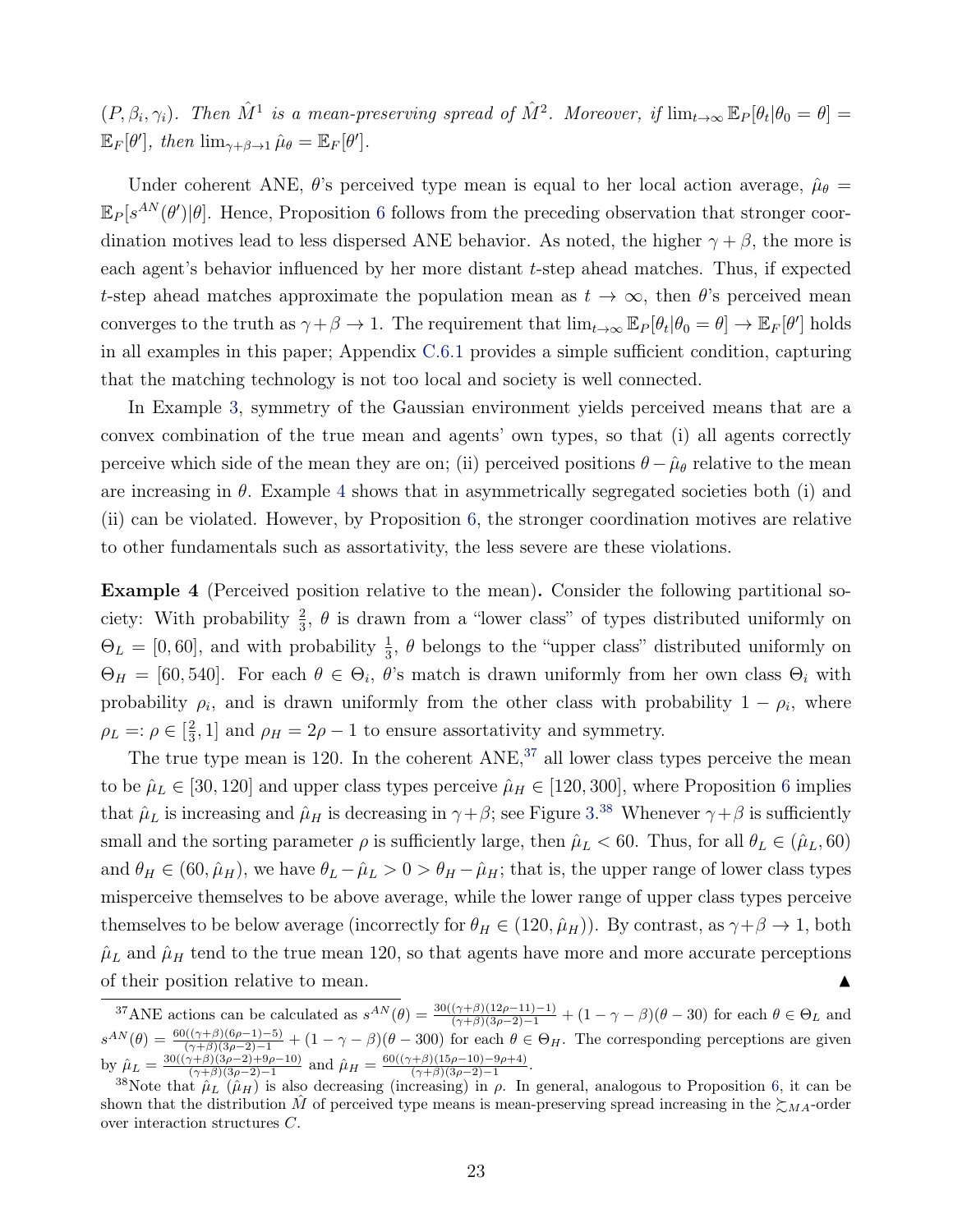Remark 4 (Preference for redistribution). Several recent empirical and theoretical studies emphasize that people's misperceptions of income distributions might affect a society's demand for redistribution.[39](#page-23-1) Using a simple version of [Meltzer and Richard'](#page-43-12)s [\(1981\)](#page-43-12) majority voting model as an illustration, Appendix [E.2](#page--1-4) suggests two ways in which our findings add to this point. First, assortativity neglect can affect the identity of the decisive voter: While under correct perceptions the implemented redistribution scheme is the one preferred by the median income type, this need not hold when agents' perceived positions relative to the mean are nonmonotonic (as in Example [4\)](#page-22-0). Second, both the identity of the decisive voter and her demand for redistribution are shaped not only by the true income distribution, but also depend systematically on coordination motives and assortativity. In Example [4,](#page-22-0) assortativity neglect reduces demand for redistribution relative to correct perceptions, and completely eliminates demand for redistribution as  $\gamma + \beta \to 0$  and  $\rho \to 1$ .

### <span id="page-23-0"></span>4.3 Limits on Coherent Misperceptions

Proposition [4](#page-18-1) showed that in any environment, there is a coherent equilibrium in which all agents suffer from assortativity neglect (i.e., hold perception  $\hat{C}_{\theta} = C_I$ ). The following result provides a converse: For any interaction structure  $\hat{C}$  other than  $C_I$  and any type  $\theta$ , there are environments in which  $\theta$  cannot sustain perception  $\hat{C}$  in any coherent equilibrium. For this result, we impose the following mild regularity requirement: We call an interaction structure  $\tilde{C}$ **regular** if there exists some  $y \in (0,1)$  such that  $|\{x \in (0,1): \hat{C}(x|x) = y\}| = 1^{40}$  $|\{x \in (0,1): \hat{C}(x|x) = y\}| = 1^{40}$  $|\{x \in (0,1): \hat{C}(x|x) = y\}| = 1^{40}$ 

<span id="page-23-3"></span>**Proposition 7.** Fix any regular  $\hat{C} \neq C_I$  and any  $\theta$ . There exists  $(P, \gamma, \beta)$  such that all coherent equilibria satisfy  $\hat{C}_{\theta} \neq \hat{C}$ .

To see the idea, just as for Proposition [4,](#page-18-1) first consider rationalizing an arbitrary action distribution  $\hat{H}$  as Nash. As summarized by [\(8\)](#page-18-2), in order for  $\hat{H}$  to be Nash at some perceived society  $(\hat{F}, \hat{C})$ , observed action dispersion must be consistent with the type dispersion and variation in local coordination incentives implied by  $(\hat{F}, \hat{C})$ . The key difference with Proposition [4](#page-18-1) is that if  $\hat{C} \neq C_I$ , then coordination incentives do vary across agents. Indeed, for some action distributions  $\hat{H}$ , coordination incentives across agents will differ by more than their action

<span id="page-23-1"></span><sup>39</sup>[Cruces, Perez-Truglia, and Tetaz](#page-41-13) [\(2013\)](#page-41-13); [Engelhardt and Wagener](#page-41-15) [\(2015\)](#page-41-15); [Gimpelson and Treisman](#page-42-11) [\(2018\)](#page-42-11); [Niehues](#page-43-10) [\(2014\)](#page-43-10) find empirically that people's perceptions of income inequality or of their own income quantile better predict their attitudes to redistribution than the actual income distribution. In an endogenous sorting model, [Windsteiger](#page-44-12) [\(2018\)](#page-44-12) assumes agents underestimate differences across income classes and shows that this reduces demand for redistribution; in contrast with Appendix [E.2,](#page--1-4) the median income voter is decisive in her setting and coordination motives play no role as agents draw inferences from observed types rather than actions.

<span id="page-23-2"></span><sup>&</sup>lt;sup>40</sup>Function  $x \mapsto \hat{C}(x|x)$  maps each quantile x to its "local quantile" under  $\hat{C}$ , i.e., to the fraction of its matches with quantile below its own. Regularity rules out that this function oscillates arbitrarily, requiring there to be at least one value y that is achieved exactly once. This is weaker than the requirement that the map is monotone, which is satisfied under both Gaussian interactions (Example [1\)](#page-7-5) and under  $\hat{C} = C_I$ .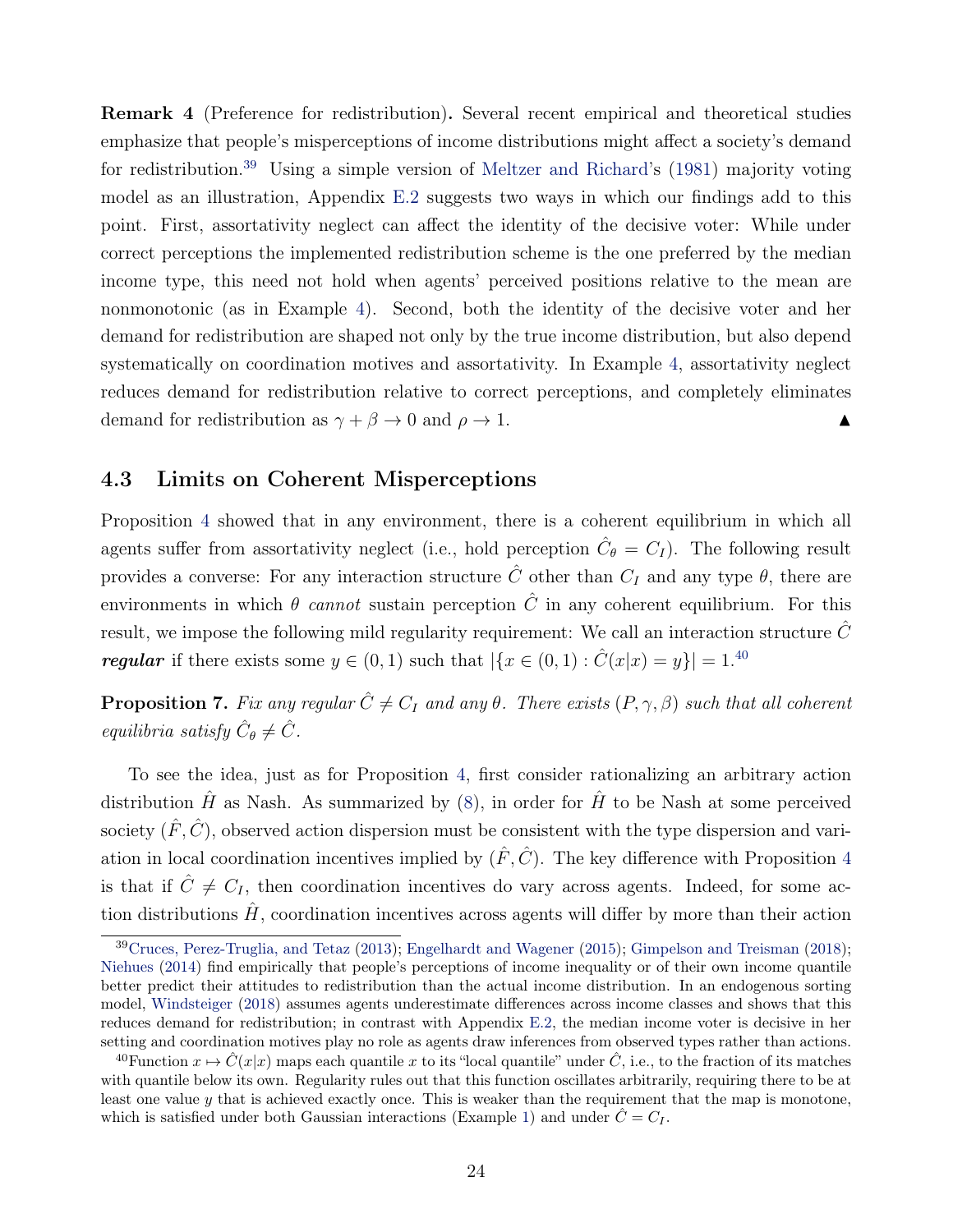differences, making it impossible to rationalize  $\hat{H}$  regardless of the perceived type distribution  $\hat{F}$ <sup>[41](#page-24-0)</sup>. The proof of Proposition [7](#page-23-3) builds on this observation, exhibiting environments  $(P, \gamma, \beta)$  in which in any coherent equilibrium,  $\theta$  cannot rationalize her perceived global action distribution under perception  $\tilde{C}$ .

Propositions [4](#page-18-1) and [7](#page-23-3) capture a sense in which assortativity neglect is a misperception that is especially simple to sustain: While assortativity neglect allows agents to only reason about others' intrinsic characteristics, any other misperception requires taking into account variations in coordination incentives, and in some environments this will lead to violations of coherency. Of course, in any fixed environment  $(P, \gamma, \beta)$ , there may be scope for many coherent perceptions other than assortativity neglect (notably, the correct perception  $\hat{C} = C$ ). Nevertheless, as the following example illustrates, the same logic as above can imply upper bounds on how much assortativity agents can perceive in a given environment:

<span id="page-24-5"></span>Example 5 (Upper bounds on perceived assortativity). Consider the same setting as in Sec-tion [1.1](#page-2-1) with three types  $\theta_h > \theta_m = 0 > \theta_l$ , but drop the symmetry assumption to allow for  $\theta_h \neq -\theta_l$ . For simplicity, assume there are only local coordination incentives, with best-response function  $BR_{\theta_i}(s) = \frac{1}{2}\theta_i + \frac{1}{2}$  $\frac{1}{2}\mathbb{E}[s(\theta)|\theta_i].^{42}$  $\frac{1}{2}\mathbb{E}[s(\theta)|\theta_i].^{42}$  $\frac{1}{2}\mathbb{E}[s(\theta)|\theta_i].^{42}$ 

Since there are no global coordination incentives, it is immediate from Definition [2](#page-9-2) that true behavior in any equilibrium is the same as Nash. Fixing a true sorting parameter  $\rho \in \left[\frac{1}{3}\right]$  $\frac{1}{3}, \frac{2}{3}$  $\frac{2}{3}$ , we focus on which perceptions  $\hat{\rho} \in \left[\frac{1}{3}\right]$  $\frac{1}{3}, \frac{2}{3}$  $\frac{2}{3}$  about  $\rho$  the middle-class type can sustain in a coherent equilibrium. By observational consistency,  $\theta_m$  knows the three equilibrium action levels  $a_i =$  $s^{NE}(\theta_i)$ . Moreover,  $\theta_m$  knows her own type. However,  $\theta_m$  might hold misperceptions about rich and poor types, perceiving them to be  $\hat{\theta}_h$  and  $\hat{\theta}_l$ , as long as perceived types continue to be ordered by

<span id="page-24-3"></span>
$$
\hat{\theta}_h > \theta_m = 0 > \hat{\theta}_l^{43} \tag{9}
$$

Consider the actual and perceived action differences between the rich and middle-class. By the best-response condition, the actual difference is given by

<span id="page-24-4"></span>
$$
a_h - a_m = \frac{1}{2} \underbrace{(\theta_h - \theta_m)}_{\Delta \text{(types)}} + \underbrace{\frac{1}{2} (\rho - \frac{1}{3}) (a_h - a_l)}_{\Delta \text{(local coordination incentives)}}.
$$
\n(10)

<span id="page-24-0"></span><sup>&</sup>lt;sup>41</sup>Concretely, pick  $x > y$  such that the distribution  $\hat{C}(\cdot|x)$  of x's matches strictly stochastically dominates that of y. Then consider an action distribution  $\hat{H}$  whose xth and yth quantiles are very similar  $(\hat{H}^{-1}(x) - \hat{H}^{-1}(y) \approx 0)$ but such that  $x$ 's matches on average take substantially higher actions than  $y$ 's matches. In this case, it is impossible to satisfy [\(8\)](#page-18-2) regardless of  $\hat{F}$ , because x and y's coordination incentives already differ by more than their actions.

<span id="page-24-2"></span><span id="page-24-1"></span><sup>&</sup>lt;sup>42</sup>The same logic extends to general  $\gamma$ ,  $\beta$ ; see Appendix [D.2.2.](#page--1-1)

<sup>&</sup>lt;sup>43</sup>[\(9\)](#page-24-3) must hold because  $\hat{\theta}_i$  is the type to whom  $\theta_m$  attributes action  $a_i$  (i.e.,  $a_i = \hat{s}_{\theta_m}(\hat{\theta}_i)$ ), and under coherency  $\theta_m$ 's perceived strategy profile  $\hat{s}_{\theta_m}$  is increasing in types.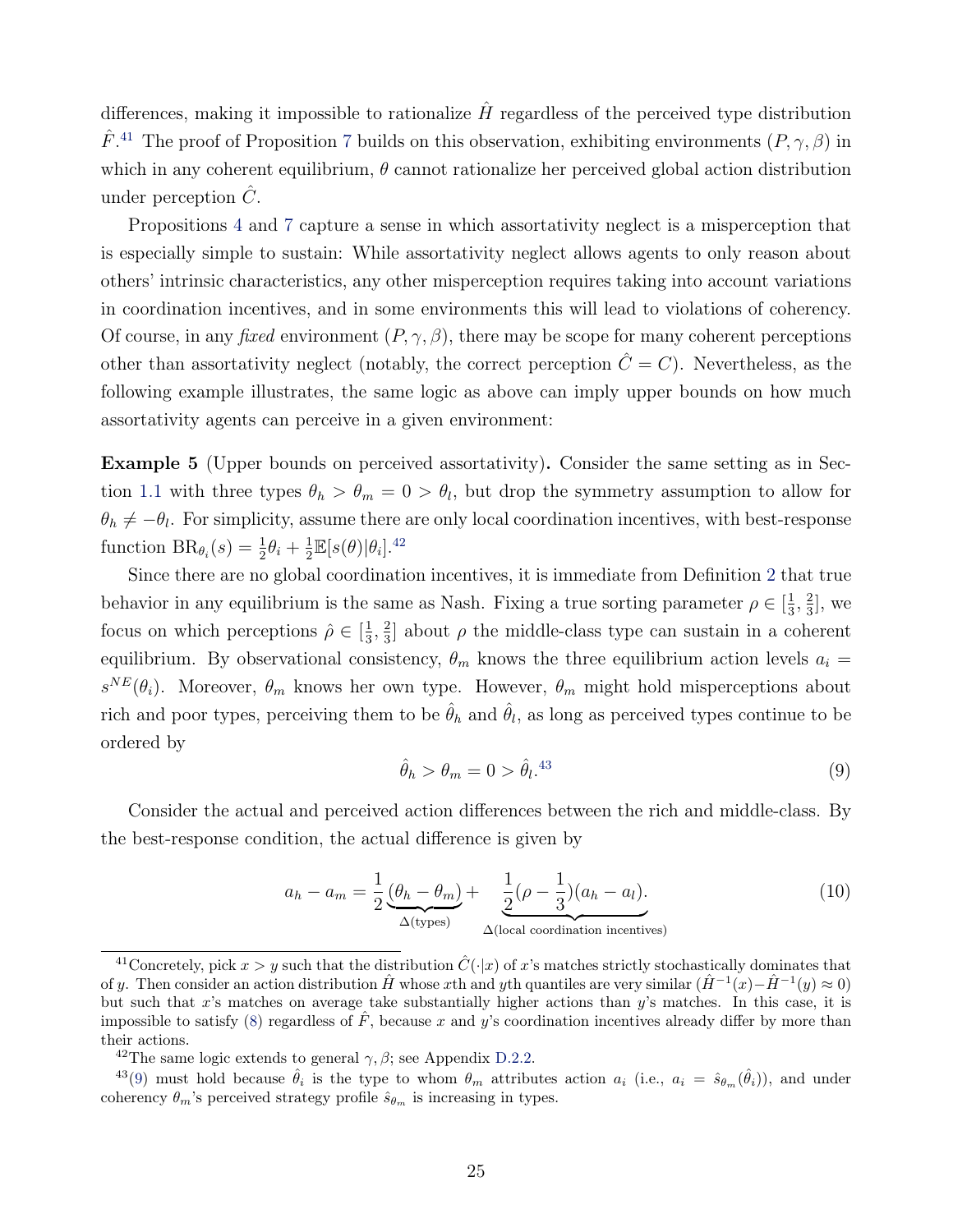At the same time, the coherency condition requires  $\theta_m$  to believe that  $a_h$  is a best response for  $\hat{\theta}_h$  under sorting parameter  $\hat{\rho}$ , which implies a perceived gap of

<span id="page-25-2"></span>
$$
a_h - a_m = \frac{1}{2}(\hat{\theta}_h - \theta_m) + \frac{1}{2}(\hat{\rho} - \frac{1}{3})(a_h - a_l). \tag{11}
$$

Combining [\(10\)](#page-24-4) and [\(11\)](#page-25-2) and the symmetric conditions for action differences between the poor and middle-class yields

<span id="page-25-4"></span>
$$
\hat{\theta}_h - \theta_h = (\rho - \hat{\rho})(a_h - a_l) = \theta_l - \hat{\theta}_l. \tag{12}
$$

If  $\theta_m$  underestimates sorting, i.e.,  $\hat{\rho} \leq \rho$ , then the fact that  $a_h > a_l$  implies that  $\theta_m$  overestimates  $\theta_h$  and underestimates  $\theta_l$  (i.e.,  $\hat{\theta}_h \ge \theta_h$  and  $\hat{\theta}_l \le \theta_l$ ). This is always consistent with the ordering restriction [\(9\)](#page-24-3). By contrast, if  $\hat{\rho} > \rho$ , then  $\theta_m$  underestimates  $\theta_h$  and overestimates  $\theta_l$ , and if  $\hat{\rho}$  is too great, her perceived types  $\hat{\theta}_h$  and  $\hat{\theta}_l$  might violate [\(9\)](#page-24-3). This typically implies an upper bound  $\bar{\rho}$  on  $\theta_m$ 's sustainable perceptions  $\hat{\rho} \in \left[\frac{1}{3}\right]$  $\frac{1}{3}, \frac{2}{3}$ <sup>2</sup>/<sub>3</sub>. Specifically, assuming  $\theta_h \geq -\theta_l$ , the sustainable perceptions must satisfy  $\hat{\rho} < \bar{\rho} := \rho - \theta_l \frac{2(\frac{4}{3} - \rho)}{\theta_L - \theta_L}$  $\frac{\partial (\frac{1}{3} - \rho)}{\partial_h - \theta_l}$ .<sup>[44](#page-25-3)</sup> For  $\rho = \frac{1}{2}$  $\frac{1}{2}$ ,  $\theta_l = -10$ , and  $\theta_h = 190$ , the upper bound is  $\bar{\rho} = \frac{7}{12} < \frac{2}{3}$  $\frac{2}{3}$ . As  $\theta_h \to \infty$ ,  $\bar{\rho}$  shrinks to  $\rho$ , so that underestimating  $\rho$  is always sustainable but limits on coherent overestimation can be arbitrarily tight.

The above rationalization procedure for  $\hat{\rho} < \rho$  reflects a weaker form of "fundamental attribution error:"  $\theta_m$  underestimates (though need not fully neglect) differences in external circumstances across agents, and compensates by overattributing behavior differences to intrinsic characteristics. The example suggests that while this rationalization procedure is always internally consistent (i.e., coherent), the same need not be true for the opposite bias of overestimating environmental differences. Supplementary Appendix [D.2.2](#page--1-1) shows how this logic extends to general settings.

## <span id="page-25-0"></span>5 Discussion

We briefly discuss several extensions of our analysis and review related literature.

### 5.1 Extensions

#### <span id="page-25-1"></span>5.1.1 Hybrid model and negative externalities of assortativity neglect

Under ANE, all agents suffer from assortativity neglect. More realistically, some agents might be less prone to misperception than others, for example due to having access to information about global (rather than just local) action distributions. As a simple illustration, Appendix [D.1](#page--1-5)

<span id="page-25-3"></span><sup>&</sup>lt;sup>44</sup>Indeed, note that  $a_h - a_l = \frac{1}{2}(\theta_h - \theta_l) + (\rho - \frac{1}{3})(a_h - a_l)$ , yielding  $a_h - a_l = \frac{\theta_h - \theta_l}{2(\frac{4}{3} - \rho)}$ . Combining [\(12\)](#page-25-4), [\(9\)](#page-24-3) and  $\theta_h \geq -\theta_l$  then yields the upper bound  $\bar{\rho}$ . An analogous bound can be obtained if  $\theta_h < -\theta_l$ .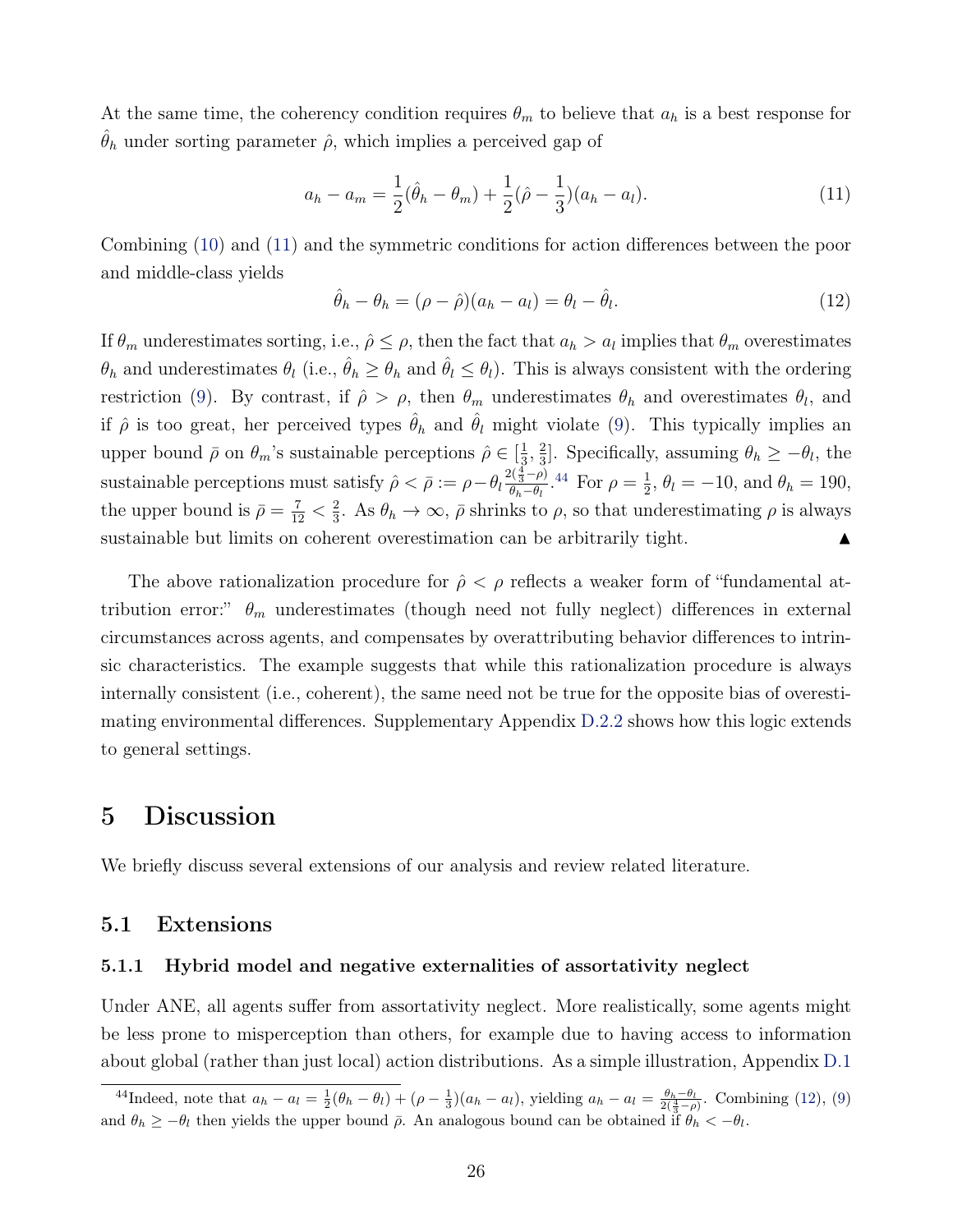considers the following hybrid model: Independently of types, only fraction  $\alpha \in [0,1]$  of agents suffer from assortativity neglect (subject to the best-response and observational consistency requirements in Definition [2\)](#page-9-2), while the remaining share of agents best-respond to correct perceptions about the strategy profile and society. We show that equilibrium strategies of both groups again admit Markov process representations that generalize those for ANE and Nash, based on which all main results extend.

Notably, while behavior among assortativity neglect agents is more dispersed than among correct agents, a greater fraction of assortativity neglect agents exacerbates action dispersion among *both* groups: Just as in Proposition [1,](#page-13-4) best responses against any fixed monotone strategy are more dispersed among assortativity neglect agents, because the false consensus effect leads higher types to perceive stronger global coordination incentives; but even for correct agents, the resulting increase in equilibrium action dispersion translates into more dispersed local coordination incentives, and more so the greater  $\alpha$ . This captures a sense in which assortativity neglect agents exert a negative externality on society, as they drive up miscoordination among all agents.[45](#page-26-1)

#### <span id="page-26-0"></span>5.1.2 Weaker forms of assortativity neglect

For simplicity, we have focused on a rather extreme notion of assortativity neglect, where agents believe that everyone interacts with a perfectly representative sample of society. Appendix [D.2](#page--1-6) shows that several of our main insights extend to weaker forms of assortativity neglect. First, Appendix [D.2.1](#page--1-7) focuses on the finding that assortativity neglect increases action dispersion relative to Nash. Whereas under ANE agents' perceptions of their own match quantile distributions  $\hat{C}_{\theta}(\cdot|\hat{F}_{\theta}(\theta))$  are the same for all  $\theta$  (namely uniform on [0, 1]), we show that this finding generalizes to a weaker notion of assortativity neglect that only requires perceived match distributions to be "less increasing" in  $\theta$  than the actual match distributions  $C(\cdot|F(\theta))$ . Behavior in this case continues to admit a Markov process representation that nests Nash and ANE. In Gaussian societies, this weaker form of assortativity neglect is satisfied by a class of coherent equilibria where agents commonly perceive the correlation coefficient to be any  $\hat{\rho}$  that is less than the true  $\rho$ .

Second, Appendix [D.2.2](#page--1-1) focuses on coherency of assortativity neglect. Extending our finding that assortativity neglect is especially easy to rationalize, as it is the only perception of the interaction structure that agents can coherently sustain across all environments (Propositions [4](#page-18-1) and [7\)](#page-23-3), we formalize a sense in which in any fixed environment, it is easier to coherently perceive lower levels of assortativity than higher levels. The result implies that in any environment,  $\theta$  can coherently perceive a continuum range of interaction structures  $\hat{C}$  that are less assortative than

<span id="page-26-1"></span><sup>&</sup>lt;sup>45</sup>This observation contrasts with [Jehiel'](#page-43-13)s [\(2018\)](#page-43-13) model of investment under selection neglect, where the effect of misperception is weakened the greater the share of agents who suffer from selection neglect.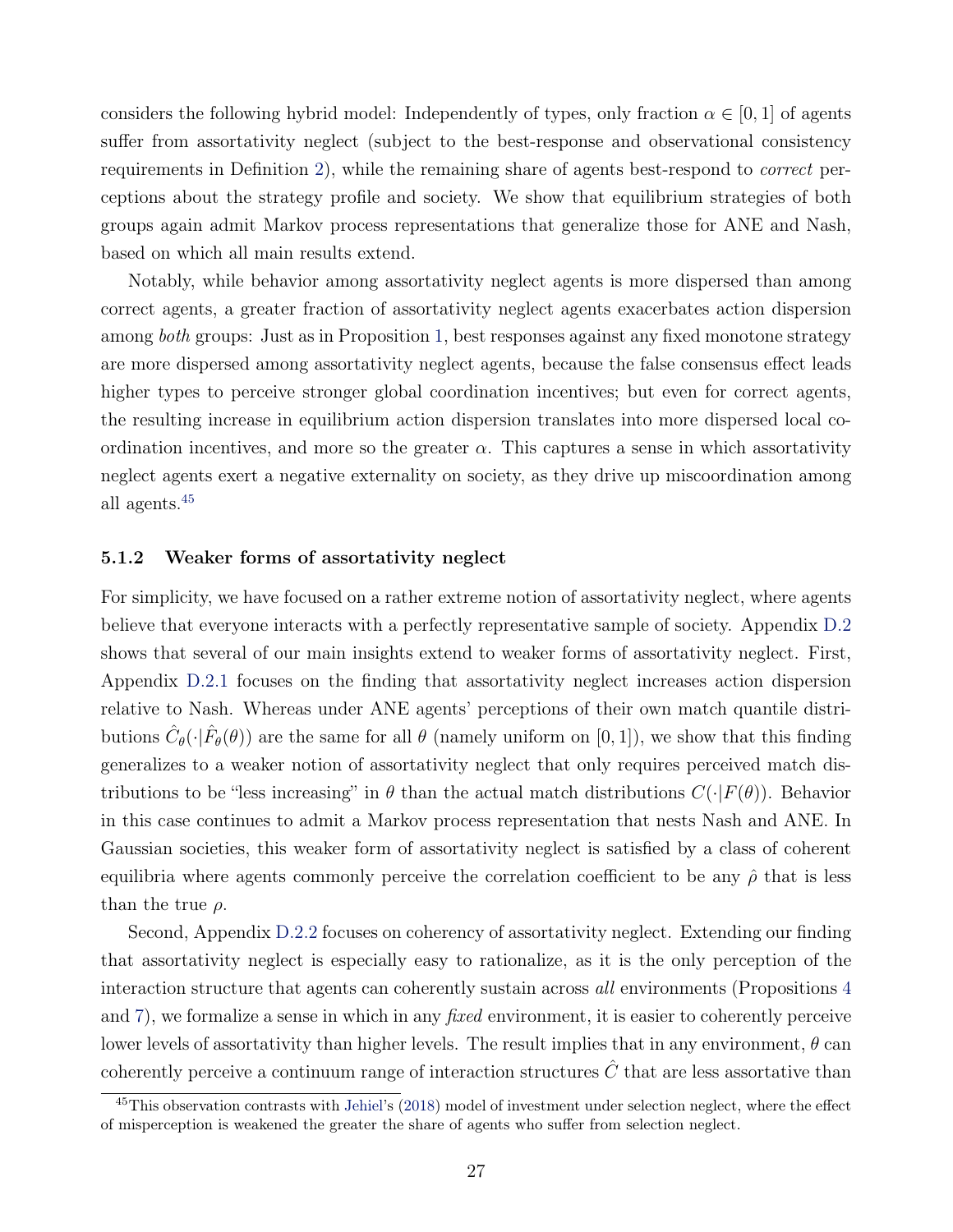the true interaction structure C. As in Example [5,](#page-24-5)  $\theta$ 's rationalization procedure overattributes differences in actions to differences in types, reflecting a weaker form of "fundamental attribution error." By contrast, as Example [5](#page-24-5) illustrated, some environments feature limits on how much  $\theta$  can overestimate assortativity.

#### <span id="page-27-0"></span>5.1.3 More general best response functions

As in many papers on network games and incomplete information coordination games, we have focused on linear best response functions. This enabled us to obtain Markov process representations of Nash and ANE strategies, which played an important role in deriving the comparative statics results in Sections [3.2](#page-14-3) and [4.2.](#page-19-0) At the same time, several of our main insights do not rely on the linearity of best responses. Indeed, consider a more general best response function of the form  $BR_{\theta}(s, P) = b(\theta, H_{\theta}^{s, P}, H^{s, P})$ , where  $H^{s, P}$  denotes the global action distribution at  $(s, P)$ , map  $b : \mathbb{R} \times \Delta(\mathbb{R}) \times \Delta(\mathbb{R}) \rightarrow \mathbb{R}$  is continuously increasing in  $\theta$  and satisfies  $\lim_{\theta\to\infty} b(\theta, H, H') = \infty$  and  $\lim_{\theta\to-\infty} b(\theta, H, H') = -\infty$  for any cdfs H, H', and we assume suitable regularity conditions that ensure existence of Nash and ANE. Note that  $b$  may be first-order stochastic dominance (FOSD)-increasing or decreasing in local and global action distributions, allowing for positive coordination (as in our baseline model) or anticoordination.

Based on the same "fundamental attribution error"-like rationalization procedure as in Proposition [4,](#page-18-1) our finding that assortativity neglect is a coherent misperception generalizes: For any ANE, there is a coherent ANE with the same behavior.<sup>[46](#page-27-1)</sup> In comparing Nash and ANE behavior, a complication is that general best response functions may feature equilibrium multiplicity. One setting that allows one to side-step this issue are additively separable bestresponses with only global coordination incentives,  $BR_{\theta}(s, P) = \theta + \psi(H^{s, P})$ . Note that in this case all Nash equilibria are equally dispersive (in terms of the dispersive order). Moreover, if  $\psi$  is FOSD-increasing (positive coordination incentives), then generalizing the logic in Proposition [1,](#page-13-4) it is straightforward to show that every monotone ANE is more dispersive than any Nash equilibrium, as higher types perceive higher global coordination motives. By contrast, if  $\psi$ is FOSD-decreasing (anticoordination), then assortativity neglect has the opposite implication and every monotone ANE is less dispersive than any Nash.

<span id="page-27-1"></span><sup>&</sup>lt;sup>46</sup>To see this, let s denote the strategy profile at some ANE. For each  $\theta$ ,  $\theta'$ , set  $\hat{s}_{\theta}(\theta') := b(\theta', H_{\theta}^{s,P}, H_{\theta}^{s,P})$  and  $\hat{F}_{\theta}(\theta') := H_{\theta}^{s,P}(\hat{s}_{\theta}(\theta'))$ . Then  $H_{\theta}^{\hat{s}_{\theta},\hat{P}_{\theta}}(a) = \hat{F}_{\theta}(\hat{s}_{\theta}^{-1}(a)) = H_{\theta}^{s,P}(a)$ , ensuring observational consistency. Under  $\hat{C}_{\theta} = C_I$ , this implies that  $\theta$ 's perceived local and global action distributions both equal  $H_{\theta}^{s,P}$ . Thus, by construction  $\hat{s}_{\theta}(\theta') = BR_{\theta'}(\hat{s}_{\theta}, \hat{P}_{\theta})$ , ensuring coherency. Finally, s satisfies the best-response requirement, as the original ANE construction implies  $s(\theta) = b(\theta, H_{\theta}^{s,P}, H_{\theta}^{s,P}).$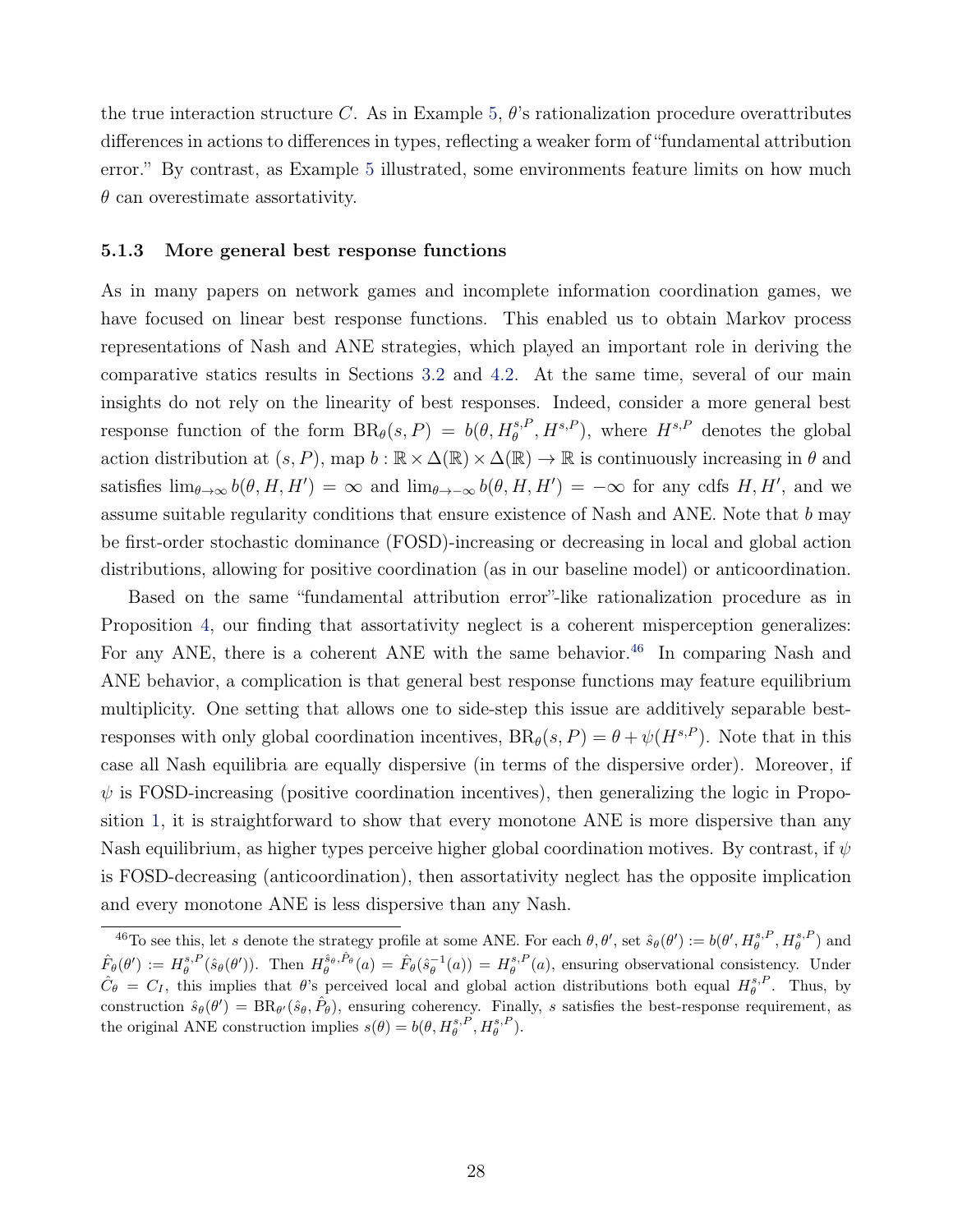#### <span id="page-28-1"></span>5.1.4 Weaker rationalization/coherency notions

Our coherency notion (Definition [3\)](#page-10-0) requires each agent  $\theta$  to be able to use her *own* perceptions  $\hat{s}_{\theta}$ ,  $\hat{P}_{\theta}$  to rationalize the behavior  $\hat{s}_{\theta}(\theta')$  she attributes to any other agent  $\theta'$ . This suggests a simple and dogmatic worldview whereby  $\theta$  believes that all other types  $\theta'$  share her perceptions  $\hat{s}_{\theta}$  and  $\hat{P}_{\theta}$  and best-respond to them. One might consider weakening this requirement to allow  $\theta$  to hold higher-order beliefs about other agents' perceptions. To accommodate this, Appendix [D.3](#page--1-8) adapts rationalizable conjectural equilibrium (RCE) [\(Rubinstein and Wolinsky,](#page-44-4) [1994;](#page-44-4) [Esponda,](#page-42-6) [2013\)](#page-42-6) to our setting: Here  $\theta$  believes that  $\theta'$  best-responds to possibly different perceptions than her own, as long as these perceptions can in turn rationalize the behavior that θ believes θ' to observe, where θ' may again believe her matches to hold different perceptions from her own, and so on. $47$ 

Several of our main insights extend to RCE. First, as RCE is a special case of Definition [2](#page-9-2) but more permissive than coherent equilibrium, assortativity neglect trivially remains sustainable and leads to the same behavior. Second, we show that the finding that other misperceptions of C are not sustainable in all environments (Proposition [7\)](#page-23-3) and that any given environment may feature upper bounds on perceived assortativity (Example [5\)](#page-24-5) also remains valid. However, whereas the coherent ANE is unique, RCE with assortativity neglect need not pin down agents' perceptions. Thus, coherency can be viewed as a refinement of RCE that captures misperceptions that are especially simple and internally consistent (i.e., don't require agents to contemplate higher-order belief disagreement), while also having the virtue of yielding sharp predictions and comparative statics for agents' perceived type distributions.

### <span id="page-28-0"></span>5.2 Related Literature

This paper contributes to a growing literature in behavioral game theory that employs variants of self-confirming equilibrium to capture agents who, due to misinferences from limited observa-tional feedback, hold incorrect beliefs about opponents' behavior.<sup>[48](#page-28-3)</sup> While in our setting agents neglect selection effects arising from assortativity in society, a number of papers consider agents who neglect selection due to missing feedback about non-implemented projects/transactions, e.g., in settings of adverse selection [\(Esponda,](#page-42-12) [2008\)](#page-42-12), voting [\(Esponda and Pouzo,](#page-42-13) [2017\)](#page-42-13), or

<span id="page-28-2"></span><sup>&</sup>lt;sup>47</sup>[Fudenberg and Kamada](#page-42-14) [\(2015\)](#page-42-14) introduce related solution concepts for extensive form games. [Lipnowski and](#page-43-14) [Sadler](#page-43-14) [\(2018\)](#page-43-14) consider RCE in which the observation structure is parametrized by a network; in their setting the network does not affect game payoffs, and they assume that the true network structure and agents' types are common knowledge.

<span id="page-28-3"></span><sup>48</sup>[Esponda and Pouzo'](#page-42-15)s [\(2016\)](#page-42-15) Berk-Nash equilibrium captures steady-state behavior in general games with misspecified players. While Berk-Nash allows agents' beliefs not to perfectly match observed feedback, we follow self-confirming equilibrium in requiring observational consistency. See also [Spiegler](#page-44-15) [\(2016,](#page-44-15) [2017\)](#page-44-16).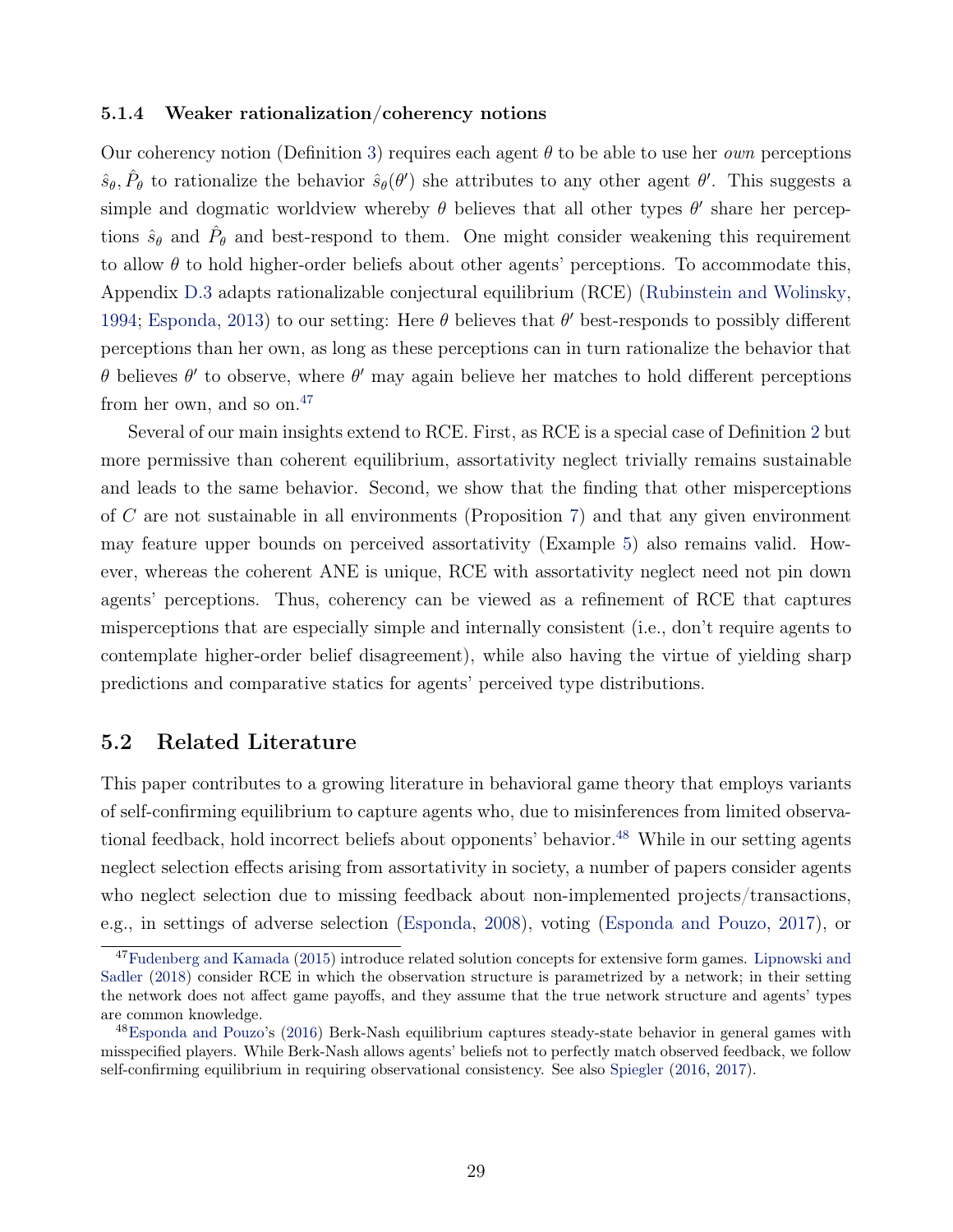investment [\(Jehiel,](#page-43-13) [2018\)](#page-43-13).<sup>[49](#page-29-0)</sup> A related inferential bias, "correlation neglect," underlies cursed equilibrium [\(Eyster and Rabin,](#page-42-5) [2005\)](#page-42-5) and analogy-based expectation equilibrium [\(Jehiel,](#page-43-5) [2005;](#page-43-5) [Jehiel and Koessler,](#page-43-6) [2008\)](#page-43-6), where agents are correct about the type distribution in their population but misperceive the correlation between others' types and actions; these solution concepts reduce to Bayes-Nash equilibrium in the static private-value environment of this paper.<sup>[50](#page-29-1)</sup> [Chau](#page-41-16)[vin](#page-41-16) [\(2018\)](#page-41-16) proposes an equilibrium model of discrimination: Agents belong to observable groups and each group generates an outcome distribution that depends jointly on members' individual traits and on population beliefs about the group, but others' beliefs about each group are based on misinferences that attribute observed outcomes purely to members' traits. This misinference procedure relates to the "fundamental attribution error" that arises in our setting as an impli-cation of agents' rationalization of assortativity neglect.<sup>[51](#page-29-2)</sup> None of the aforementioned papers consider the question of coherency/rationalization of agents' misperceptions.

While we analyze the equilibrium implications of assortativity neglect for coordination games in fixed societies, other recent papers consider the effect of related selection biases on endogenous sorting. [Levy and Razin](#page-43-15) [\(2017\)](#page-43-15) study the coevolution of sorting into different school types and beliefs about school quality: agents' beliefs are shaped by communicating with school peers while ignoring selection into schools. They characterize when polarized beliefs about school quality are sustained in the long run. [Windsteiger](#page-44-12) [\(2018\)](#page-44-12) considers steady-state sorting into income classes when agents directly observe their peers' incomes but underestimate income differences across classes; she shows that this misperception reduces demand for redistribution. Our result that assortativity neglect is a coherent misperception in all societies can be viewed as a conceptual foundation for examining its implications in the aforementioned models.

As noted, assortativity neglect can be seen as a form of "projection bias," where agents project their own (perceived) match distributions onto other agents' match distributions. Other work considers agents who project their tastes onto others, e.g., in the context of auctions [\(Bre](#page-41-17)[itmoser,](#page-41-17) [2018\)](#page-41-17) and social learning [\(Gagnon-Bartsch,](#page-42-16) [2017;](#page-42-16) [Bohren and Hauser,](#page-41-18) [2018\)](#page-41-18). [Madarász](#page-43-16) [\(2012,](#page-43-16) [2016\)](#page-43-17) considers information projection, where agents overestimate the similarity of others' information. Unlike our paper, these models do not impose observational consistency and do not consider the coherency of agents' misperceptions.

<span id="page-29-0"></span>Our analysis of linear best response coordination games in a fixed society relates to the

<sup>49</sup>[Osborne and Rubinstein](#page-44-17) [\(1998,](#page-44-17) [2003\)](#page-44-18) consider agents who observe finite but unbiased samples of others' actions and draw misinferences due to neglecting sampling noise, while our focus is on agents whose samples are biased but infinite.

<span id="page-29-1"></span><sup>&</sup>lt;sup>50</sup>Non-strategic models of selection/correlation neglect include, e.g., [Streufert](#page-44-8) [\(2000\)](#page-44-8); [DeMarzo, Vayanos, and](#page-41-19) [Zwiebel](#page-41-19) [\(2003\)](#page-41-19); [Glaeser and Sunstein](#page-42-17) [\(2009\)](#page-42-17); [Ortoleva and Snowberg](#page-43-18) [\(2015\)](#page-43-18); [Levy and Razin](#page-43-19) [\(2015\)](#page-43-19); [Ellis and](#page-41-20) [Piccione](#page-41-20) [\(2017\)](#page-41-20).

<span id="page-29-2"></span><sup>&</sup>lt;sup>51</sup>See [Kaneko and Matsui](#page-43-20) [\(1999\)](#page-43-20) for a related model of discrimination based on inductive game theory. [Ettinger and Jehiel](#page-42-18) [\(2010\)](#page-42-18) formalize a notion of "fundamental attribution error" in a bargaining setting.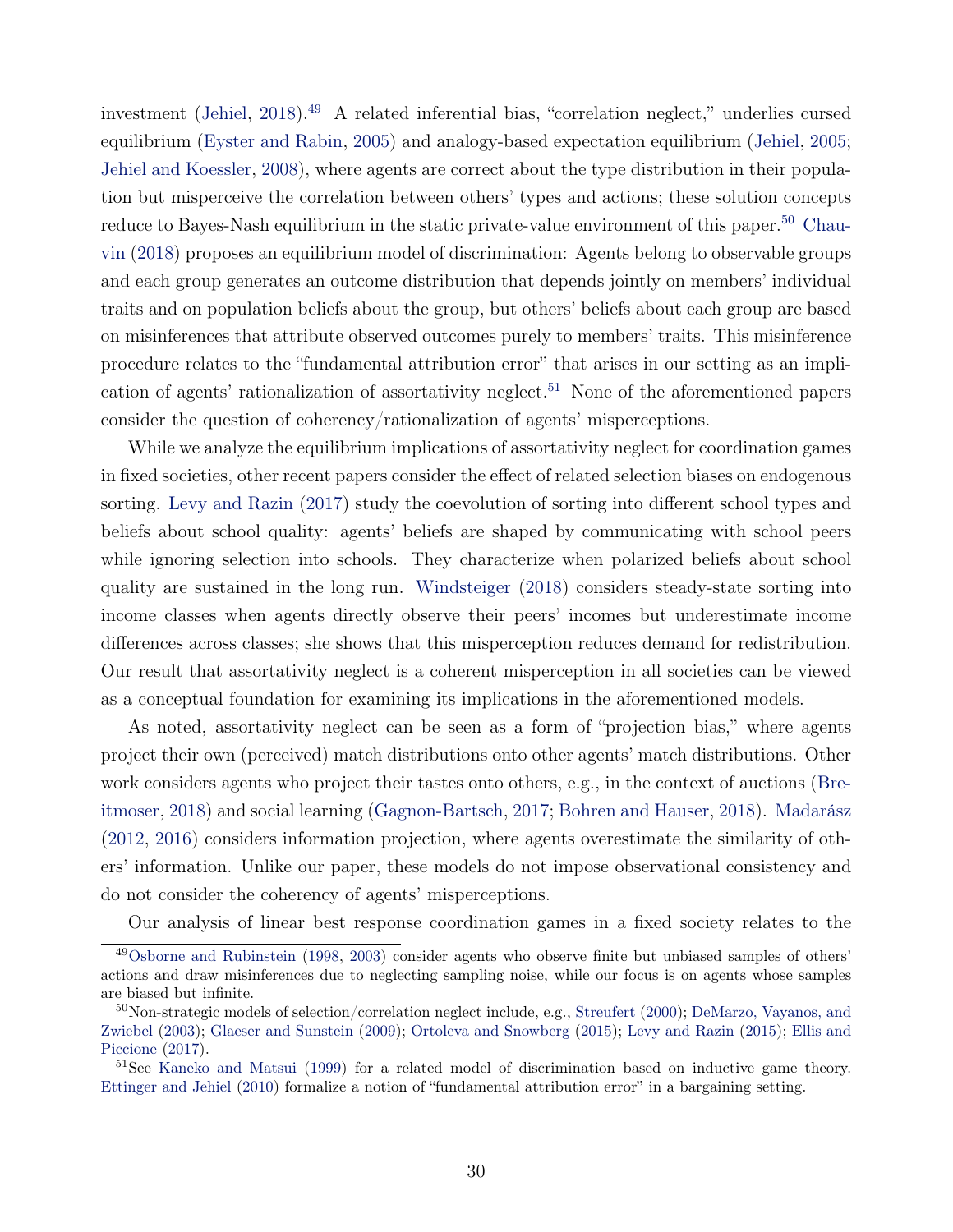literature on static network games.<sup>[52](#page-30-1)</sup> Several papers consider network games with random matching/incomplete information about the network structure, employing Bayes-Nash equilibrium or dynamic adjustment processes, e.g., [Jackson and Yariv](#page-43-21) [\(2007\)](#page-43-21); [Galeotti, Goyal, Jackson,](#page-42-19) [Vega-Redondo, and Yariv](#page-42-19) [\(2010\)](#page-42-19) (for a survey, see Section 3.5 of [Jackson and Zenou,](#page-43-3) [2013\)](#page-43-3).<sup>[53](#page-30-2)</sup> Two recent papers relate more closely to our focus on agents' misperceptions of interaction patterns: [Jackson](#page-43-22) [\(2018\)](#page-43-22) studies implications of the "friendship paradox,"<sup>[54](#page-30-3)</sup> showing that this leads Nash equilibrium actions under local interactions to be higher than under uniform global interactions. He also analyzes naive agents who behave as in the local interaction case even though utilities depend on uniform global interactions. The effect of the friendship paradox is absent in our setting, because we do not model degree heterogeneity; instead we focus on type heterogeneity and assortativity, which is absent in Jackson's model. [Battigalli, Panebianco,](#page-40-7) [and Pin](#page-40-7) [\(2018\)](#page-40-7) study self-confirming equilibrium in network games with a focus on learning dynamics and perceived centrality. Our analysis of the coherency/rationalization of agents' misperceptions and its implications for agents' perceived type distributions has no counterpart in either [Jackson](#page-43-22) [\(2018\)](#page-43-22) or [Battigalli, Panebianco, and Pin](#page-40-7) [\(2018\)](#page-40-7).

## <span id="page-30-0"></span>6 Concluding Remarks

This paper analyzes the behavioral implications of assortativity neglect, based on a relaxation of Nash equilibrium that captures agents whose perceptions are derived only from their assortative local interactions. We show that ssortativity neglect exacerbates action dispersion in coordination games, both in any fixed society and by amplifying the impact of social changes (increased assortativity and type heterogeneity). We also highlight why assortativity neglect might be an especially persistent form of misperception: A rationalization procedure reminiscent of the fundamental attribution error makes it possible for agents to coherently sustain assortativity neglect in any environment, whereas other misperceptions are not always coherent. Finally, the model provides a lens through which to understand how empirically documented misperceptions of population characteristics (e.g., income or political attitude distributions) may be shaped by the nature of agents' social interactions.

Our results have implications for agents' welfare under misperception: Appendix [E.3](#page--1-9) shows that whether or not assortativity neglect makes agents worse off depends on whether  $\theta$ 's payoffs are interpreted objectively (i.e., according to the true behavior in society under ANE), as

<span id="page-30-1"></span> $52$ In dynamic local interaction games, it has been highlighted that the effect of the network structure can be exaggerated when agents are myopic rather than forward-looking (e.g., Section 3.5 of [Özgür,](#page-44-19) [2011\)](#page-44-19). While reminiscent of our multiplier effect, the mechanism is quite different (forward-looking agents are less sensitive to local behavioral changes as they anticipate that others will have a chance to change their actions).

<span id="page-30-2"></span><sup>53</sup>The literature on learning in networks often employs updating heuristics in the style of [DeGroot](#page-41-21) [\(1974\)](#page-41-21) that do not require agents to form beliefs about the network structure; see [Golub and Sadler](#page-42-20) [\(2016\)](#page-42-20) for a survey.

<span id="page-30-3"></span><sup>54</sup>This refers to the mathematical fact that people's neighbors on average have higher degrees than themselves.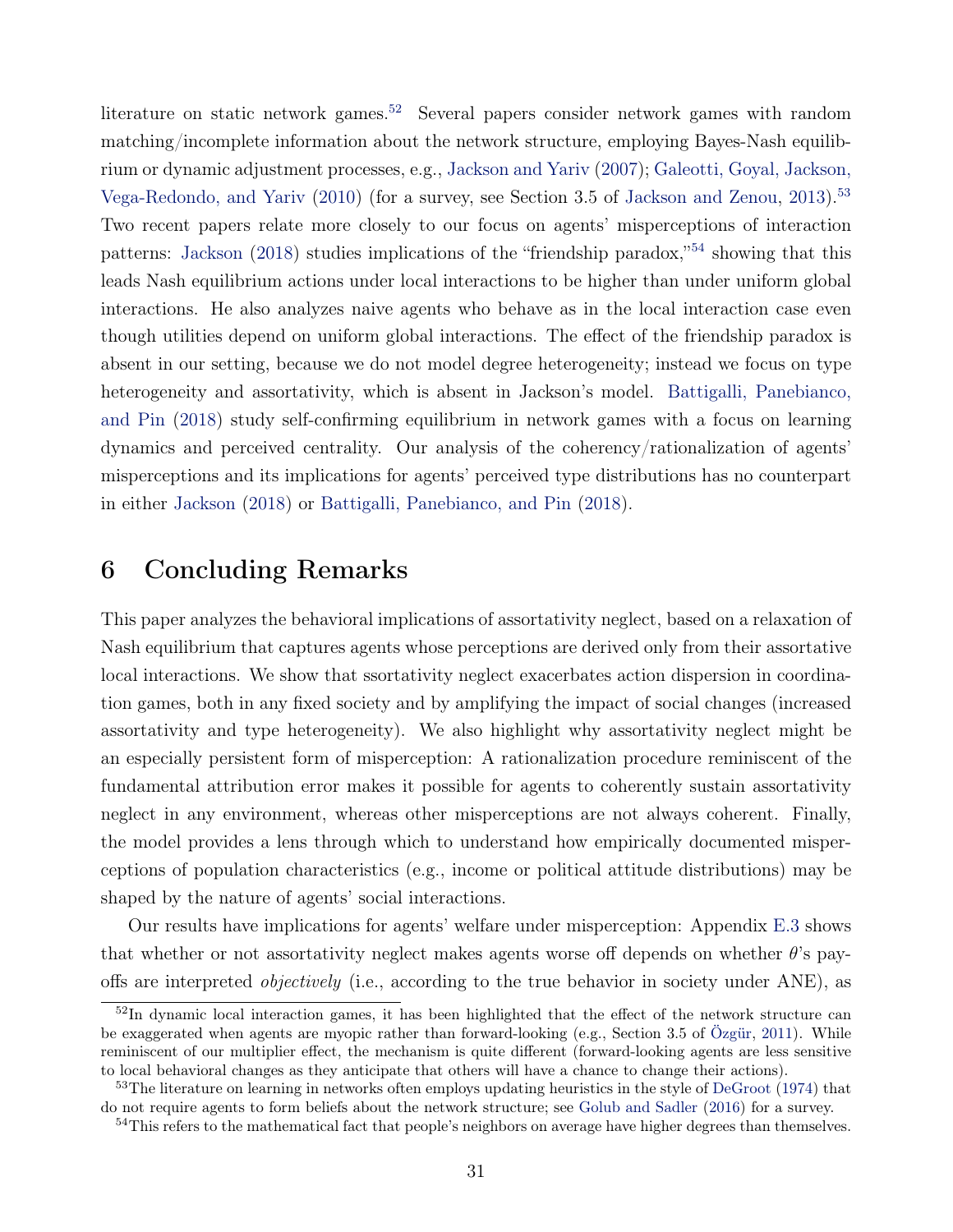might be appropriate if utilities are viewed as material payoffs; or subjectively (according to  $\theta$ 's perception of behavior), as might fit a psychological interpretation of utilities. Objectively, assortativity neglect always Pareto-decreases welfare relative to Nash, but subjective welfare can be lower or higher than Nash depending on fundamentals.

Finally, while the paper has focused on linear best-response coordination games (and their generalizations in Section [5.1.3\)](#page-27-0), we note that assortativity neglect might be of relevance in other population games, both static (e.g., discrete-action games such as political protests) and dynamic (e.g., social learning; see Section 7.2 of [Frick, Iijima, and Ishii,](#page-42-21) [2019\)](#page-42-21).

## Appendix: Main Proofs

This appendix presents our main proofs (Appendix [A–](#page-31-0)[B\)](#page-33-1). The supplementary online appendix presents omitted proofs and additional results (Appendix [C–](#page--1-10)[E\)](#page--1-11).

## <span id="page-31-0"></span>A Preliminaries

## A.1 Operator  $T_C$  induced by interaction structure C

Many of our proofs make use of a particular operator  $T<sub>C</sub>$  over the the space of inverse cdfs that is induced by any interaction structure C. To define this, let  $L^1$  be the space of all measurable functions  $f : (0,1) \to \mathbb{R}$  such that  $\int_0^1 |f(x)| dx < \infty$ , endowed with the  $L^1$  norm. Let  $\mathcal{I} \subseteq L^1$  denote the subset consisting of absolutely continuous<sup>[55](#page-31-1)</sup> and weakly increasing functions. For each cdf  $F \in \mathcal{F}$ , we have that  $F^{-1}$  is strictly increasing, absolutely continuous and that  $\int_0^1 |F^{-1}(x)| dx = \int |\theta| dF(\theta) < \infty$ , so that  $F^{-1} \in \mathcal{I}$ . Conversely, for any  $f \in \mathcal{I}$  that is strictly increasing, we have  $f^{-1} \in \mathcal{F}$ .

Given any interaction structure C, define the operator  $T_C$  over  $L^1$  by

$$
T_C f(x) = \int_{0}^{1} f(y) dC(y|x)
$$

for all  $f \in L^1$ . If  $C \in \mathcal{C}$  with density c, then we can write  $T_C f(x) = \int_0^1 c(y, x) f(y) dy$  for all  $f \in L<sup>1</sup>$ . The following lemma records some basic properties of  $T_C$  that we invoke without reference from now on.

<span id="page-31-2"></span>**Lemma A.1.** Fix any  $C \in \mathcal{C}$ . Then  $T_C$  is a continuous operator from  $L^1$  to  $L^1$  with the following properties:

1.  $||T_Cf|| \le ||f||$  for each  $f \in L^1$ .

<span id="page-31-1"></span><sup>&</sup>lt;sup>55</sup>That is, for any  $x, x' \in (0, 1)$ , there is an integrable function f' such that  $f(x) = f(x') + \int_{x'}^{x} f'(y) dy$ .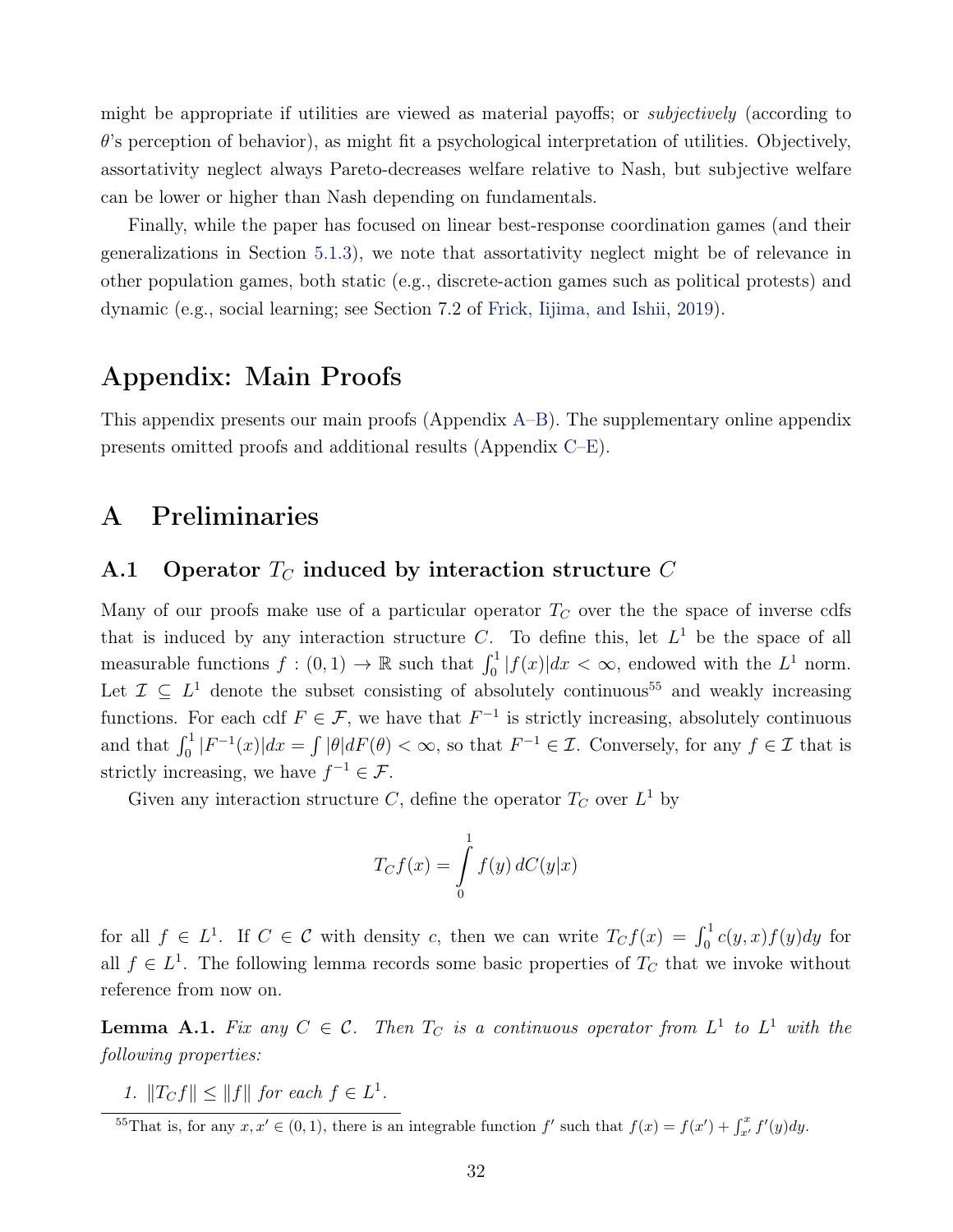- 2.  $T_{C}f \in \mathcal{I}$  for any  $f \in \mathcal{I}$ .
- 3. For any  $\gamma \in [0,1)$  and  $f \in L^1$ ,

$$
\lim_{\tau \to \infty} \sum_{t=0}^{\tau} \gamma^t (T_C)^t f = \sum_{t=0}^{\infty} \gamma^t (T_C)^t f \in L^1,
$$

where  $(T_C)^t$  is defined by  $(T_C)^0(f) := f$  and  $(T_C)^{t+1}(f) := (T_C)^t(T_Cf)$  for all f and t.

*Proof.* See Online Appendix [C.1.](#page--1-12)

#### A.2 Properties of the mean-preserving spread order over  $\mathcal I$

Define a binary relation  $\sum_m$  over  $\mathcal I$  by setting  $f \sum_m g$  if and only if  $\int_0^1 \phi(f(x))dx \ge \int_0^1 \phi(g(x))dx$ for all convex functions  $\phi$  such that  $\phi \circ f$ ,  $\phi \circ g \in L^1$ . Note that for  $F$ ,  $G \in \mathcal{F}$ ,  $F$  is a meanpreserving spread of G if and only if  $F^{-1} \succsim_m G^{-1}$ . The following characterization of  $\succsim_m$  is standard (e.g., Section 3.A.1 in [Shaked and Shanthikumar,](#page-44-6) [2007\)](#page-44-6):

**Lemma A.2.** Let  $f, g \in \mathcal{I}$ . Then the following are equivalent:

- 1.  $f \succeq_m g$
- 2.  $\int_y^1 f(x)dx \geq \int_y^1 g(x)dx$  for all  $y \in (0,1)$ , with equality for  $y = 0$ .

We say that a preorder (i.e., reflexive and transitive binary relation)  $\succsim$  over  $\mathcal I$  is **linear** if for any  $f, g, h \in \mathcal{I}$  and  $\alpha_1, \alpha_2 > 0$ , we have  $f \succeq g$  if and only if  $\alpha_1 f + \alpha_2 h \succeq \alpha_1 g + \alpha_2 h$ ; continuous if for any  $f_n \to f \in \mathcal{I}, g_n \to g \in \mathcal{I}$  with  $f_n \succsim g_n$  for each n, we have  $f \succsim g$ ; and *isotone* if  $f \succeq g$  implies  $T_C f \succeq T_C g$  for any  $C \in \mathcal{C}$ .

The following lemma verifies that order  $\succsim_m$  over  $\mathcal I$  satisfies these three basic properties:

<span id="page-32-0"></span>**Lemma A.3.**  $\sum_{m}$  is a preorder over *I* that is linear, continuous, and isotone.

Proof. See Online Appendix [C.1.](#page--1-12)

Finally, we show that  $(T_C)^t f$  is  $\sum_m$ -decreasing in t:

**Lemma A.4.**  $(T_C)^t f \succeq_m (T_C)^{t+1} f$  for all  $t \geq 0, C \in \mathcal{C}$  and  $f \in \mathcal{I}$ .

Proof. See Online Appendix [C.1.](#page--1-12)

 $\Box$ 

 $\Box$ 

 $\Box$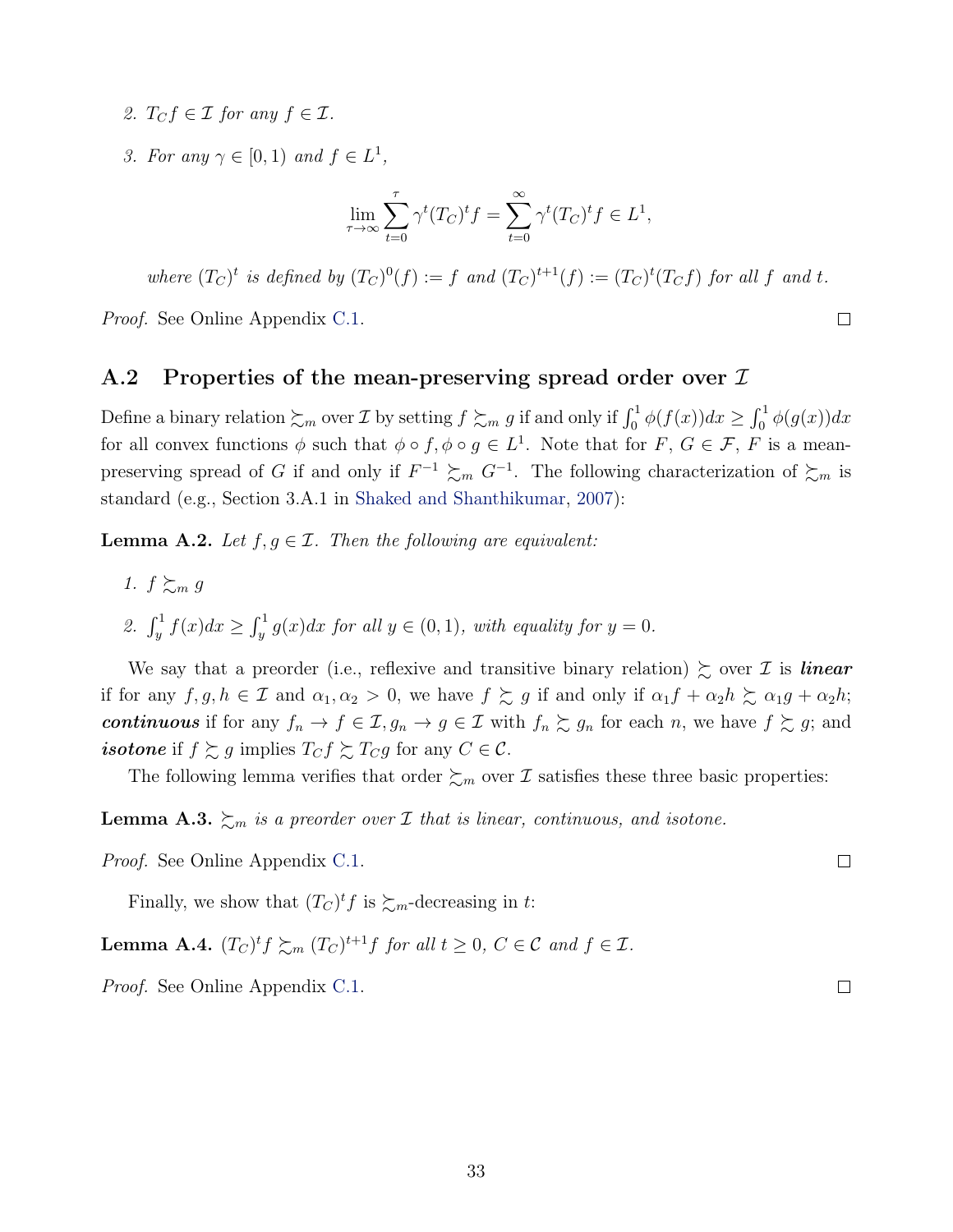## <span id="page-33-1"></span>B Proofs

## <span id="page-33-0"></span>B.1 Proof of Lemma [1](#page-12-3)

Fix any  $(P, \gamma, \beta)$  with  $P = (F, C)$  and let  $\mu := \mathbb{E}_F[\theta]$ . Since  $F \in \mathcal{F}$ ,  $F^{-1} \in \mathcal{I}$  with  $F^{-1}$  strictly increasing. Define

$$
h(x) := (1 - \gamma - \beta) \sum_{t \ge 0} \gamma^t (T_C)^t F^{-1}(x) + \frac{\beta \mu}{1 - \gamma}
$$

for each  $x \in (0, 1)$ . Note that by construction,  $h = (1 - \gamma - \beta)F^{-1} + \gamma T_C h + \beta T_{C_I} h$ . Moreover, h is strictly increasing, since  $(T_C)^t F^{-1}$  is weakly increasing for each  $t \geq 0$  and strictly increasing for  $t = 0$ . Note also that for each  $t$ ,  $(T_C)^t F^{-1} \in \mathcal{I}$  and hence there exists  $(T_C^t F^{-1})' : (0, 1) \to \mathbb{R}_+$ such that  $(T_C)^t F^{-1}(x) - (T_C)^t F^{-1}(x') = \int_{x'}^x (T_C^t F^{-1})'(y) dy$  for all  $x > x'$ . Thus, h is absolutely continuous as

$$
h(x) - h(x') = \lim_{\tau \to \infty} \sum_{t=0}^{\tau} \int_{x'}^{x} (1 - \gamma - \beta) \gamma^{t} (T_C^{t} F^{-1})'(y) dy
$$
  
= 
$$
\lim_{\tau \to \infty} \int_{x'}^{x} (1 - \gamma - \beta) \sum_{t=0}^{\tau} \gamma^{t} (T_C^{t} F^{-1})'(y) dy = \int_{x'}^{x} (1 - \gamma - \beta) \sum_{t \ge 0} \gamma^{t} (T_C^{t} F^{-1})'(y) dy
$$

where the last equality holds by the monotone convergence theorem.

Let  $s(\theta) := h(F(\theta))$  for each  $\theta \in \Theta$ . Since  $h \in L^1$ , we have  $\int |s(\theta)| dF(\theta) = \int |h(x)| dx < \infty$ , so that s is  $L^1$ . Moreover, s inherits strict monotonicity and absolute continuity (by the change of variable theorem) from h and F. Finally, s is a Nash equilibrium because for each type  $\theta$ and  $x = F(\theta)$ , we have

$$
s(\theta) = h(x) = (1 - \gamma - \beta)F^{-1}(x) + \gamma T_C h(x) + \beta T_{C_I} h(x) = (1 - \gamma - \beta)\theta + \gamma \mathbb{E}_P[s(\theta') | \theta] + \beta \mathbb{E}_F[s(\theta')].
$$

To show uniqueness of equilibrium, consider any Nash equilibrium  $\hat{s}$ . Define  $h(x) :=$  $\hat{s}(F^{-1}(x))$  for each x. By the best-response condition for  $\hat{s}$ , we have

<span id="page-33-2"></span>
$$
\hat{h} = (1 - \gamma - \beta)F^{-1} + \gamma T_C \hat{h} + \beta T_{C_I} \hat{h}
$$
\n(13)

Iterating [\(13\)](#page-33-2) yields

$$
\hat{h} = (1 - \gamma - \beta)F^{-1} + \beta T_{C_I}\hat{h} + \gamma T_C \left( (1 - \gamma - \beta)F^{-1} + \beta T_{C_I}\hat{h} \right) + \gamma^2 (T_C)^2 \hat{h} = \dots
$$
  
=  $(1 - \gamma - \beta) \sum_{t=0}^{\tau} \gamma^t (T_C)^t \left( F^{-1} + \beta T_{C_I}\hat{h} \right) + \gamma^{\tau+1} (T_C)^{\tau+1} \hat{h}$ 

for all  $\tau \in \mathbb{N}$ . Since we also have  $h = (1 - \gamma - \beta)F^{-1} + \gamma T_C h + \beta T_{C_I} h$ , the analogous iteration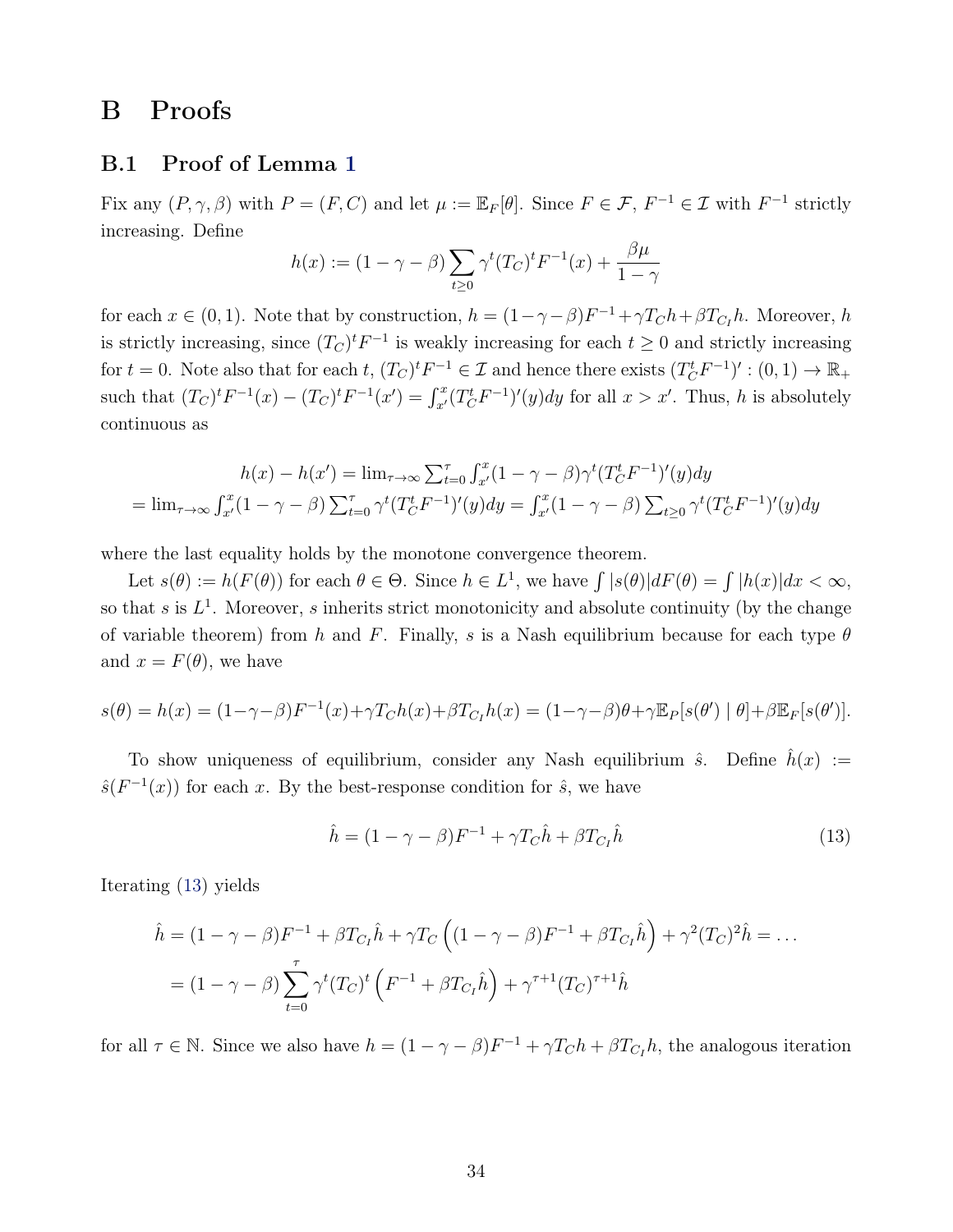holds for  $h$ . Thus,

$$
\|\hat{h} - h\| \le (1 - \gamma - \beta) \|\sum_{t=0}^{\tau} \gamma^t (T_C)^t \left( F^{-1} - \beta T_{C_I} \hat{h} - F^{-1} + \beta T_{C_I} h \right) \| + \gamma^{\tau+1} \| (T_C)^{\tau+1} (\hat{h} - h) \|
$$
  

$$
\le (1 - \gamma - \beta) \|\sum_{t=0}^{\tau} \gamma^t (T_C)^t \left( \beta T_{C_I} (h - \hat{h}) \right) \| + \gamma^{\tau+1} \|\hat{h} - h\|,
$$

which converges to  $(1-\gamma-\beta)\|\sum_{t=0}^{\infty}\gamma^t(T_C)^t\left(\beta T_{C_I}(h-\hat{h})\right)\|$  as  $\tau\to\infty$ . But integrating both sides of [\(13\)](#page-33-2) with respect to x, we obtain  $\int_0^1 \hat{h}(x)dx = T_{C_I}\hat{h}(y) = \mu$  for each y, and analogously  $T_{C_I}h(y) = \mu$  from the best-response condition for h. Thus,  $\|\hat{h} - h\| = 0$ , whence  $\hat{s} = s$ .  $\Box$ 

### <span id="page-34-0"></span>B.2 Proof of Proposition [1](#page-13-4)

Fix any  $(P, \gamma, \beta)$ . As shown in the main text, the strategy profile  $s^{AN}$  in any ANE must satisfy equation [\(6\)](#page-13-0). This implies that  $s^{AN}$  is the Nash equilibrium at  $(P, \gamma', \beta')$ , where  $\gamma' = \gamma + \beta$  and  $\beta' = 0$ . Thus,  $s^{AN}$  must satisfy [\(7\)](#page-13-2) by Lemma [1.](#page-12-3)

To verify the existence of ANE, for each  $\theta$ , first take an arbitrary  $\hat{F}_{\theta} \in \mathcal{F}$ . Then choose any  $\hat{s}_{\theta}(\cdot)$  such that the observational consistency condition  $H_{\theta}^{s^{AN},P} = \hat{H}_{\theta}^{\hat{s}_{\theta},\hat{P}_{\theta}}$  holds. For example, this can be achieved by setting  $\hat{s}_{\theta}(\theta') = (H_{\theta}^{s^{AN},P})$  $(\theta_{\theta}^{sAN,P})^{-1}(1-\hat{F}_{\theta}(\theta'))$  for each  $\theta'.^{56}$  $\theta'.^{56}$  $\theta'.^{56}$  Given observational consistency, [\(6\)](#page-13-0) ensures that the best response condition is satisfied.

To show that action distribution  $H^{AN}$  is more dispersive than the Nash action distribution  $H^{NE}$ , it suffices to show that  $s^{AN}(\theta) - s^{AN}(\theta') \geq s^{NE}(\theta) - s^{NE}(\theta')$  for all  $\theta > \theta'$ . But observe that for all  $\tau$ , the monotonicity of process P implies  $\mathbb{E}_P[\theta_t|\theta_0 = \theta] \geq \mathbb{E}_P[\theta_t|\theta_0 = \theta']$ , whence

$$
0 \leq (1 - \beta - \gamma) \sum_{t=0}^{\tau} ((\gamma + \beta)^t - \gamma^t) \left( \mathbb{E}_P[\theta_t | \theta_0 = \theta] - \mathbb{E}_P[\theta_t | \theta_0 = \theta'] \right).
$$

By [\(5\)](#page-12-2) and [\(7\)](#page-13-2), the RHS converges to  $(s^{AN}(\theta) - s^{AN}(\theta')) - (s^{NE}(\theta) - s^{NE}(\theta'))$  as  $\tau \to \infty$ ,  $\Box$ proving the desired claim.

### <span id="page-34-1"></span>B.3 Proof of Proposition [2](#page-15-3)

We first show that the more-assortative order  $\succsim_{MA}$  is the "dual order" of the mean-preserving spread order  $\succsim_{m}:$ 

<span id="page-34-2"></span>**Lemma B.1.** Fix any  $C_1, C_2 \in \mathcal{C}$ . Then  $C_1 \succsim_{MA} C_2$  if and only if  $T_{C_1}F^{-1} \succsim_{m} T_{C_2}F^{-1}$  for all  $F \in \mathcal{F}$ .

<span id="page-34-3"></span> $\frac{56}{10}$  highlight that ANE puts little restriction on perceived strategy profiles, this construction defines a  $\hat{s}_{\theta}$  that is decreasing. In general, any perceived strategy profile  $\hat{s}_{\theta}$  such that defining  $\hat{F}_{\theta}(\theta') := H_{\theta}^{s^{AN},P}(\hat{s}_{\theta}((-\infty,\theta')))$ for all  $\theta'$  yields a perceived type distribution  $\hat{F}_{\theta} \in \mathcal{F}$ , can be sustained as part of an ANE.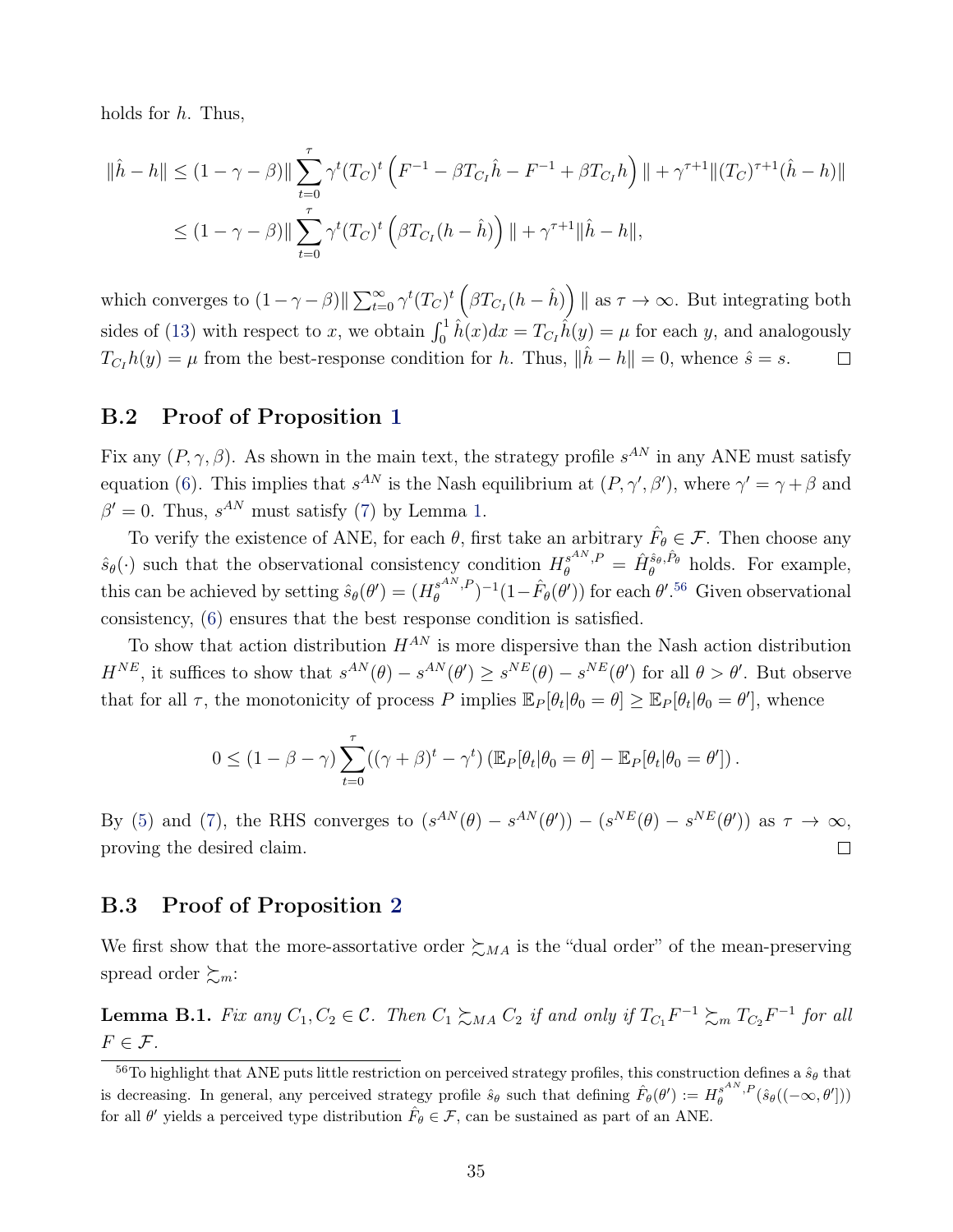*Proof.* First observe that  $C_1 \succsim_{MA} C_2$  if and only if  $C_1(\cdot|x \geq y)$  first-order stochastically dominates  $C_2(\cdot \mid x \ge y)$  for any  $y \in (0,1)$ . This is because

$$
C_1 \gtrsim_{MA} C_2 \iff \int_0^z \int_0^y c_1(x',x) dx dx' \ge \int_0^z \int_0^y c_2(x',x) dx dx' \ \forall y, z \in (0,1)
$$
  

$$
\iff \int_0^z \int_y^1 c_1(x',x) dx dx' \le \int_0^z \int_y^1 c_2(x',x) dx dx' \ \forall y, z \in (0,1)
$$
  

$$
\iff C_1(z \mid x \ge y) \le C_2(z \mid x \ge y) \ \forall y, z \in (0,1)
$$

where the second line uses  $\int_0^z \int_0^1 c_i(x',x) dx dx' = \int_0^1 \int_0^z c_i(x',x) dx' dx = z$  for each  $i = 1, 2$ .

Next note that for any  $F \in \mathcal{F}$ ,  $T_{C_1}F^{-1} \succsim_m T_{C_2}F^{-1}$  holds if and only if  $\int_y^1 T_{C_1}f(x)dx \ge$  $\int_y^1 T_{C_2} f(x) dx$  for all  $y \in (0, 1)$  with equality if  $y = 0$ . But

$$
\int_{y}^{1} T_{C_1} f(x) dx \ge \int_{y}^{1} T_{C_2} f(x) dx, \quad \forall y \in (0, 1)
$$
  
\n
$$
\iff \int_{y}^{1} \int_{0}^{1} c_1(x', x) f(x') dx' dx \ge \int_{y}^{1} \int_{0}^{1} c_2(x', x) f(x') dx' dx, \quad \forall y \in (0, 1)
$$
  
\n
$$
\iff \int_{0}^{1} \int_{y}^{1} \frac{1}{1 - y} c_1(x', x) dx f(x') dx' \ge \int_{0}^{1} \int_{y}^{1} \frac{1}{1 - y} c_2(x', x) dx f(x') dx', \quad \forall y \in (0, 1).
$$

Since the set of all  $F^{-1}$  with  $F \in \mathcal{F}$  consists of all  $L^1$ , strictly increasing and absolutely continuous functions on  $(0, 1)$ , this implies that  $T_{C_1}F^{-1} \succsim_m T_{C_2}F^{-1}$  holds for all  $F \in \mathcal{F}$  if and only if  $C_1(\cdot \mid x \ge y)$  first-order stochastically dominates  $C_2(\cdot \mid x \ge y)$  for any  $y \in (0,1)$ . By the first paragraph, this is equivalent to  $C_1 \succsim_{MA} C_2$ .  $\Box$ 

**Proof of Proposition** [2](#page-15-3). (1)  $\Rightarrow$  (2): Suppose that  $C_1 \succsim_{MA} C_2$  and consider any  $F, \gamma, \beta$ . Let  $f := F^{-1}$ , which is in  $\mathcal I$  since  $F \in \mathcal F$ . We first show by induction that  $(T_{C_1})^t f \succeq_m (T_{C_2})^t f$  for all t. For  $t = 1$  this is true by Lemma [B.1.](#page-34-2) Suppose the claim holds for some  $t \geq 1$ . Then

$$
(T_{C_1})^{t+1} f = T_{C_1} (T_{C_1})^t f \succeq_m T_{C_1} (T_{C_2})^t f \succeq_m T_{C_2} (T_{C_2})^t f = (T_{C_2})^{t+1} f,
$$

where the first comparison follows from the inductive hypothesis by isotonicity of  $\zeta_m$ , and the second one holds by Lemma [B.1.](#page-34-2) Thus, by transitivity of  $\sum_m$ , we have  $(T_{C_1})^{t+1} f \sum_m (T_{C_2})^{t+1} f$ , as required.

Next, note that linearity of  $\succsim_m$  and  $C_1 \succeq_{MA} C_2$  implies

$$
\sum_{t=0}^{\tau} \gamma^{t} (T_{C_{1}})^{t} F^{-1} \succsim_{m} \left( \gamma^{\tau} (T_{C_{2}})^{\tau} + \sum_{t=0}^{\tau-1} \gamma^{t} (T_{C_{1}})^{t} \right) F^{-1} \succsim_{m} \sum_{t=\tau-1}^{\tau} \gamma^{t} (T_{C_{2}})^{t} + \sum_{t=0}^{\tau-2} \gamma^{t} (T_{C_{1}})^{t} \right) F^{-1} \succsim_{m} \sum_{t=0}^{\tau} \gamma^{t} (T_{C_{2}})^{t} F^{-1}
$$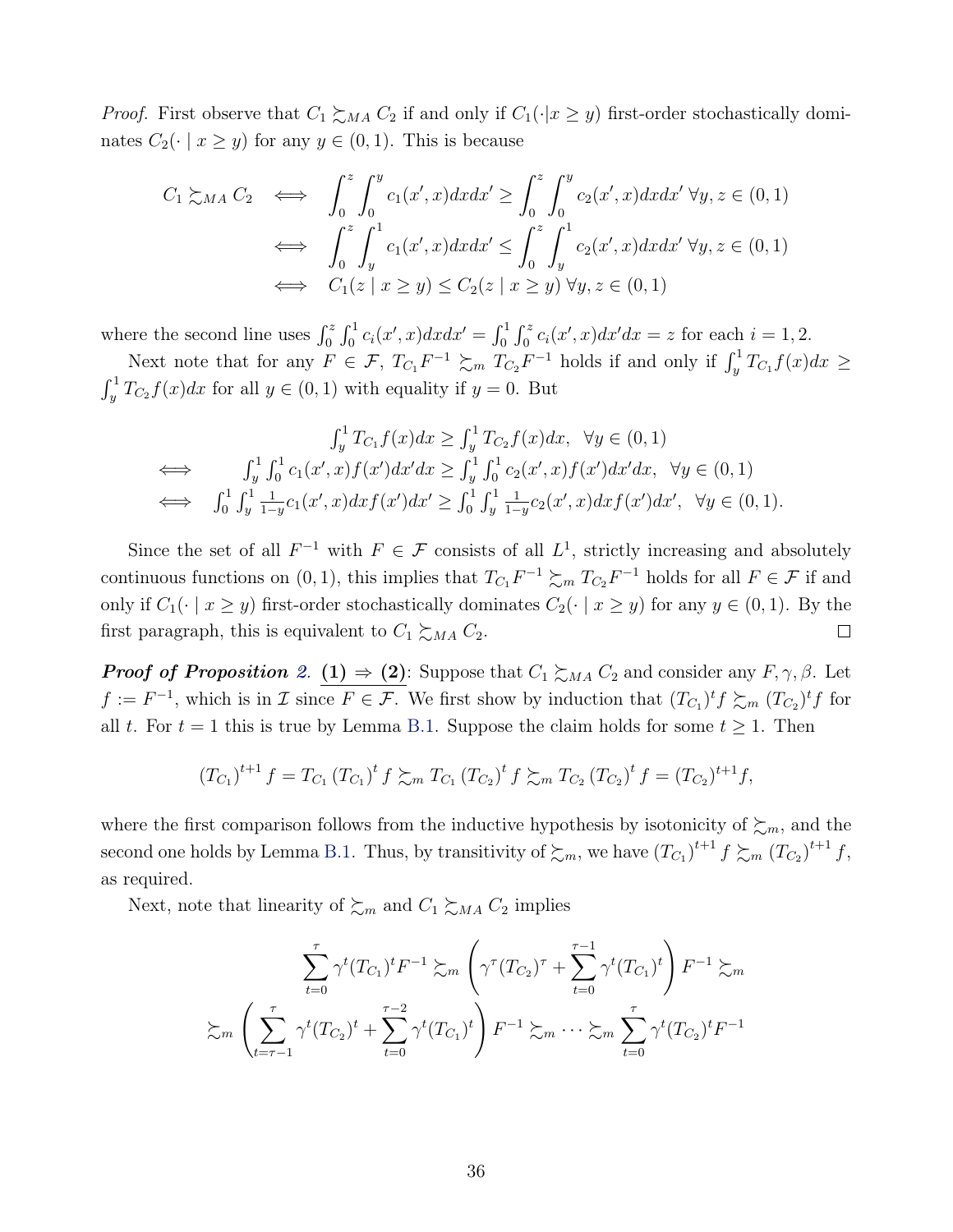for any  $\tau \in \mathbb{N}$ . Moreover, by Lemma [A.1,](#page-31-2) as  $\tau \to \infty$ , we have

$$
\sum_{t=0}^{\tau} \gamma^t (T_{C_1})^t F^{-1} \to \sum_{t=0}^{\infty} \gamma^t (T_{C_1})^t F^{-1}, \quad \sum_{t=0}^{\tau} \gamma^t (T_{C_2})^t F^{-1} \to \sum_{t=0}^{\infty} \gamma^t (T_{C_2})^t F^{-1}.
$$

Thus, by continuity and linearity of  $\succsim_m$ , we have

$$
(1-\gamma-\beta)\sum_{t=0}^{\infty}\gamma^t(T_{C_1})^tF^{-1}+\frac{\beta\mu}{1-\gamma}\succsim_m(1-\gamma-\beta)\sum_{t=0}^{\infty}\gamma^t(T_{C_2})^tF^{-1}+\frac{\beta\mu}{1-\gamma},
$$

where  $\mu = \mathbb{E}_F[\theta]$ . Thus,  $H_1^{NE}$  is a mean-preserving spread of  $H_2^{NE}$  at  $(F, \gamma, \beta)$ . (2)  $\Rightarrow$  (3): Immediate from the fact that the ANE action distribution at  $(P, \gamma, \beta)$  coincides with the Nash action distribution at  $(P, \gamma + \beta, 0)$ .

(3)  $\Rightarrow$  (1): Let  $h_{F,C_i,\gamma,\beta}$  denote the inverse of the ANE action distribution at  $(F, C_i, \gamma, \beta)$ . Suppose  $h_{F,C_1,\gamma,\beta} \succsim_m h_{F,C_2,\gamma,\beta}$  for all  $(F,\gamma,\beta)$ . Setting  $f := F^{-1}$  and  $\delta := \gamma + \beta$ , we have

$$
(1 - \delta) \sum_{t \ge 0} \delta^t T_{C_1} f = h_{F,C_1,\gamma,\beta} \succsim_m h_{F,C_2,\gamma,\beta} = (1 - \delta) \sum_{t \ge 0} \delta^t T_{C_2} f.
$$

By linearity of  $\succsim_m$  and since  $(T_{C_i})^0(f) = f$  for  $i = 1, 2$ , this implies

<span id="page-36-0"></span>
$$
T_{C_1}f + \sum_{t \ge 2} \delta^t (T_{C_1})^t f \succeq_m T_{C_2}f + \sum_{t \ge 2} \delta^t (T_{C_2})^t f. \tag{14}
$$

Note that for each  $i = 1, 2$ ,

$$
||T_{C_i}f + \sum_{t \ge 2} \delta^t (T_{C_i})^t f - T_{C_i}f|| \le \sum_{t \ge 2} \delta^t ||(T_{C_i})^t f|| \le \sum_{t \ge 2} \delta^t ||f||
$$

so that, as  $\delta \to 0$ ,  $T_{C_i}f + \sum_{t\geq 2} \delta^t(T_{C_i})^t f \to T_{C_i}f$ . Thus, by continuity of  $\succsim_m$ , [\(14\)](#page-36-0) yields  $T_{C_1} f \succeq T_{C_2} f$ . As this is true for all  $f = F^{-1}$ , we have  $C_1 \succeq_{MA} C_2$  by Lemma [B.1.](#page-34-2) (1)  $\Leftrightarrow$  (4): We first show that (1) implies (4). By the proof of "(1)  $\Rightarrow$  (2)," we have  $(T_{C_1})^t F^{-1} \succsim_m$  $(T_{C_2})^t F^{-1}$  for all t. Thus,

$$
((\gamma + \beta)^t (T_{C_1})^t + \gamma^t (T_{C_2})^t) F^{-1} \succsim_m (\gamma^t (T_{C_1})^t + (\gamma + \beta)^t (T_{C_2})^t) F^{-1},
$$

as  $(\gamma + \beta)^t \ge \gamma^t \ge 0$  and by linearity of  $\succsim_m$ . Then linearity and continuity of  $\succsim_m$  also imply

$$
(1 - \gamma - \beta) \sum_{t=0}^{\infty} ((\gamma + \beta)^t (T_{C_1})^t + \gamma^t (T_{C_2})^t) F^{-1} + \frac{\beta \mathbb{E}_F[\theta]}{1 - \gamma}
$$
  
 
$$
\sum_m (1 - \gamma - \beta) \sum_{t=0}^{\infty} (\gamma^t (T_{C_1})^t + (\gamma + \beta)^t (T_{C_2})^t) F^{-1} + \frac{\beta \mathbb{E}_F[\theta]}{1 - \gamma}.
$$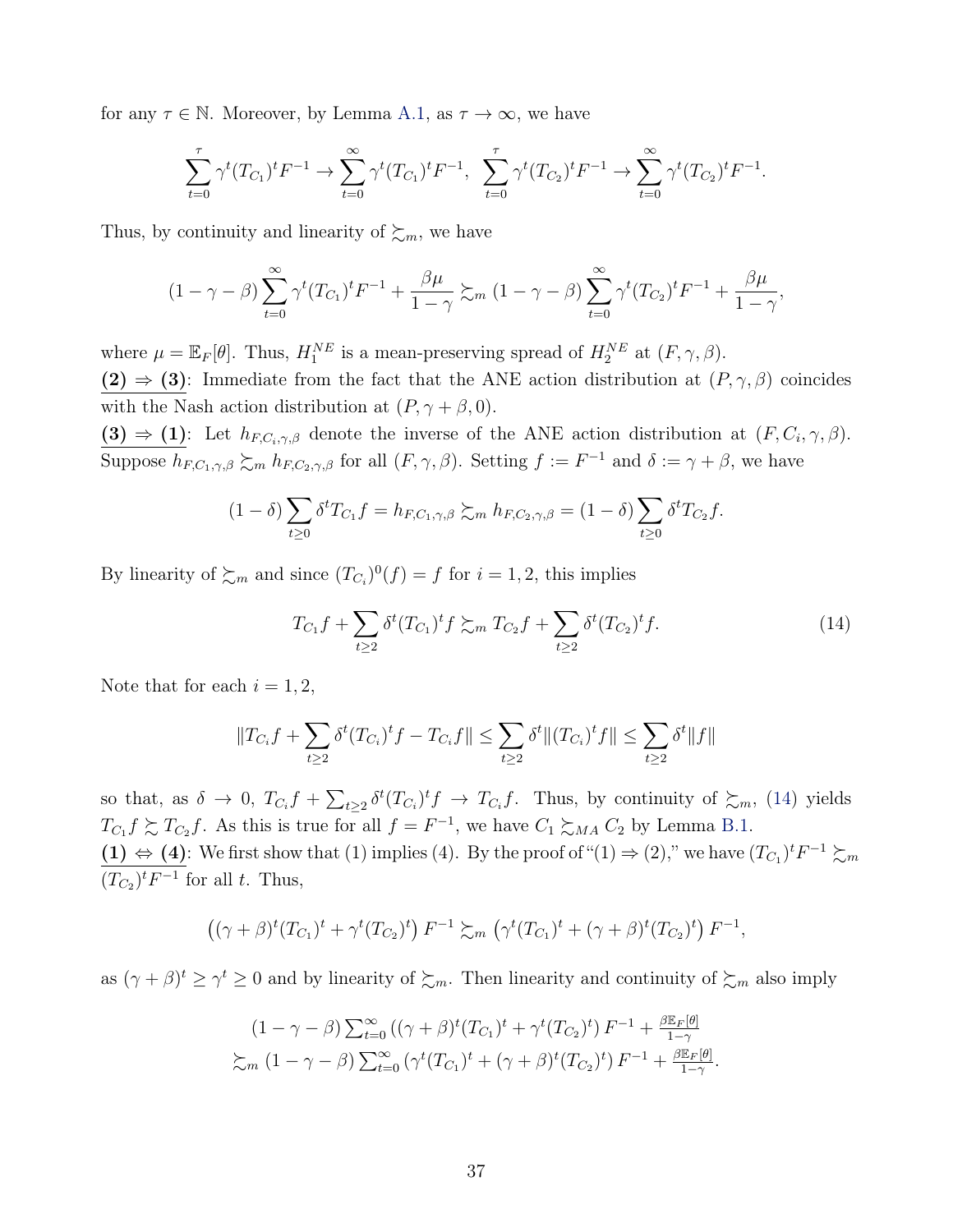By monotonicity of equilibrium strategies, this yields for all  $\theta^*$  that

$$
\mathbb{E}_F[s_1^{AN}(\theta) + s_2^{NE}(\theta)|\theta \ge \theta^*] \ge \mathbb{E}_F[s_1^{NE}(\theta) + s_2^{AN}(\theta)|\theta \ge \theta^*],
$$

which is equivalent to the first inequality in  $(4)$ . The second inequality follows from  $(2)$ , which is implied by (1) as we have seen above.

To see that (4) implies (1), note that the second inequality in (4) implies (2). Thus (1) follows from the above proofs.  $\Box$ 

## <span id="page-37-1"></span>B.4 Proof of Proposition [4](#page-18-1)

The following characterization of  $C_I$  is used in the proofs of both Propositions [4](#page-18-1) and [7.](#page-23-3)

<span id="page-37-0"></span>**Lemma B.2.** For any  $\hat{C} \in \mathcal{C}$ ,  $\gamma > 0$  and  $\beta \geq 0$ , the following are equivalent:

- 1.  $\hat{C} = C_I$ .
- 2. For any action distribution  $\hat{H} \in \mathcal{F}$ , there exists a type distribution  $\hat{F}$  such that  $\hat{H}$  is the Nash action distribution at  $(\hat{F}, \hat{C}, \gamma, \beta)$ .

Moreover, if (2) holds then for every  $\hat{H}$  the corresponding  $\hat{F}$  is unique.

*Proof.* Fix any  $\hat{C} \in \mathcal{C}$ ,  $\gamma > 0$  and  $\beta \geq 0$ . Note first that by the proof of Lemma [1,](#page-12-3) for any action distribution  $\hat{H} \in \mathcal{F}$  and type distribution  $\hat{F} \in \mathcal{F}$ ,  $\hat{H}$  is the Nash action distribution at  $(\hat{F}, \hat{C}, \gamma, \beta)$  if and only if

<span id="page-37-2"></span>
$$
\hat{H}^{-1}(x) = (1 - \gamma - \beta)\hat{F}^{-1}(x) + \gamma \int \hat{H}^{-1}(z)d\hat{C}(z|x) + \beta \int \hat{H}^{-1}(z)dz \text{ for all } x \in (0,1). \tag{15}
$$

(1)  $\Rightarrow$  (2): Suppose  $\hat{C} = C_I$  and consider any action distribution  $\hat{H} \in \mathcal{F}$ . Define a type distribution  $\hat{F}$  by  $\hat{F}^{-1}(x) := \frac{1}{1-\gamma-\beta} \left( \hat{H}^{-1}(x) - (\gamma + \beta) \int \hat{H}^{-1}(z) dz \right)$  for each x. Since  $\hat{H} \in \mathcal{F}$ , it follows that  $\hat{F}^{-1}$  is  $L^1$ , strictly increasing, and absolutely continuous, so that  $\hat{F} \in \mathcal{F}$ . Moreover,  $\hat{C} = C_I$  implies  $\int \hat{H}^{-1}(z) d\hat{C}(z|x) = \int \hat{H}^{-1}(z) dz$ , so by [\(15\)](#page-37-2),  $\hat{H}$  is the Nash action distribution at  $(\hat{F}, \hat{C}, \gamma, \beta)$ .

(2)  $\Rightarrow$  (1): We prove the contrapositive. Suppose that  $\hat{C} \neq C_I$ . We will construct an action distribution  $\hat{H}$  for which there is no type distribution  $\hat{F}$  such that  $\hat{H}$  is the Nash action distribution at  $(\hat{F}, \hat{C}, \gamma, \beta)$ . To do so, note first that since  $\hat{C}$  is assortative and  $\hat{C} \neq C_I$ , there exists  $x \in (0,1)$  such that  $\hat{C}(x \mid z)$  is weakly decreasing and non-constant in z. Thus, there exist  $y, y' \in (0, 1)$  with  $y > y'$  such that  $\hat{C}(x \mid y) < \hat{C}(x \mid y')$ . Moreover, we can assume that either (i)  $y > y' \geq x$  or (ii)  $x > y > y'.57$  $x > y > y'.57$ 

<span id="page-37-3"></span><sup>&</sup>lt;sup>57</sup>Indeed, either there exists  $y > x$  such that  $\hat{C}(x|y) > \hat{C}(x|x)$ , in which case (i) holds setting  $y' = x$ . Or  $\hat{C}(x|z) \leq \hat{C}(x|x)$  for all z, in which case the fact that  $\hat{C}(x|z)$  is non-constant in z yields some  $y' < x$  such that  $\hat{C}(x|y') < \hat{C}(x|x)$  and continuity yields  $y \in (y',x)$  such that  $\hat{C}(x|y') < \hat{C}(x|y)$ ; thus, (ii) is satisfied.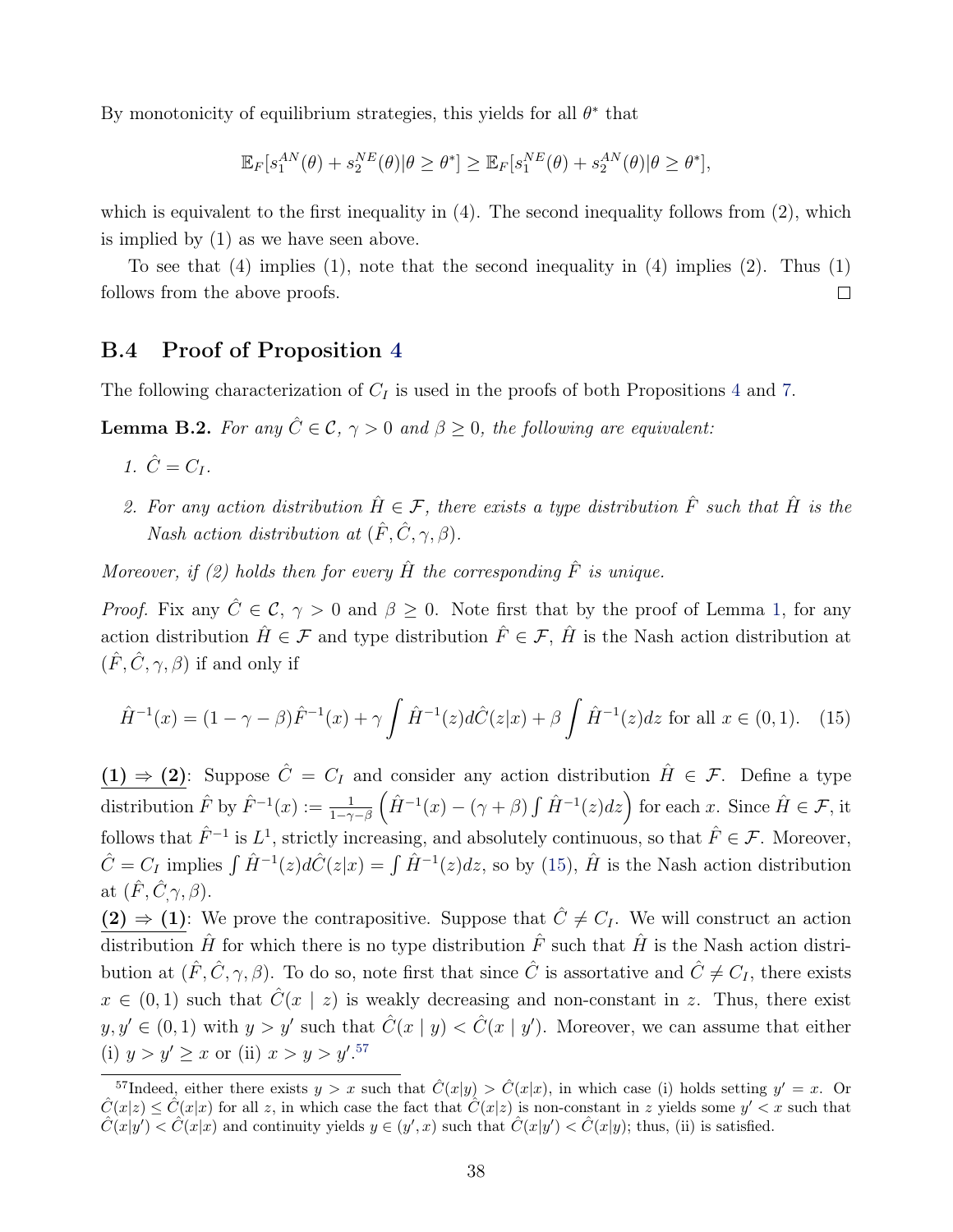Let  $\mathbb{1}_{[x,1]}$  denote the indicator function on  $[x,1)$ , and let  $(\hat{H}_n)_n$  be a sequence of action distributions in F such that  $(\hat{H}_n^{-1})_n$  is uniformly bounded and  $\hat{H}_n^{-1}(z) \to 1_{[x,1)}(z)$  for all  $z \in (0,1).^{58}$  $z \in (0,1).^{58}$  $z \in (0,1).^{58}$  Then, under both (i) and (ii), as  $n \to \infty$ , we have that  $\hat{H}_n^{-1}(y) - \hat{H}_n^{-1}(y') \to 0$ and  $\int \hat{H}_n^{-1}(z) d\left(\hat{C}(z|y) - \hat{C}(z|y')\right) \to \hat{C}(x|y') - \hat{C}(x|y) > 0$ . Hence, setting  $\hat{H} = \hat{H}_n$  for some sufficiently large  $n$ , we have

$$
\hat{H}^{-1}(y) - \hat{H}^{-1}(y') < \gamma \int \hat{H}^{-1}(z) \, d\left(\hat{C}(z|y) - \hat{C}(z|y')\right). \tag{16}
$$

But then, if  $\hat{H}$  were the Nash action distribution under  $(\hat{F}, \hat{C}, \gamma, \beta)$  for some type distribution  $\hat{F}$ , the best-response condition [\(15\)](#page-37-2) would imply that

$$
(1 - \gamma - \beta) \left( \hat{F}^{-1}(y) - \hat{F}^{-1}(y') \right) = \hat{H}^{-1}(y) - \hat{H}^{-1}(y') - \gamma \int \hat{H}^{-1}(z) d \left( \hat{C}(z|y) - \hat{C}(z|y') \right) < 0.
$$

This is impossible since  $y > y'$ .

For the moreover part, if  $\hat{H}$  is the Nash action distribution at  $(\hat{F}, C_I, \gamma, \beta)$ , then by [\(15\)](#page-37-2),  $\hat{H}^{-1}(x) = (1 - \gamma - \beta)\hat{F}^{-1}(x) + (\gamma + \beta)\int \hat{H}^{-1}(z) dz$  for all x. This uniquely pins down  $\hat{F}$ .  $\Box$ 

**Proof of Proposition** [4](#page-18-1). Observe that  $(s, (\hat{s}_{\theta}, \hat{F}_{\theta}, C_I)_{\theta \in \Theta})$  is a coherent ANE if and only if (i) s is given by [\(7\)](#page-13-2) (by Proposition [1\)](#page-13-4), (ii) for each  $\theta$ ,  $H^{s,F}_\theta$  $\theta_{\theta}^{s,P}$  is the Nash equilibrium action distribution under  $(\hat{F}_{\theta}, C_I)$  and  $\hat{s}_{\theta}$  is the corresponding strategy profile.

Therefore, by Lemma [B.2,](#page-37-0) it suffices to show that  $H_{\theta}^{s^{AN},P} \in \mathcal{F}$  for each  $\theta$  where  $s^{AN}$  is defined by [\(7\)](#page-13-2). Note that  $s^{AN}$  coincides with the Nash equilibrium at  $(P, \gamma', \beta')$ , where  $\gamma' = \gamma + \beta$  and  $\beta' = 0$ . Thus,  $(s^{AN})^{-1}$  is strictly increasing and absolutely continuous. By monotonicity of  $s^{AN}, H_s^{s^{AN},P}$  $\theta_{\theta}^{s^{AN},P}(a) = P((s^{AN})^{-1}(a)|\theta)$  for each  $a \in s^{AN}(\Theta)$ . Since  $P(\theta'|\theta)$  is absolutely continuous and strictly increasing in  $\theta'$  on  $\Theta$ ,  $H^{s^{AN},F}_{\theta}$  $e^{\sin\theta}$ ,  $P(a)$  is absolutely continuous (by the change of variable theorem) and strictly increasing in  $a \in s^{AN}(\Theta)$ .

Since  $s^{AN}$  is  $L^1$  with respect to F,  $\int \int |s^{AN}(\theta')| dP(\theta'|\theta) dF(\theta) = \int |s^{AN}(\theta)| dF(\theta) < \infty$ . Thus, there exists  $\Theta^* \subseteq \Theta$  such that  $\Theta \setminus \Theta^*$  has Lebesgue measure zero and for every  $\theta \in \Theta^*$ ,  $\int |s^{AN}(\theta')|dP(\theta'|\theta) < \infty$ . Hence,  $H^{s^{AN},P}_{\theta}$  $\mathcal{E}_{\theta}^{s^{AN},P}$  is  $L^1$  for all  $\theta \in \Theta^*$ . As  $H_{\theta}^{s^{AN},P}$  $\theta$ <sup>s…,  $\mu$ </sup> is FOSD-monotonic in  $\theta$ , this implies that  $H_{\theta}^{s^{AN},F}$  $\theta_{\theta}^{s^{AN},P}$  is  $L^1$  for every  $\theta \in \Theta$ .<sup>[59](#page-38-1)</sup>  $\Box$ 

<span id="page-38-0"></span><sup>58</sup>Concretely, we can define  $\hat{H}_n$  by  $\hat{H}_n^{-1}(z) := \begin{cases} \frac{n-1}{n} \left(\frac{z}{x}\right)^n & \text{if } z \leq x \\ \frac{1}{n} \left(\frac{z}{x}-1\right) + 1 & \text{if } z > x \end{cases}$  $\frac{1}{n(1-x)}(z-1)+1$  if  $z > x$ .

<span id="page-38-1"></span><sup>59</sup>Indeed, take any  $\theta \in \Theta \backslash \Theta^*$ . If  $\theta \in (\inf \Theta, \sup \Theta)$ , pick  $\theta', \theta'' \in \Theta^*$  with  $\theta' < \theta < \theta''$ . Then  $\int |a| dH_{\theta}^{s^{AN},P}(a)$  $-\int_{-\infty}^{0} adH_{\theta}^{s^{AN},P}(a) + \int_{0}^{\infty} adH_{\theta}^{s^{AN},P}(a) \leq -\int_{-\infty}^{0} adH_{\theta'}^{s^{AN},P}(a) + \int_{0}^{\infty} adH_{\theta''}^{s^{AN},P}(a) < \infty$ . If  $\theta = \sup \Theta$  (the case  $\theta = \inf \Theta$  is analogous), then  $\sup H_{\theta}^{s^{AN},P}$  is bounded above. Thus,  $\int |a|dH_{\theta}^{s^{AN},P}(a) = -\int_{-\infty}^{0} adH_{\theta}^{s^{AN},P}(a) +$  $\int_0^\infty a dH_{\theta}^{s^{AN},P}(a) \leq -\int_{-\infty}^0 a dH_{\theta'}^{s^{AN},P}(a) + \int_0^\infty a dH_{\theta}^{s^{AN},P}(a) < \infty$  for any  $\theta' \in \Theta^*$ .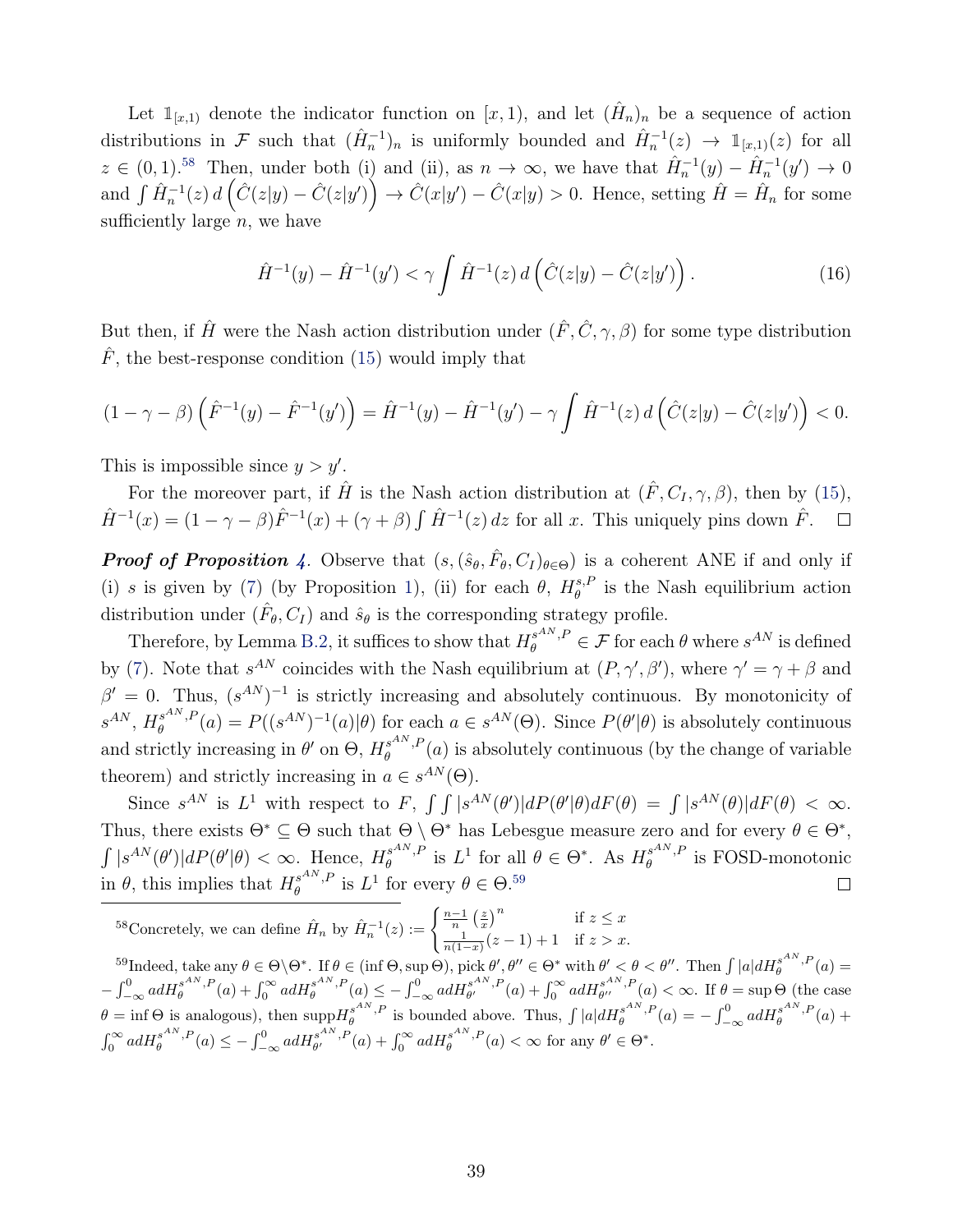### B.5 Proof of Proposition [7](#page-23-3)

Fix any  $\theta$  and any regular  $\hat{C} \in \mathcal{C}$  with  $\hat{C} \neq C_I$ . Fix an arbitrary  $\gamma > 0$  and let  $\beta = 0$ . We will find a society  $(F, C)$  such that no coherent equilibrium at  $(F, C, \gamma, \beta)$  satisfies  $\hat{C}_{\theta} = \hat{C}$ .

Note first that by regularity of  $\hat{C}$ , there exists  $z \in (0,1)$  such that  $\{x \in (0,1) : \hat{C}(x|x) =$  $z\} = \{\hat{x}\}\$ for some  $\hat{x}$ . Moreover, since  $\hat{C}$  admits a positive density on  $(0, 1)^2$ , we have that  $\hat{C}(\cdot | \hat{x})$  is a bijection from  $(0, 1)$  to  $(0, 1)$ . Let  $\hat{C}_{\hat{x}}^{-1}$  denote its inverse. As in the proof of the "(2)  $\implies$  (1)" direction of Lemma [B.2,](#page-37-0) we can find an action distribution  $\hat{H} \in \mathcal{F}$  and some  $y > y'$  such that

<span id="page-39-2"></span>
$$
\hat{H}^{-1}(y) - \hat{H}^{-1}(y') < \gamma \int \hat{H}^{-1}(w) \, d\left(\hat{C}(w|y) - \hat{C}(w|y')\right). \tag{17}
$$

Note that setting  $\tilde{H}^{-1}(x) := \hat{H}^{-1}(\hat{C}_{\hat{x}}^{-1}(x))$  for all  $x \in (0,1)$  defines another action cdf  $\tilde{H} \in \mathcal{F}$ . Moreover, by the " $(1) \implies (2)$ " direction of Lemma [B.2,](#page-37-0) there exists a type distribution  $\tilde{F} \in \mathcal{F}$ such that  $\tilde{H}$  is the Nash action distribution under  $(\tilde{F}, C_I, \gamma, \beta)$ . Since  $\tilde{F} \in \mathcal{F}$ , there exists some  $\nu \in \mathbb{R}$  such that  $\tilde{F}(\theta + \nu) = z$ . Define a new type distribution F by  $F(\theta') := \tilde{F}(\theta' + \nu)$  for each  $\theta'$ . Then the Nash action distribution H at  $(F, C_I, \gamma, \beta)$  satisfies

<span id="page-39-1"></span>
$$
H^{-1}(x) = \tilde{H}^{-1}(x) + \nu \text{ for all } x \in (0, 1).
$$
 (18)

We claim that in environment  $(F, C_I, \gamma, \beta)$ , there exists no coherent equilibrium with  $\hat{C}_{\theta} =$  $\hat{C}$ . Indeed, suppose for a contradiction that there is a coherent equilibrium with  $\hat{C}_{\theta} = \hat{C}$ , where the corresponding true strategy profile is s and  $\theta$ 's perceived type distribution and perceived strategy profile are  $\hat{F}_{\theta}$  and  $\hat{s}_{\theta}$ . Since  $\beta = 0$ , the strategy profile s at this equilibrium coincides with the Nash equilibrium profile (see Lemma [D.4\)](#page--1-13). Hence, the true action distribution is given by H. Let  $\hat{G}_{\theta} = \hat{F}_{\theta} \circ \hat{s}_{\theta}^{-1}$  $_{\theta}^{-1}$  denote  $\theta$ 's perceived global action distribution. We will derive a contradiction from the coherency requirement that  $\hat{G}_{\theta}$  is the Nash action distribution at  $(\hat{F}_{\theta}, \hat{C}, \gamma, \beta).$ 

To this end, note first that  $\theta$ 's perceived type quantile  $\hat{F}_{\theta}(\theta)$  is given by  $\hat{x}$ . Indeed,  $\theta$ 's true quantile is  $F(\theta) = z$ . Hence, under the true interaction structure  $C_I$ , the fraction of  $\theta$ 's matches that play an action below  $s(\theta)$  is  $C_I(z|z) = z$ . But by observational consistency,  $\theta$  must be correct about this fraction; that is,  $\theta$  must believe fraction z of her matches to have types below  $\hat{\theta}$ , i.e.,  $\hat{C}(\hat{F}_{\theta}(\theta)|\hat{F}_{\theta}(\theta)) = z$ . By choice of z, this implies  $\hat{F}_{\theta}(\theta) = \hat{x}$ .

Given this, we have the following relationship between  $\theta$ 's perceived local and global action distributions  $H_{\theta}^{\hat{s}_{\theta}, \hat{P}_{\theta}}$  and  $\hat{G}_{\theta}$ :

<span id="page-39-0"></span>
$$
H_{\theta}^{\hat{s}_{\theta},\hat{P}_{\theta}}^{-1}(x) = \hat{G}_{\theta}^{-1}(\hat{C}_{\hat{x}}^{-1}(x)) \text{ for all } x.
$$
 (19)

Indeed, since  $\theta$  perceives her own quantile to be  $\hat{x}$  and the interaction structure to be  $\hat{C}$ ,  $\theta$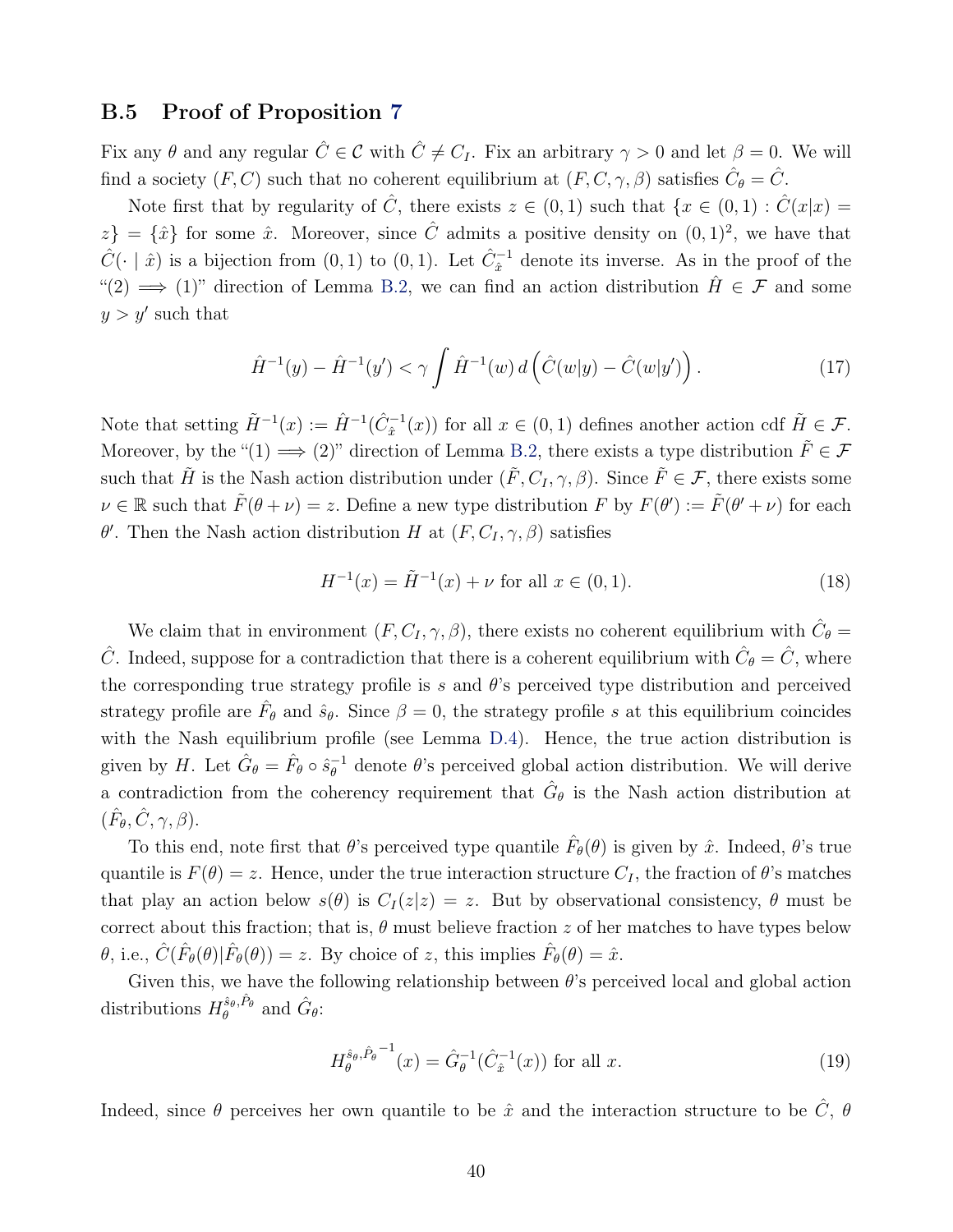perceives the x<sup>th</sup> quantile among her matches to correspond to quantile  $\hat{C}_{\hat{x}}^{-1}(x)$  in the overall population. Hence,  $\theta$ 's perception of the xth action quantile among  $\theta$ 's matches (i.e, the LHS) is the same as  $\theta$ 's perception of the  $\hat{C}_{\hat{x}}^{-1}(x)$ <sup>th</sup> action quantile in the overall population (i.e., the RHS).

Moreover, since the true interaction structure is  $C_I$ ,  $\theta$ 's true local action distribution  $H^{s,F}_\theta$  $\stackrel{s,P}{\theta}$  is given by the global action distribution H. Hence, by observational consistency, we have  $H_{\theta}^{\hat{s}_{\theta},\hat{P}_{\theta}} =$ H. Combining this with [\(19\)](#page-39-0) yields that  $\hat{G}_{\theta}^{-1}(\hat{C}_{\hat{x}}^{-1}(x)) = H^{-1}(x)$  for all x; or equivalently (substituting  $x = \hat{C}(q|\hat{x})$ ) that

$$
\hat{G}_{\theta}^{-1}(q) = H^{-1}(\hat{C}(q|\hat{x})) = \tilde{H}^{-1}(\hat{C}(q|\hat{x})) + \nu = \hat{H}^{-1}(q) + \nu \text{ for all } q \in (0,1),
$$

where the final two equalities follow from [\(18\)](#page-39-1) and the definition of  $\tilde{H}$  above. Combining this with equation [\(17\)](#page-39-2), we have that  $\hat{G}_{\theta}^{-1}(y) - \hat{G}_{\theta}^{-1}(y')$  is equal to

$$
\hat{H}^{-1}(y) - \hat{H}^{-1}(y') < \gamma \int \hat{H}^{-1}(w) \, d\left(\hat{C}(w|y) - \hat{C}(w|y')\right) = \gamma \int \hat{G}_{\theta}^{-1}(w) \, d\left(\hat{C}(w|y) - \hat{C}(w|y')\right).
$$

Since  $\hat{G}_{\theta}$  is the Nash action distribution at  $(\hat{F}_{\theta}, \hat{C}, \gamma, \beta)$ , the best-response condition [\(15\)](#page-37-2) then implies that  $\hat{F}_{\theta}^{-1}(y) < \hat{F}^{-1}(y')$ . This contradicts the fact that  $y > y'$ .  $\Box$ 

## References

- <span id="page-40-6"></span>AHLER, D. J. (2014): "Self-fulfilling misperceptions of public polarization," The Journal of Politics, 76(3), 607–620.
- ALESINA, A., AND P. GIULIANO (2011): "Preferences for redistribution," in Handbook of social economics, vol. 1, pp. 93–131. Elsevier.
- ALIPRANTIS, C. D., AND K. BORDER (2006): *Infinite Dimensional Analysis: A Hitchhiker's Guide*. Springer.
- <span id="page-40-3"></span>ANGELETOS, G.-M., AND A. PAVAN (2007): "Efficient use of information and social value of information," Econometrica, 75(4), 1103–1142.
- <span id="page-40-4"></span>Barron, K., S. Huck, and P. Jehiel (2019): "Everyday econometricians: Selection neglect and overoptimism when learning from others," Discussion paper, Working Paper.
- <span id="page-40-0"></span>BATTIGALLI, P. (1987): "Comportamento razionale ed equilibrio nei giochi e nelle situazioni sociali," unpublished undergraduate dissertation, Bocconi University, Milano.
- <span id="page-40-7"></span>BATTIGALLI, P., F. PANEBIANCO, AND P. PIN (2018): "Learning and Selfconfirming Equilibria in Network Games," working paper.
- <span id="page-40-5"></span>BAUMAN, K. P., AND G. GEHER (2002): "We think you agree: The detrimental impact of the false consensus effect on behavior," Current Psychology, 21(4), 293–318.
- <span id="page-40-2"></span><span id="page-40-1"></span>Bénabou, R. (1993): "Workings of a city: location, education, and production," The Quarterly Journal of Economics, 108(3), 619–652.
	- (1996a): "Equity and efficiency in human capital investment: the local connection," The Review of Economic Studies, 63(2), 237–264.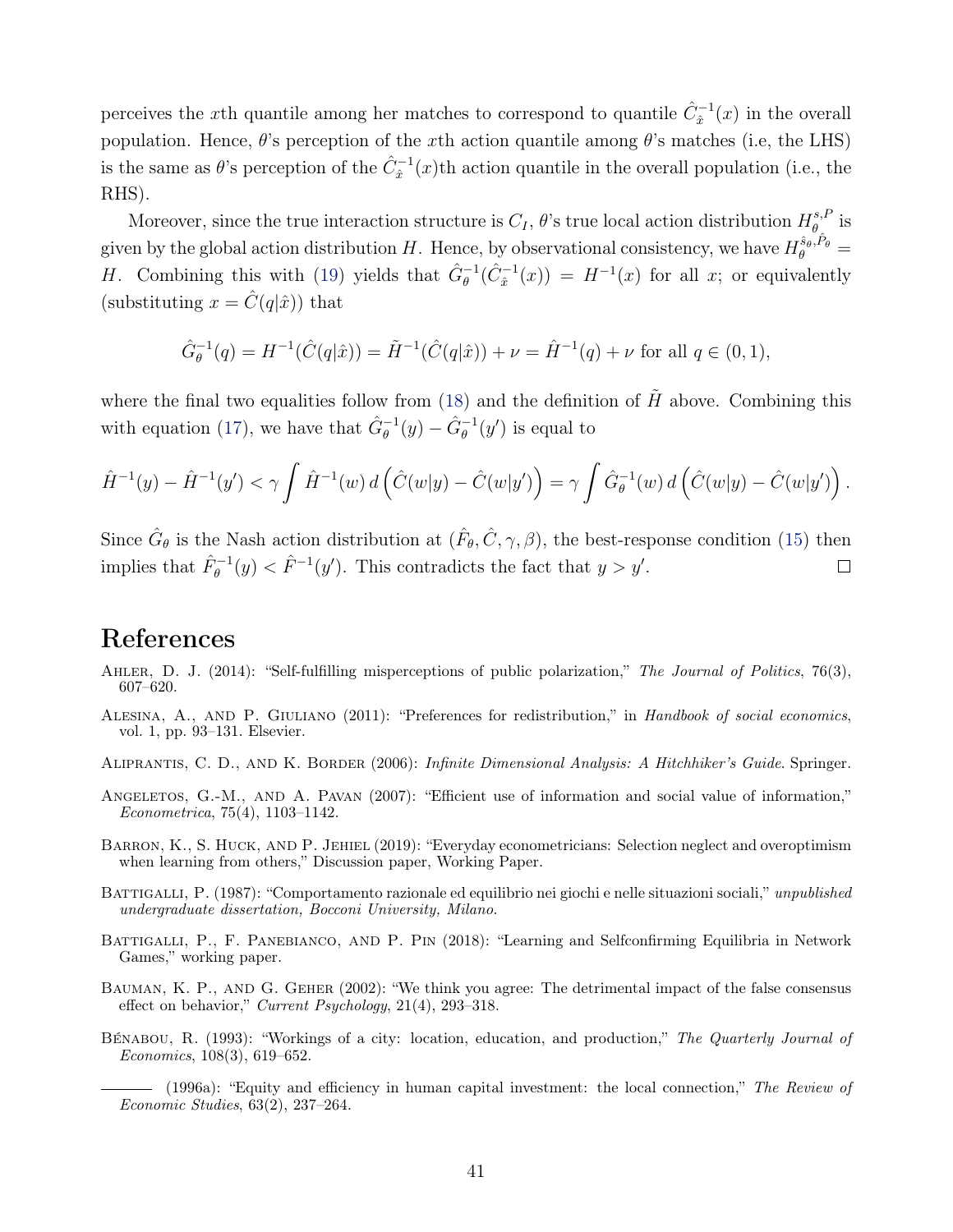(1996b): "Heterogeneity, stratification, and growth: macroeconomic implications of community structure and school finance," The American Economic Review, pp. 584–609.

- <span id="page-41-3"></span><span id="page-41-1"></span>BERGEMANN, D., AND S. MORRIS (2013): "Robust Predictions in Games with Incomplete Information," Econometrica, 81, 1251–1308.
- <span id="page-41-0"></span>Bishop, B. (2009): The big sort: Why the clustering of like-minded America is tearing us apart. Houghton Mifflin Harcourt.
- <span id="page-41-18"></span>Bohren, J. A., and D. Hauser (2018): "Social Learning with Model Misspecification: A Framework and a Robustness Result," working paper.
- <span id="page-41-14"></span>BOND, R., AND P. B. SMITH (1996): "Culture and conformity: A meta-analysis of studies using Asch's (1952b, 1956) line judgment task.,"  $P<sub>5</sub>ychological bullet in, 119(1), 111.$
- <span id="page-41-9"></span>BOTVIN, G. J., E. M. BOTVIN, E. BAKER, L. DUSENBURY, AND C. J. GOLDBERG (1992): "The false consensus effect: Predicting adolescents' tobacco use from normative expectations," Psychological reports, 70(1), 171–178.
- <span id="page-41-6"></span>BRANDS, R. A. (2013): "Cognitive social structures in social network research: A review," *Journal of Organi*zational Behavior, 34(S1).
- <span id="page-41-17"></span>BREITMOSER, Y. (2018): "Knowing me, imagining you: Projection and overbidding in auctions," Games and Economic Behavior.
- <span id="page-41-16"></span>Chauvin, K. (2018): "A Misattribution Theory of Discrimination," working paper.
- <span id="page-41-10"></span>CHETTY, R., N. HENDREN, AND L. F. KATZ  $(2016)$ : "The effects of exposure to better neighborhoods on children: New evidence from the Moving to Opportunity experiment," American Economic Review, 106(4), 855–902.
- <span id="page-41-13"></span>CRUCES, G., R. PEREZ-TRUGLIA, AND M. TETAZ (2013): "Biased perceptions of income distribution and preferences for redistribution: Evidence from a survey experiment," Journal of Public Economics, 98, 100– 112.
- <span id="page-41-12"></span>Cutler, D. M., and A. Lleras-Muney (2010): "Understanding differences in health behaviors by education," Journal of health economics, 29(1), 1–28.
- <span id="page-41-7"></span>DALEY, D. (1968): "Stochastically monotone Markov chains," Probability Theory and Related Fields, 10(4), 305–317.
- <span id="page-41-8"></span>DAWTRY, R. J., R. M. SUTTON, AND C. G. SIBLEY (2015): "Why wealthier people think people are wealthier, and why it matters: From social sampling to attitudes to redistribution," Psychological science, 26(9), 1389– 1400.
- <span id="page-41-21"></span>DEGROOT, M. H. (1974): "Reaching a consensus," Journal of the American Statistical Association, 69(345), 118–121.
- <span id="page-41-19"></span>DEMARZO, P. M., D. VAYANOS, AND J. ZWIEBEL (2003): "Persuasion bias, social influence, and unidimensional opinions," The Quarterly journal of economics, 118(3), 909–968.
- <span id="page-41-5"></span>DESSI, R., E. GALLO, AND S. GOYAL (2016): "Network cognition," Journal of Economic Behavior & Organization, 123, 78–96.
- <span id="page-41-2"></span>DURLAUF, S. N. (1996): "A theory of persistent income inequality," Journal of Economic growth, 1(1), 75–93.

<span id="page-41-11"></span> $-$  (2004): "Neighborhood effects," in Handbook of regional and urban economics, vol. 4, pp. 2173–2242. Elsevier.

- <span id="page-41-20"></span>ELLIS, A., AND M. PICCIONE (2017): "Correlation misperception in choice," American Economic Review, 107(4), 1264–92.
- <span id="page-41-15"></span>ENGELHARDT, C., AND A. WAGENER (2015): "Biased perceptions of income inequality and redistribution," mimeo.
- <span id="page-41-4"></span>Enke, B. (2017): "What You See is All There Is," mimeo.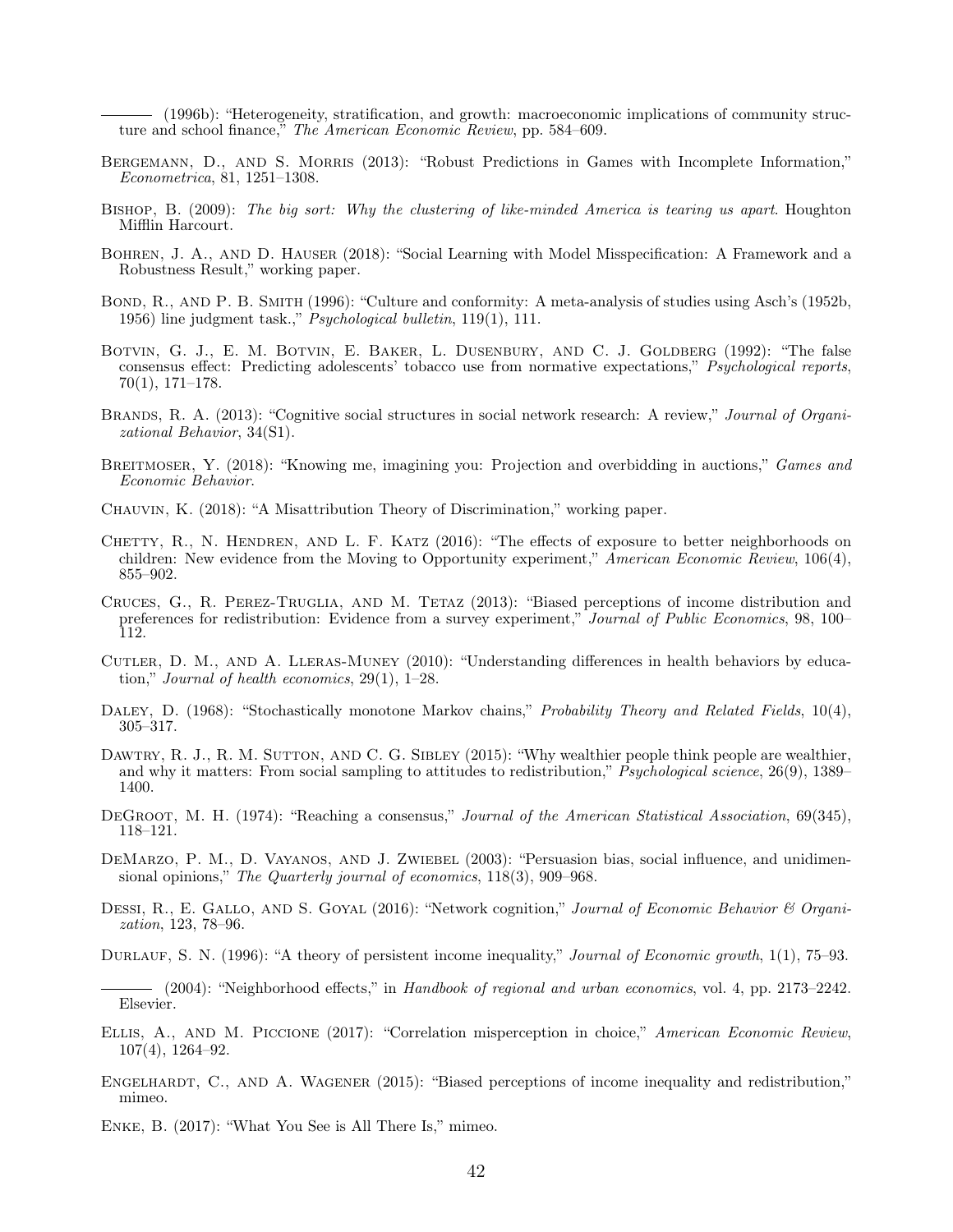- <span id="page-42-12"></span>Esponda, I. (2008): "Behavioral equilibrium in economies with adverse selection," The American Economic Review, 98(4), 1269–1291.
	- (2013): "Rationalizable conjectural equilibrium: A framework for robust predictions," Theoretical Economics, 8(2), 467–501.
- <span id="page-42-15"></span><span id="page-42-6"></span>Esponda, I., and D. Pouzo (2016): "Berk–Nash Equilibrium: A Framework for Modeling Agents With Misspecified Models," Econometrica, 84(3), 1093–1130.
- <span id="page-42-13"></span>- (2017): "Conditional Retrospective Voting in Large Elections," American Economic Journal: Microeconomics, 9(2), 54–75.
- <span id="page-42-3"></span>ESPONDA, I., AND E. VESPA (2014): "Hypothetical thinking and information extraction in the laboratory," American Economic Journal: Microeconomics, 6(4), 180–202.

 $-$  (2018): "Endogenous sample selection: A laboratory study," Quantitative Economics, 9(1), 183–216.

- <span id="page-42-18"></span><span id="page-42-4"></span>ETTINGER, D., AND P. JEHIEL (2010): "A theory of deception," American Economic Journal: Microeconomics,  $2(1), 1-20.$
- <span id="page-42-5"></span>Eyster, E., and M. Rabin (2005): "Cursed equilibrium," Econometrica, 73(5), 1623–1672.
- <span id="page-42-1"></span>Fernández, R., and R. Rogerson (1996): "Income distribution, communities, and the quality of public education," The Quarterly Journal of Economics, 111(1), 135–164.

 $-$  (2001): "Sorting and long-run inequality," The Quarterly Journal of Economics, 116(4), 1305–1341.

- <span id="page-42-21"></span><span id="page-42-2"></span>FRICK, M., R. IIJIMA, AND Y. ISHII (2019): "Misinterpreting Others and the Fragility of Social Learning," Cowles Foundation Discussion Paper  $\#$  2160.
- <span id="page-42-14"></span>FUDENBERG, D., AND Y. KAMADA (2015): "Rationalizable partition-confirmed equilibrium," Theoretical Economics, 10(3), 775–806.
- <span id="page-42-0"></span>Fudenberg, D., and D. K. Levine (1993): "Self-confirming equilibrium," Econometrica, pp. 523–545.
- <span id="page-42-16"></span>Gagnon-Bartsch, T. (2017): "Taste Projection in Models of Social Learning," Discussion paper, working paper.
- <span id="page-42-19"></span>GALEOTTI, A., S. GOYAL, M. O. JACKSON, F. VEGA-REDONDO, AND L. YARIV (2010): "Network games," The review of economic studies, 77(1), 218–244.
- <span id="page-42-11"></span>GIMPELSON, V., AND D. TREISMAN (2018): "Misperceiving inequality," *Economics & Politics*, 30(1), 27–54.
- <span id="page-42-17"></span>GLAESER, E. L., AND C. R. SUNSTEIN (2009): "Extremism and social learning," Journal of Legal Analysis, 1(1), 263–324.
- <span id="page-42-7"></span>GOLUB, B., AND S. MORRIS (2017): "Expectations, Networks, and Conventions," working paper.
- <span id="page-42-20"></span>GOLUB, B., AND E. SADLER (2016): "Learning in Social Networks," in The Oxford Handbook of the Economics of Networks.
- <span id="page-42-9"></span>GORODNICHENKO, Y., AND G. ROLAND (2011): "Which dimensions of culture matter for long-run growth?," American Economic Review, 101(3), 492–98.
- HAIRER, M., AND J. C. MATTINGLY (2011): "Yet Another Look at Harris' Ergodic Theorem for Markov Chains," in Seminar on Stochastic Analysis, Random Fields and Applications VI, pp. 109–117. Springer.
- <span id="page-42-8"></span>HAUSER, O. P., AND M. I. NORTON (2017): "(Mis) perceptions of inequality," Current opinion in psychology, 18, 21–25.
- <span id="page-42-10"></span>HOFSTEDE, G. (2001): Culture's consequences: Comparing values, behaviors, institutions and organizations across nations. Sage publications.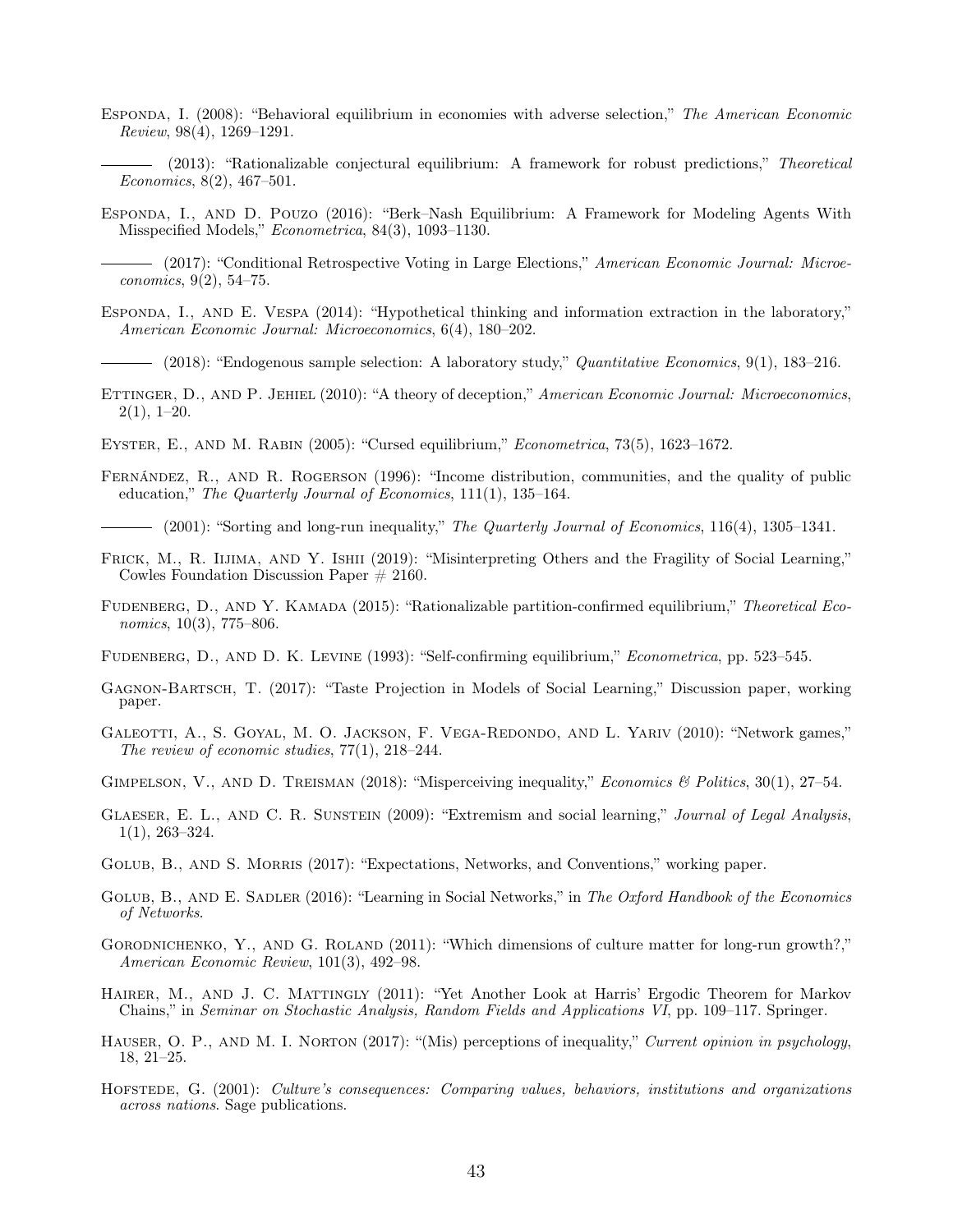- <span id="page-43-2"></span>HUBER, G. A., AND N. MALHOTRA (2017): "Political homophily in social relationships: Evidence from online dating behavior," The Journal of Politics, 79(1), 269–283.
- <span id="page-43-22"></span>Jackson, M. O. (2018): "The friendship paradox and systematic biases in perceptions and social norms," Journal of Political Economy, forthcoming.
- <span id="page-43-21"></span>Jackson, M. O., and L. Yariv (2007): "Diffusion of behavior and equilibrium properties in network games," The American economic review P&P, 97(2), 92-98.
- <span id="page-43-3"></span>JACKSON, M. O., AND Y. ZENOU (2013): "Games on Networks," in Handbook of Game Theory, ed. by P. H. Young, and S. Zamir, vol. 4. Elsevier Science.
- <span id="page-43-0"></span>Jargowsky, P. A. (1996): "Take the money and run: Economic segregation in US metropolitan areas," American sociological review, pp. 984–998.
- <span id="page-43-5"></span>JEHIEL, P. (2005): "Analogy-based expectation equilibrium," Journal of Economic Theory, 123(2), 81–104.
- <span id="page-43-13"></span>- (2018): "Investment strategy and selection bias: An equilibrium perspective on overoptimism," American Economic Review, 108(6), 1582–97.
- <span id="page-43-6"></span>Jehiel, P., and F. Koessler (2008): "Revisiting games of incomplete information with analogy-based expectations," Games and Economic Behavior, 62(2), 533–557.
- <span id="page-43-8"></span>Joe, H. (1997): Multivariate models and multivariate dependence concepts. CRC Press.
- <span id="page-43-20"></span>KANEKO, M., AND A. MATSUI (1999): "Inductive game theory: discrimination and prejudices," *Journal of* Public Economic Theory,  $1(1)$ ,  $101-137$ .
- <span id="page-43-1"></span>LAWRENCE, E., J. SIDES, AND H. FARRELL (2010): "Self-segregation or deliberation? Blog readership, participation, and polarization in American politics," Perspectives on Politics, 8(1), 141–157.
- <span id="page-43-19"></span>Levy, G., AND R. RAZIN (2015): "Correlation neglect, voting behavior, and information aggregation," American Economic Review, 105(4), 1634–45.
	- (2017): "The Coevolution of Segregation, Polarized Beliefs, and Discrimination: The Case of Private versus State Education," American Economic Journal: Microeconomics, 9(4), 141–70.
- <span id="page-43-15"></span><span id="page-43-14"></span>Lipnowski, E., and E. D. Sadler (2018): "Peer-Confirming Equilibrium," Econometrica, forthcoming.
- <span id="page-43-16"></span>MADARÁSZ, K. (2012): "Information projection: Model and applications," The Review of Economic Studies, 79(3), 961–985.
- <span id="page-43-17"></span>(2016): "Projection equilibrium: Definition and applications to social investment and persuasion,".
- <span id="page-43-7"></span>Marks, G., and N. Miller (1987): "Ten years of research on the false-consensus effect: An empirical and theoretical review.," Psychological bulletin, 102(1), 72.
- <span id="page-43-12"></span>MELTZER, A. H., AND S. F. RICHARD (1981): "A rational theory of the size of government," Journal of Political Economy, 89(5), 914–927.
- <span id="page-43-9"></span>MEYER, M., AND B. STRULOVICI (2012): "Increasing interdependence of multivariate distributions," Journal of Economic Theory, 147(4), 1460–1489.
- <span id="page-43-4"></span>MORRIS, S., AND H. S. SHIN (2002): "Social value of public information," American Economic Review, 92(5), 1521–1534.
- <span id="page-43-11"></span>Mustern, S. (2005): "Social and ethnic segregation in Europe: levels, causes, and effects," *Journal of Urban* Affairs, 27(3), 331–348.
- <span id="page-43-10"></span>Niehues, J. (2014): "Subjective perceptions of inequality and redistributive preferences: An international comparison," working paper.
- <span id="page-43-18"></span>ORTOLEVA, P., AND E. SNOWBERG (2015): "Overconfidence in political behavior," American Economic Review, 105(2), 504–35.